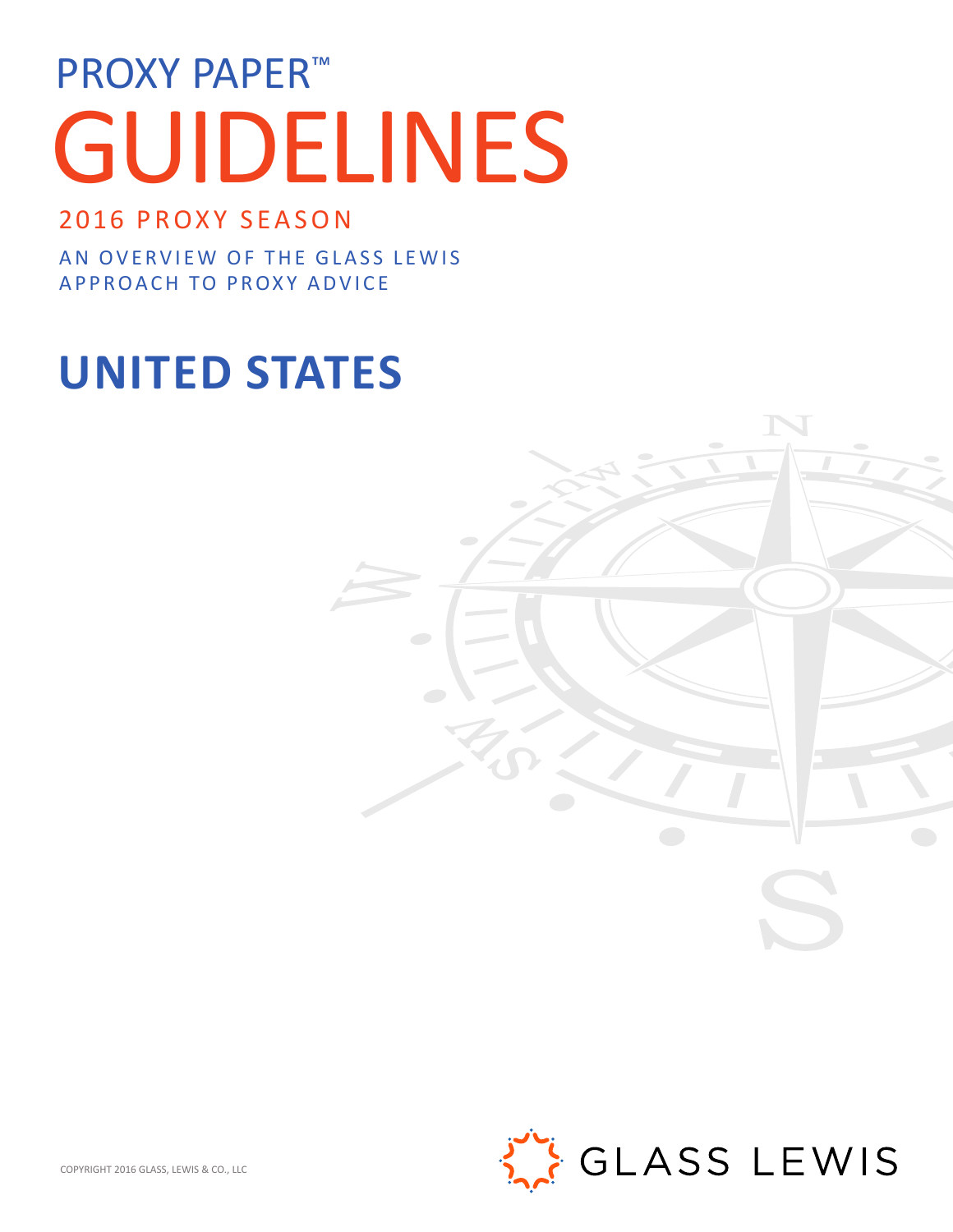# **Table of Contents**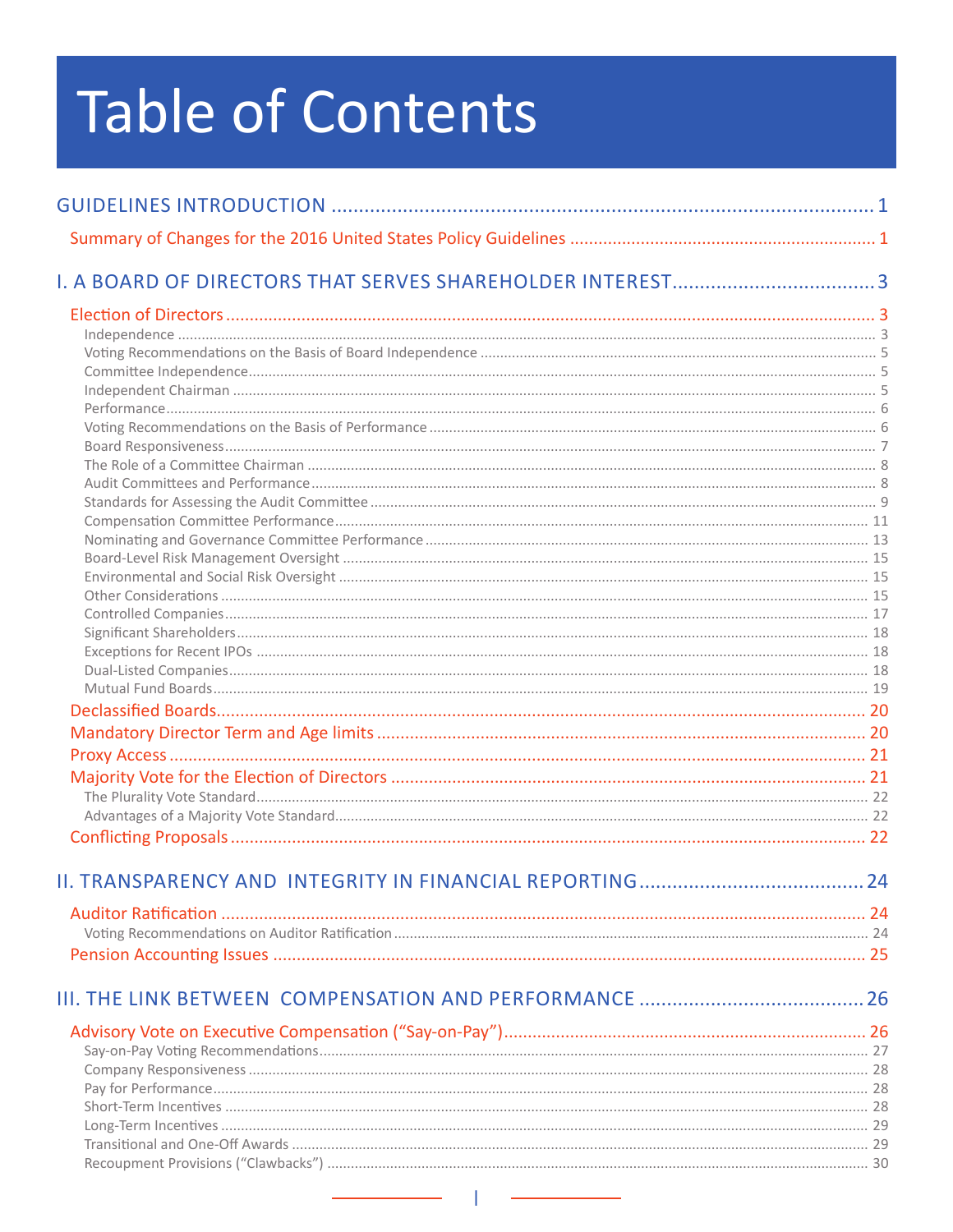| IV. GOVERNANCE STRUCTURE AND THE SHAREHOLDER FRANCHISE 36 |  |
|-----------------------------------------------------------|--|
|                                                           |  |
|                                                           |  |
|                                                           |  |
|                                                           |  |
|                                                           |  |
|                                                           |  |
|                                                           |  |
|                                                           |  |
|                                                           |  |
|                                                           |  |
|                                                           |  |
|                                                           |  |
|                                                           |  |
|                                                           |  |
|                                                           |  |
|                                                           |  |
|                                                           |  |
|                                                           |  |
|                                                           |  |

| V. COMPENSATION, ENVIRONMENTAL, SOCIAL AND |  |
|--------------------------------------------|--|
|                                            |  |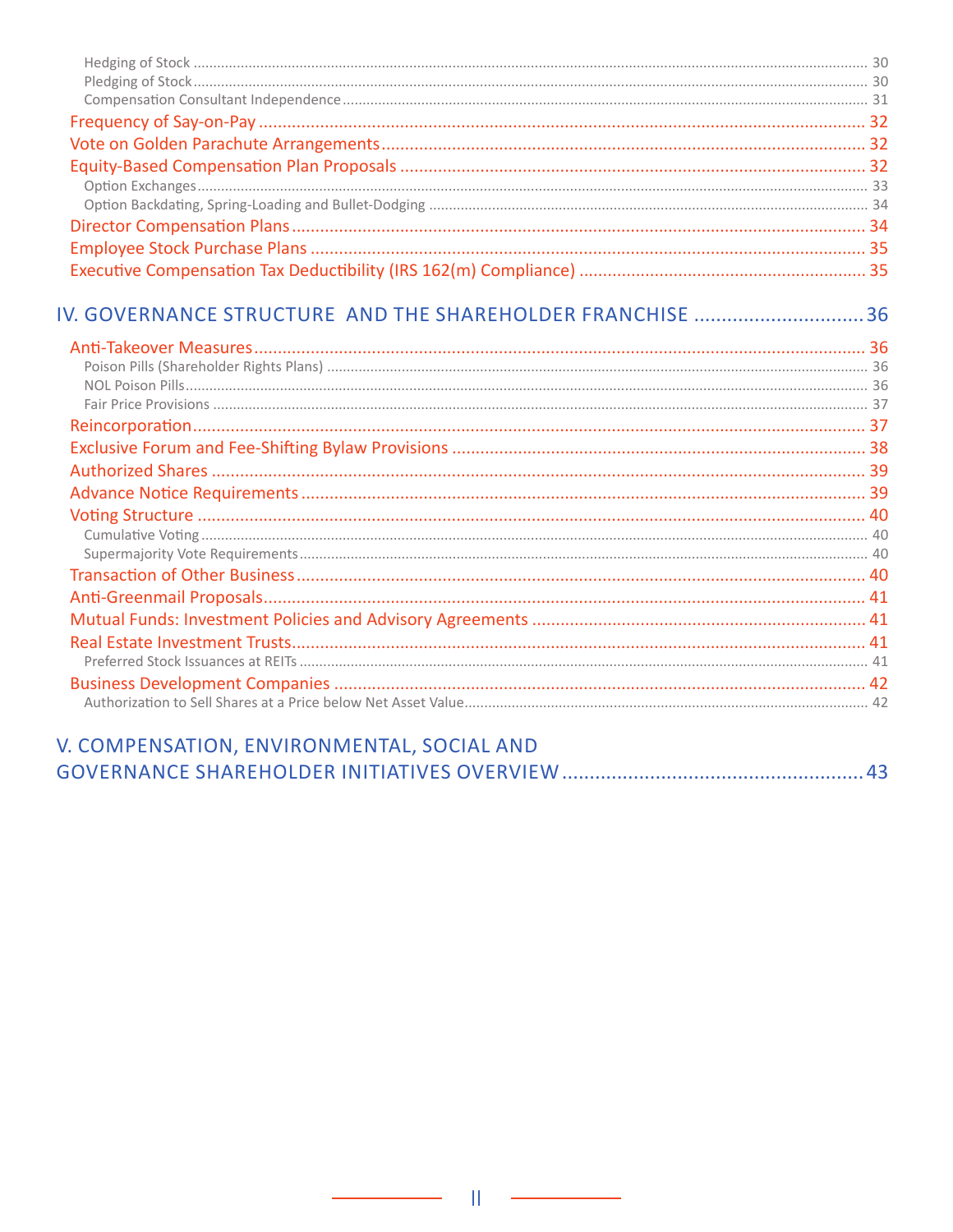# Guidelines Introduction

Glass Lewis evaluates these guidelines on an ongoing basis and formally updates them on an annual basis. This year we've made noteworthy revisions in the following areas, which are summarized below but discussed in greater detail in the relevant section of this document:

# SUMMARY OF CHANGES FOR THE 2016 UNITED STATES POLICY GUIDELINES CONFLICTING MANAGEMENT AND SHAREHOLDER PROPOSALS

We have outlined our approach to analyzing and determining whether to support conflicting management and shareholder proposals. Specifically, we will consider the following:

- The nature of the underlying issue;
- The benefit to shareholders from implementation of the proposal;
- The materiality of the differences between the terms of the shareholder proposal and management proposal;
- The appropriateness of the provisions in the context of a company's shareholder base, corporate structure and other relevant circumstances; and
- A company's overall governance profile and, specifically, its responsiveness to shareholders as evidenced by a company's response to previous shareholder proposals and its adoption of progressive shareholder rights provisions (see p. 22).

#### EXCLUSIVE FORUM PROVISIONS

We have refined our approach to companies that include exclusive forum provisions in their governing documents in connection with an initial public offering. Specifically, we will no longer recommend that shareholders vote against the chairman of the nominating and governance committee in such situations. Instead, we will weigh the presence of an exclusive forum provision in a newly-public company's bylaws in conjunction with other provisions that we believe will unduly limit shareholder rights such as supermajority vote requirements, a classified board or a fee-shifting bylaw. However, our policy to recommend voting against the chairman of the nominating and governance committee when a company adopts an exclusive forum provision without shareholder approval outside of a spin-off, merger or IPO will not change.

#### ENVIRONMENTAL AND SOCIAL RISK OVERSIGHT

We have codified our policy regarding our view of the responsibilities of directors for oversight of environmental and social issues. The codification provides more clarity about instances when we may consider recommending shareholders vote against directors for lapses in environmental and social risk management at companies (see p. 15).

#### NOMINATING COMMITTEE PERFORMANCE

We have revised the guidelines to clarify that we may consider recommending shareholders vote against the chair of the nominating committee where the board's failure to ensure the board has directors with relevant experience, either through periodic director assessment or board refreshment, has contributed to a company's poor performance (see p. 14).

1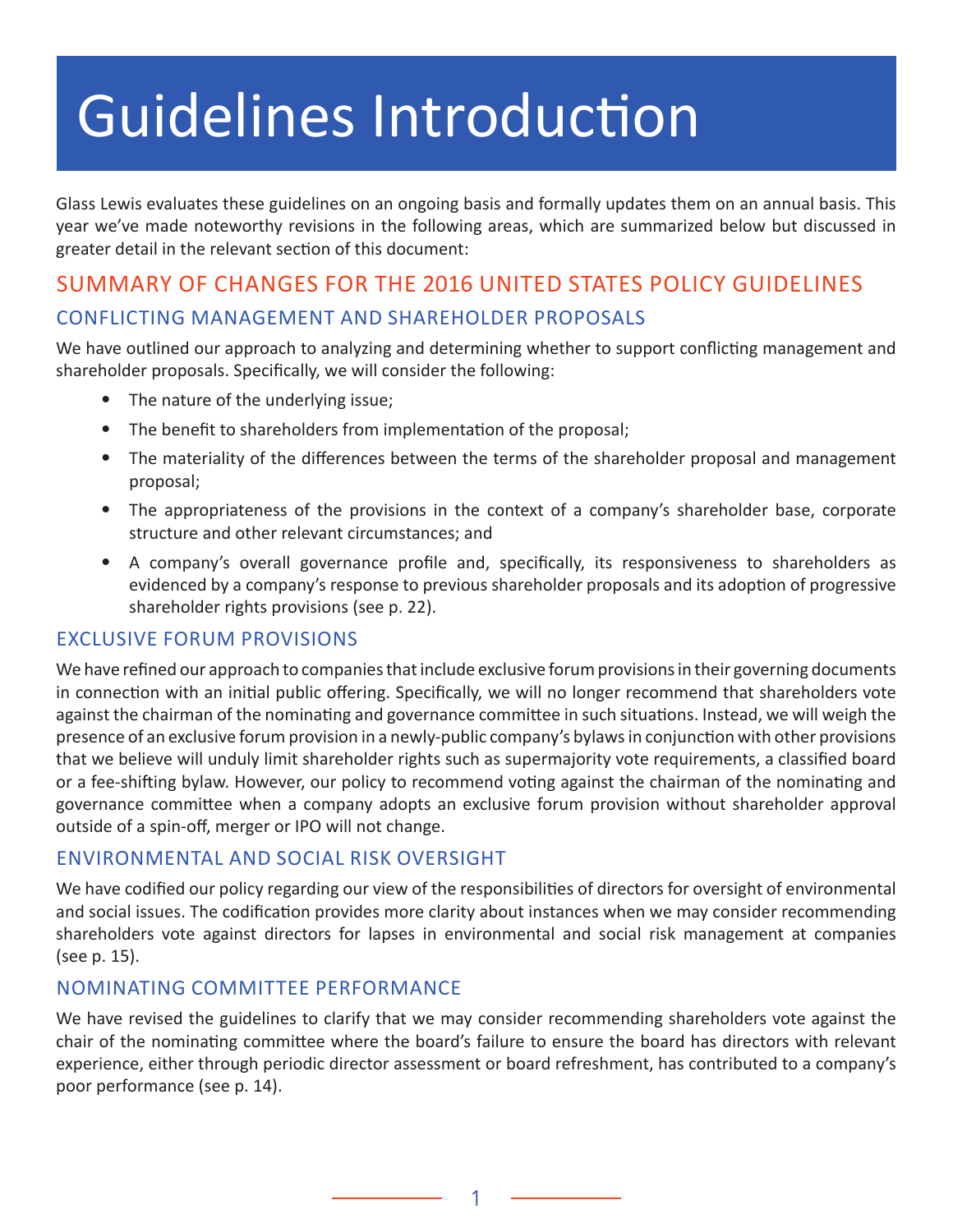#### DIRECTOR OVERBOARDING POLICY

Glass Lewis recognizes that the time directors are devoting to their board obligations has increased in recent years. That, coupled with increased investor scrutiny of directors' commitments, has resulted in directors serving on fewer boards. Therefore, in 2016 Glass Lewis will closely review director board commitments and may note as a concern instances of directors serving on more than five total boards, for directors who are not also executives, and more than two total boards for a director who serves as an executive of a public company. Our voting recommendations in 2016, however, will be continue to be based on our existing thresholds of three total boards for a director who serves as an executive of a public company and six total boards for directors who are not public company executives (see p. 16). Beginning in 2017, Glass Lewis will generally recommend voting against a director who serves as an executive officer of any public company while serving on a total of more than two public company boards and any other director who serves on a total of more than five public company boards.

#### COMPENSATION UPDATES

We have added additional information to our discussion of one-time and transitional awards to highlight some of the specific factors we evaluate in considering these awards as well as our expectations regarding the relevant disclosure. We have also added minor clarifications regarding the quantitative and qualitative factors we use to analyze equity compensation plans.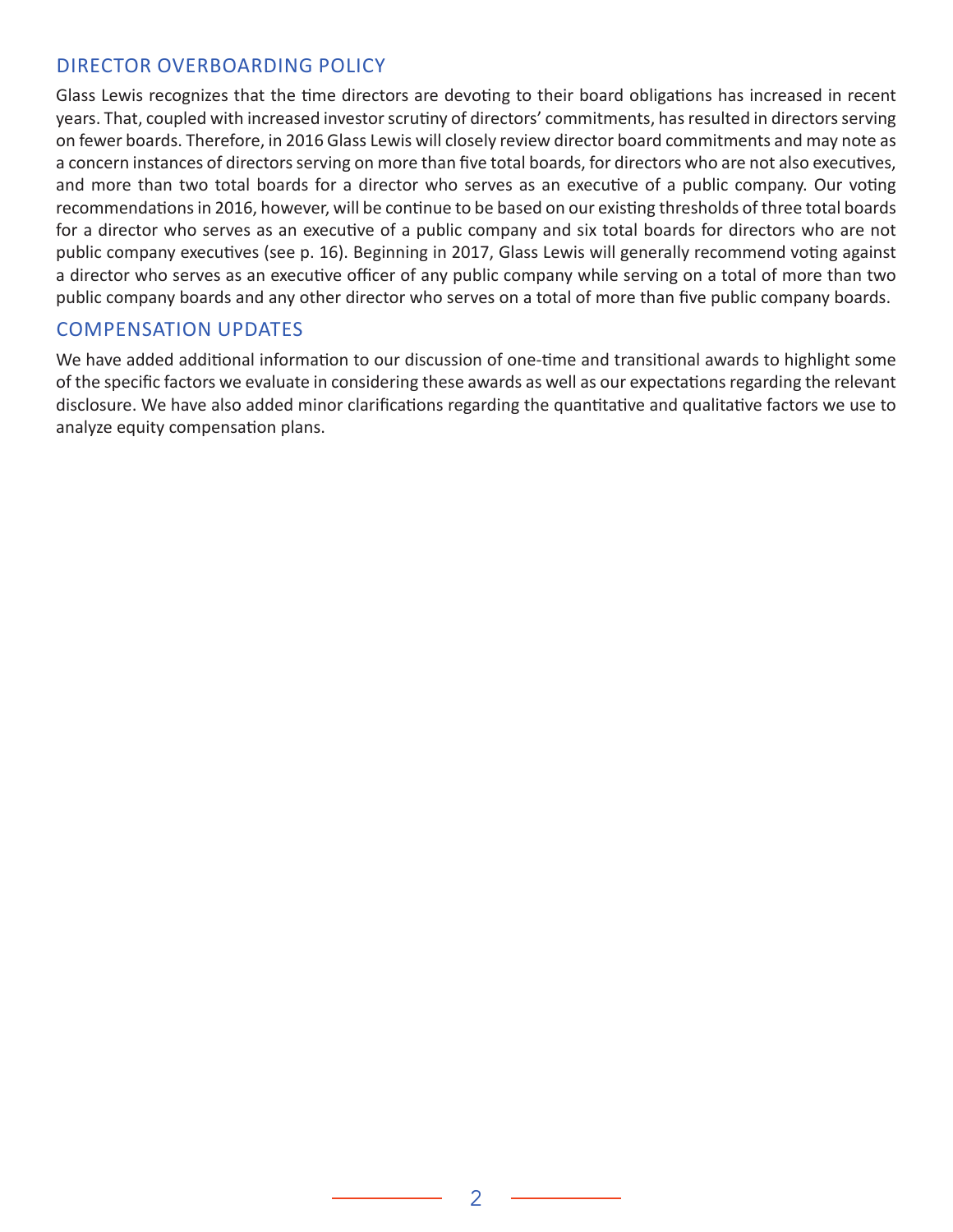# A Board of Directors that<br>Serves Shareholder Interest

# ELECTION OF DIRECTORS

The purpose of Glass Lewis' proxy research and advice is to facilitate shareholder voting in favor of governance structures that will drive performance, create shareholder value and maintain a proper tone at the top. Glass Lewis looks for talented boards with a record of protecting shareholders and delivering value over the medium- and long-term. We believe that a board can best protect and enhance the interests of shareholders if it is sufficiently independent, has a record of positive performance, and consists of individuals with diverse backgrounds and a breadth and depth of relevant experience.

#### INDEPENDENCE

The independence of directors, or lack thereof, is ultimately demonstrated through the decisions they make. In assessing the independence of directors, we will take into consideration, when appropriate, whether a director has a track record indicative of making objective decisions. Likewise, when assessing the independence of directors we will also examine when a director's track record on multiple boards indicates a lack of objective decision-making. Ultimately, we believe the determination of whether a director is independent or not must take into consideration both compliance with the applicable independence listing requirements as well as judgments made by the director.

We look at each director nominee to examine the director's relationships with the company, the company's executives, and other directors. We do this to evaluate whether personal, familial, or financial relationships (not including director compensation) may impact the director's decisions. We believe that such relationships make it difficult for a director to put shareholders' interests above the director's or the related party's interests. We also believe that a director who owns more than 20% of a company can exert disproportionate influence on the board, and therefore believe such a director's independence may be hampered, in particular when serving on the audit committee.

Thus, we put directors into three categories based on an examination of the type of relationship they have with the company:

Independent Director – An independent director has no material financial, familial or other current relationships with the company, its executives, or other board members, except for board service and standard fees paid for that service. Relationships that existed within three to five years<sup>1</sup> before the inquiry are usually considered "current" for purposes of this test.

Affiliated Director – An affiliated director has, (or within the past three years, had) a material financial, familial or other relationship with the company or its executives, but is not an employee of the company.<sup>2</sup> This includes directors whose employers have a material financial relationship with the company.<sup>3</sup> In addition, we view a director who either owns or controls 20% or more of the company's voting stock, or is an employee or affiliate of an entity that controls such amount, as an affiliate.<sup>4</sup>

<sup>1</sup> NASDAQ originally proposed a five-year look-back period but both it and the NYSE ultimately settled on a three-year look-back prior to finalizing their rules. A five-year standard is more appropriate, in our view, because we believe that the unwinding of conflicting relationships between former management and board members is more likely to be complete and final after five years. However, Glass Lewis does not apply the five-year look-back period to directors who have previously served as executives of the company on an interim basis for less than one year.

<sup>2</sup> If a company does not consider a non-employee director to be independent, Glass Lewis will classify that director as an affiliate.

<sup>3</sup> We allow a five-year grace period for former executives of the company or merged companies who have consulting agreements with the surviving company. (We do not automatically recommend voting against directors in such cases for the first five years.) If the consulting agreement persists after this five-year grace period, we apply the materiality thresholds outlined in the definition of "material."

<sup>4</sup> This includes a director who serves on a board as a representative (as part of his or her basic responsibilities) of an investment firm with greater than 20% ownership. However, while we will generally consider him/her to be affiliated, we will not recommend voting against unless (i) the investment firm has disproportionate board representation or (ii) the director serves on the audit committee.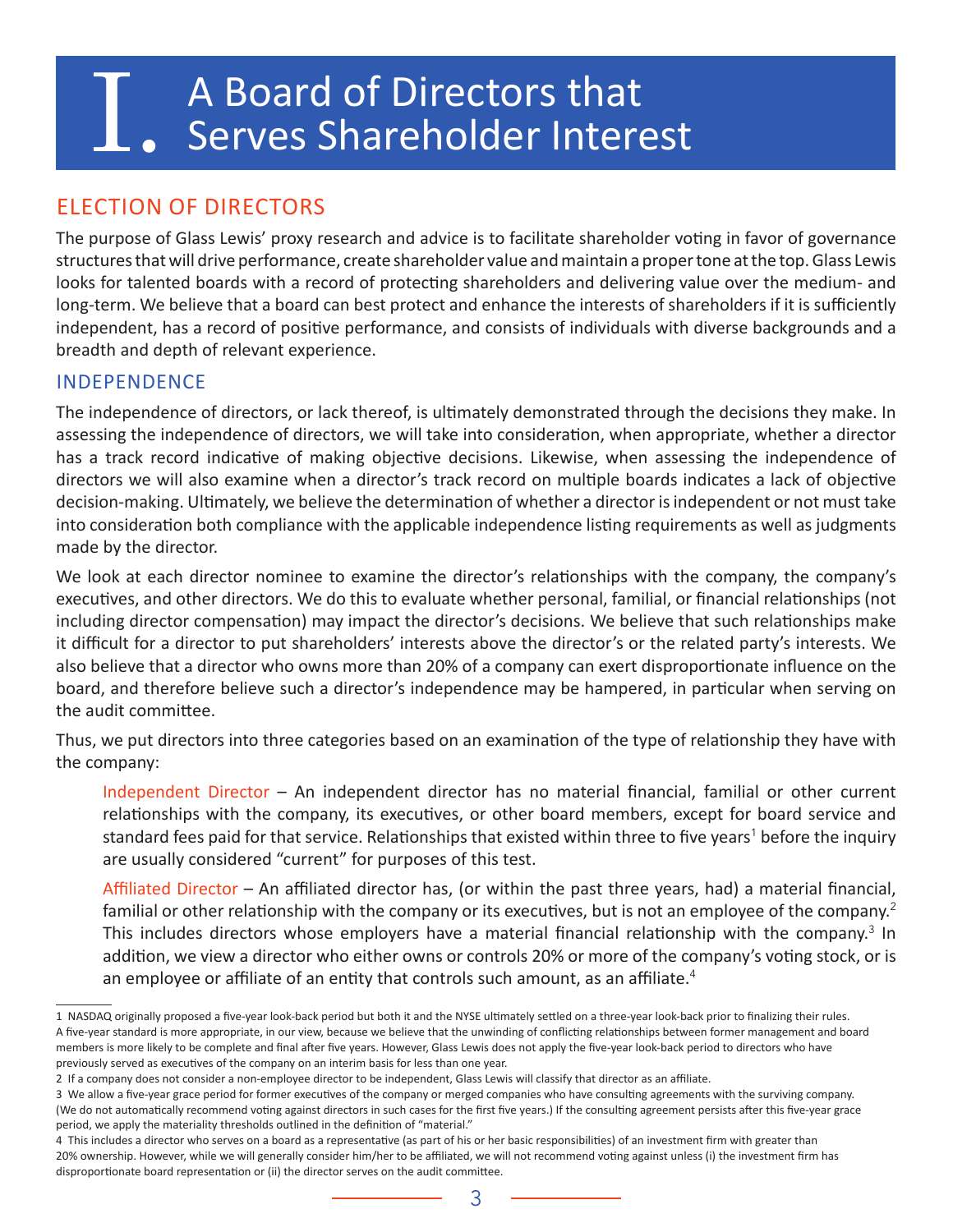We view 20% shareholders as affiliates because they typically have access to and involvement with the management of a company that is fundamentally different from that of ordinary shareholders. More importantly, 20% holders may have interests that diverge from those of ordinary holders, for reasons such as the liquidity (or lack thereof) of their holdings, personal tax issues, etc.

Glass Lewis applies a three-year look back period to all directors who have an affiliation with the company other than former employment, for which we apply a five-year look back.

Definition of "Material": A material relationship is one in which the dollar value exceeds:

- \$50,000 (or where no amount is disclosed) for directors who are paid for a service they have agreed to perform for the company, outside of their service as a director, including professional or other services; or
- \$120,000 (or where no amount is disclosed) for those directors employed by a professional services firm such as a law firm, investment bank, or consulting firm and the company pays the firm, not the individual, for services.<sup>5</sup> This dollar limit would also apply to charitable contributions to schools where a board member is a professor; or charities where a director serves on the board or is an executive; $6$ and any aircraft and real estate dealings between the company and the director's firm; or
- 1% of either company's consolidated gross revenue for other business relationships (e.g., where the director is an executive officer of a company that provides services or products to or receives services or products from the company). $7$

Definition of "Familial": Familial relationships include a person's spouse, parents, children, siblings, grandparents, uncles, aunts, cousins, nieces, nephews, in-laws, and anyone (other than domestic employees) who shares such person's home. A director is an affiliate if: i) he or she has a family member who is employed by the company and receives more than \$120,000 in annual compensation; or, ii) he or she has a family member who is employed by the company and the company does not disclose this individual's compensation.

Definition of "Company": A company includes any parent or subsidiary in a group with the company or any entity that merged with, was acquired by, or acquired the company.

Inside Director – An inside director simultaneously serves as a director and as an employee of the company. This category may include a chairman of the board who acts as an employee of the company or is paid as an employee of the company. In our view, an inside director who derives a greater amount of income as a result of affiliated transactions with the company rather than through compensation paid by the company (i.e., salary, bonus, etc. as a company employee) faces a conflict between making decisions that are in the best interests of the company versus those in the director's own best interests. Therefore, we will recommend voting against such a director.

Additionally, we believe a director who is currently serving in an interim management position should be considered an insider, while a director who previously served in an interim management position for less than one year and is no longer serving in such capacity is considered independent. Moreover, a director who previously served in an interim management position for over one year and is no longer serving in such capacity is considered an affiliate for five years following the date of his/her resignation or departure from the interim management position.

<sup>5</sup> We may deem such a transaction to be immaterial where the amount represents less than 1% of the firm's annual revenues and the board provides a compelling rationale as to why the director's independence is not affected by the relationship.

<sup>6</sup> We will generally take into consideration the size and nature of such charitable entities in relation to the company's size and industry along with any other relevant factors such as the director's role at the charity. However, unlike for other types of related party transactions, Glass Lewis generally does not apply a look-back period to affiliated relationships involving charitable contributions; if the relationship between the director and the school or charity ceases, or if the company discontinues its donations to the entity, we will consider the director to be independent.

<sup>7</sup> This includes cases where a director is employed by, or closely affiliated with, a private equity firm that profits from an acquisition made by the company. Unless disclosure suggests otherwise, we presume the director is affiliated.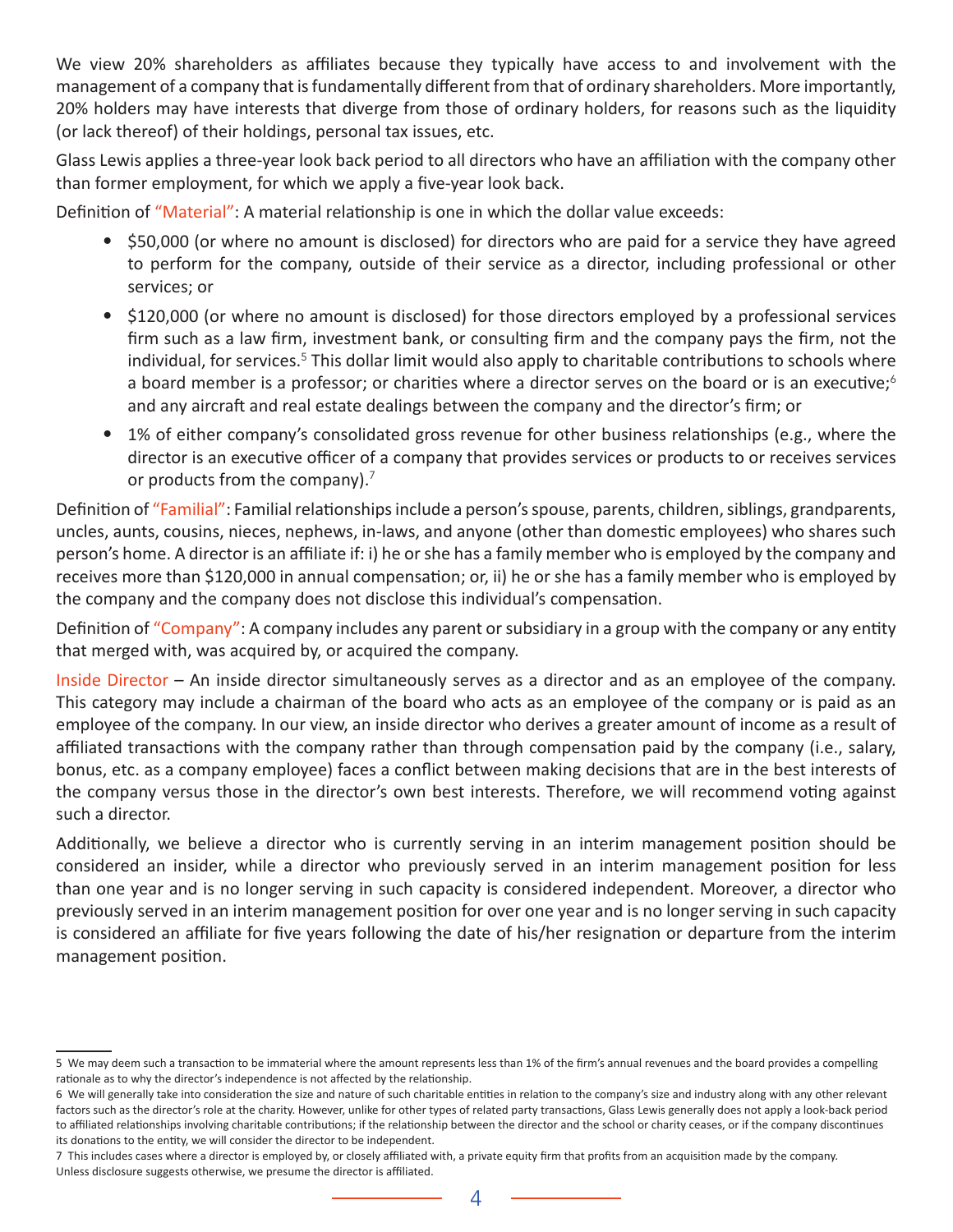#### VOTING RECOMMENDATIONS ON THE BASIS OF BOARD INDEPENDENCE

Glass Lewis believes a board will be most effective in protecting shareholders' interests if it is at least twothirds independent. We note that each of the Business Roundtable, the Conference Board, and the Council of Institutional Investors advocates that two-thirds of the board be independent. Where more than one-third of the members are affiliated or inside directors, we typically<sup>8</sup> recommend voting against some of the inside and/ or affiliated directors in order to satisfy the two-thirds threshold.

In the case of a less than two-thirds independent board, Glass Lewis strongly supports the existence of a presiding or lead director with authority to set the meeting agendas and to lead sessions outside the insider chairman's presence.

In addition, we scrutinize avowedly "independent" chairmen and lead directors. We believe that they should be unquestionably independent or the company should not tout them as such.

#### COMMITTEE INDEPENDENCE

We believe that only independent directors should serve on a company's audit, compensation, nominating, and governance committees.<sup>9</sup> We typically recommend that shareholders vote against any affiliated or inside director seeking appointment to an audit, compensation, nominating, or governance committee, or who has served in that capacity in the past year.

Pursuant to Section 952 of the Dodd-Frank Act, as of January 11, 2013, the SEC approved new listing requirements for both the NYSE and NASDAQ which require that boards apply enhanced standards of independence when making an affirmative determination of the independence of compensation committee members. Specifically, when making this determination, in addition to the factors considered when assessing general director independence, the board's considerations must include: (i) the source of compensation of the director, including any consulting, advisory or other compensatory fee paid by the listed company to the director (the "Fees Factor"); and (ii) whether the director is affiliated with the listing company, its subsidiaries, or affiliates of its subsidiaries (the "Affiliation Factor").

Glass Lewis believes it is important for boards to consider these enhanced independence factors when assessing compensation committee members. However, as discussed above in the section titled Independence, we apply our own standards when assessing the independence of directors, and these standards also take into account consulting and advisory fees paid to the director, as well as the director's affiliations with the company and its subsidiaries and affiliates. We may recommend voting against compensation committee members who are not independent based on our standards.

#### INDEPENDENT CHAIRMAN

Glass Lewis believes that separating the roles of CEO (or, more rarely, another executive position) and chairman creates a better governance structure than a combined CEO/chairman position. An executive manages the business according to a course the board charts. Executives should report to the board regarding their performance in achieving goals set by the board. This is needlessly complicated when a CEO chairs the board, since a CEO/chairman presumably will have a significant influence over the board.

While many companies have an independent lead or presiding director who performs many of the same functions of an independent chairman (e.g., setting the board meeting agenda), we do not believe this alternate form of independent board leadership provides as robust protection for shareholders as an independent chairman.

<sup>8</sup> With a staggered board, if the affiliates or insiders that we believe should not be on the board are not up for election, we will express our concern regarding those directors, but we will not recommend voting against the other affiliates or insiders who are up for election just to achieve two-thirds independence. However, we will consider recommending voting against the directors subject to our concern at their next election if the issue giving rise to the concern is not resolved. 9 We will recommend voting against an audit committee member who owns 20% or more of the company's stock, and we believe that there should be a maximum of one director (or no directors if the committee is comprised of less than three directors) who owns 20% or more of the company's stock on the compensation, nominating, and governance committees.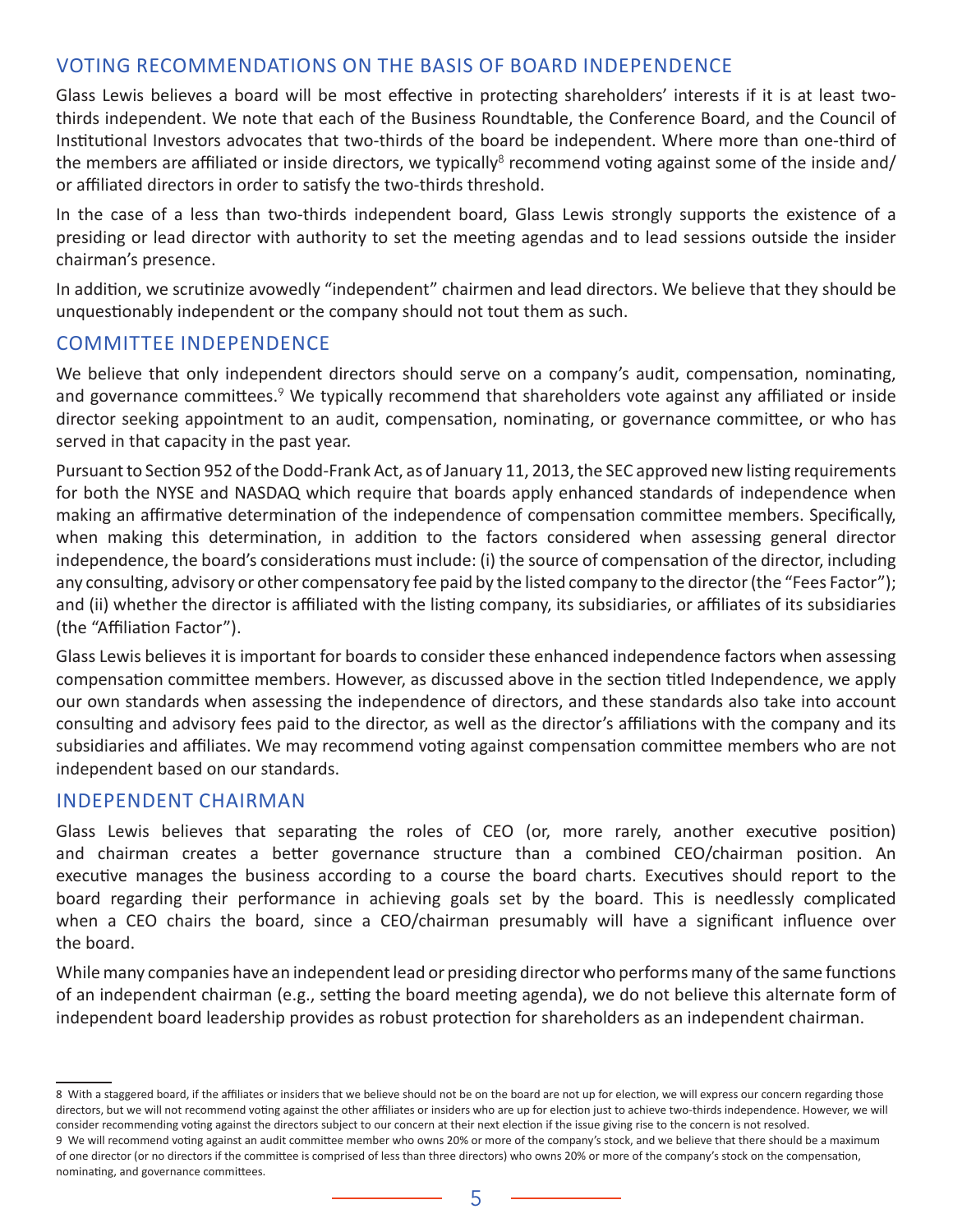It can become difficult for a board to fulfill its role of overseer and policy setter when a CEO/chairman controls the agenda and the boardroom discussion. Such control can allow a CEO to have an entrenched position, leading to longer-than-optimal terms, fewer checks on management, less scrutiny of the business operation, and limitations on independent, shareholder-focused goal-setting by the board.

A CEO should set the strategic course for the company, with the board's approval, and the board should enable the CEO to carry out the CEO's vision for accomplishing the board's objectives. Failure to achieve the board's objectives should lead the board to replace that CEO with someone in whom the board has confidence.

Likewise, an independent chairman can better oversee executives and set a pro-shareholder agenda without the management conflicts that a CEO and other executive insiders often face. Such oversight and concern for shareholders allows for a more proactive and effective board of directors that is better able to look out for the interests of shareholders.

Further, it is the board's responsibility to select a chief executive who can best serve a company and its shareholders and to replace this person when his or her duties have not been appropriately fulfilled. Such a replacement becomes more difficult and happens less frequently when the chief executive is also in the position of overseeing the board.

Glass Lewis believes that the installation of an independent chairman is almost always a positive step from a corporate governance perspective and promotes the best interests of shareholders. Further, the presence of an independent chairman fosters the creation of a thoughtful and dynamic board, not dominated by the views of senior management. Encouragingly, many companies appear to be moving in this direction—one study indicates that only 10 percent of incoming CEOs in 2014 were awarded the chairman title, versus 48 percent in 2002.<sup>10</sup> Another study finds that 47 percent of S&P 500 boards now separate the CEO and chairman roles, up from 37 percent in 2009, although the same study found that only 28 percent of S&P 500 boards have truly independent chairs.<sup>11</sup>

We do not recommend that shareholders vote against CEOs who chair the board. However, we typically recommend that our clients support separating the roles of chairman and CEO whenever that question is posed in a proxy (typically in the form of a shareholder proposal), as we believe that it is in the long-term best interests of the company and its shareholders.

Further, where the company has neither an independent chairman nor independent lead director, we will recommend voting against the chair of the governance committee.

#### PERFORMANCE

The most crucial test of a board's commitment to the company and its shareholders lies in the actions of the board and its members. We look at the performance of these individuals as directors and executives of the company and of other companies where they have served.

We find that a director's past conduct is often indicative of future conduct and performance. We often find directors with a history of overpaying executives or of serving on boards where avoidable disasters have occurred serving on the boards of companies with similar problems. Glass Lewis has a proprietary database of directors serving at over 8,000 of the most widely held U.S. companies. We use this database to track the performance of directors across companies.

#### VOTING RECOMMENDATIONS ON THE BASIS OF PERFORMANCE

We typically recommend that shareholders vote against directors who have served on boards or as executives of companies with records of poor performance, inadequate risk oversight, excessive compensation, auditor accounting-related issues, and/or other indicators of mismanagement or actions against the interests of shareholders. We will reevaluate such directors based on, among other factors, the length of time passed since the incident giving rise to the concern, shareholder support for the director, the severity of the issue, the

<sup>10</sup> Ken Favaro, Per-Ola Karlsson and Gary L. Nelson. "The \$112 Billion CEO Succession Problem." (*Strategy+Business*, Issue 79, Summer 2015).

<sup>11</sup> Spencer Stuart Board Index, 2014, p. 23.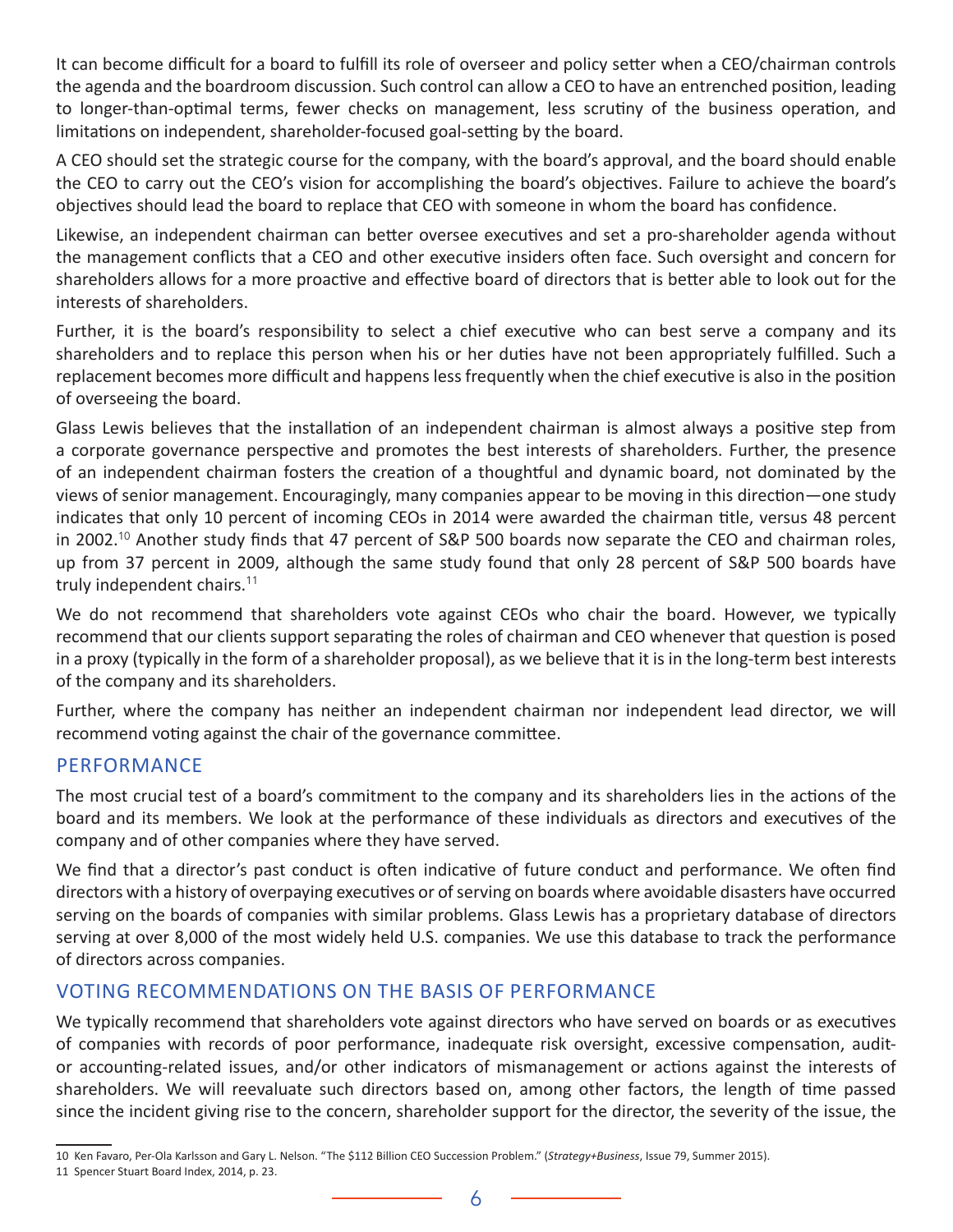director's role (e.g., committee membership), director tenure at the subject company, whether ethical lapses accompanied the oversight lapse, and evidence of strong oversight at other companies.

Likewise, we examine the backgrounds of those who serve on key board committees to ensure that they have the required skills and diverse backgrounds to make informed judgments about the subject matter for which the committee is responsible.

We believe shareholders should avoid electing directors who have a record of not fulfilling their responsibilities to shareholders at any company where they have held a board or executive position. We typically recommend voting against:

- 1. A director who fails to attend a minimum of 75% of board and applicable committee meetings, calculated in the aggregate.<sup>12</sup>
- 2. A director who belatedly filed a significant form(s) 4 or 5, or who has a pattern of late filings if the late filing was the director's fault (we look at these late filing situations on a case-by-case basis).
- 3. A director who is also the CEO of a company where a serious and material restatement has occurred after the CEO had previously certified the pre-restatement financial statements.
- 4. A director who has received two against recommendations from Glass Lewis for identical reasons within the prior year at different companies (the same situation must also apply at the company being analyzed).
- 5. All directors who served on the board if, for the last three years, the company's performance has been in the bottom quartile of the sector and the directors have not taken reasonable steps to address the poor performance.

### BOARD RESPONSIVENESS

Glass Lewis believes that any time 25% or more of shareholders vote contrary to the recommendation of management, the board should, depending on the issue, demonstrate some level of responsiveness to address the concerns of shareholders. These include instances when 25% or more of shareholders (excluding abstentions and broker non-votes): WITHHOLD votes from (or vote AGAINST) a director nominee, vote AGAINST a managementsponsored proposal, or vote FOR a shareholder proposal. In our view, a 25% threshold is significant enough to warrant a close examination of the underlying issues and an evaluation of whether or not a board response was warranted and, if so, whether the board responded appropriately following the vote. While the 25% threshold alone will not automatically generate a negative vote recommendation from Glass Lewis on a future proposal (e.g., to recommend against a director nominee, against a say-on-pay proposal, etc.), it may be a contributing factor to our recommendation to vote against management's recommendation in the event we determine that the board did not respond appropriately.

As a general framework, our evaluation of board responsiveness involves a review of publicly available disclosures (e.g., the proxy statement, annual report, 8-Ks, company website, etc.) released following the date of the company's last annual meeting up through the publication date of our most current Proxy Paper. Depending on the specific issue, our focus typically includes, but is not limited to, the following:

- At the board level, any changes in directorships, committee memberships, disclosure of related party transactions, meeting attendance, or other responsibilities;
- Any revisions made to the company's articles of incorporation, bylaws or other governance documents;
- Any press or news releases indicating changes in, or the adoption of, new company policies, business practices or special reports; and

<sup>12</sup> However, where a director has served for less than one full year, we will typically not recommend voting against for failure to attend 75% of meetings. Rather, we will note the poor attendance with a recommendation to track this issue going forward. We will also refrain from recommending to vote against directors when the proxy discloses that the director missed the meetings due to serious illness or other extenuating circumstances.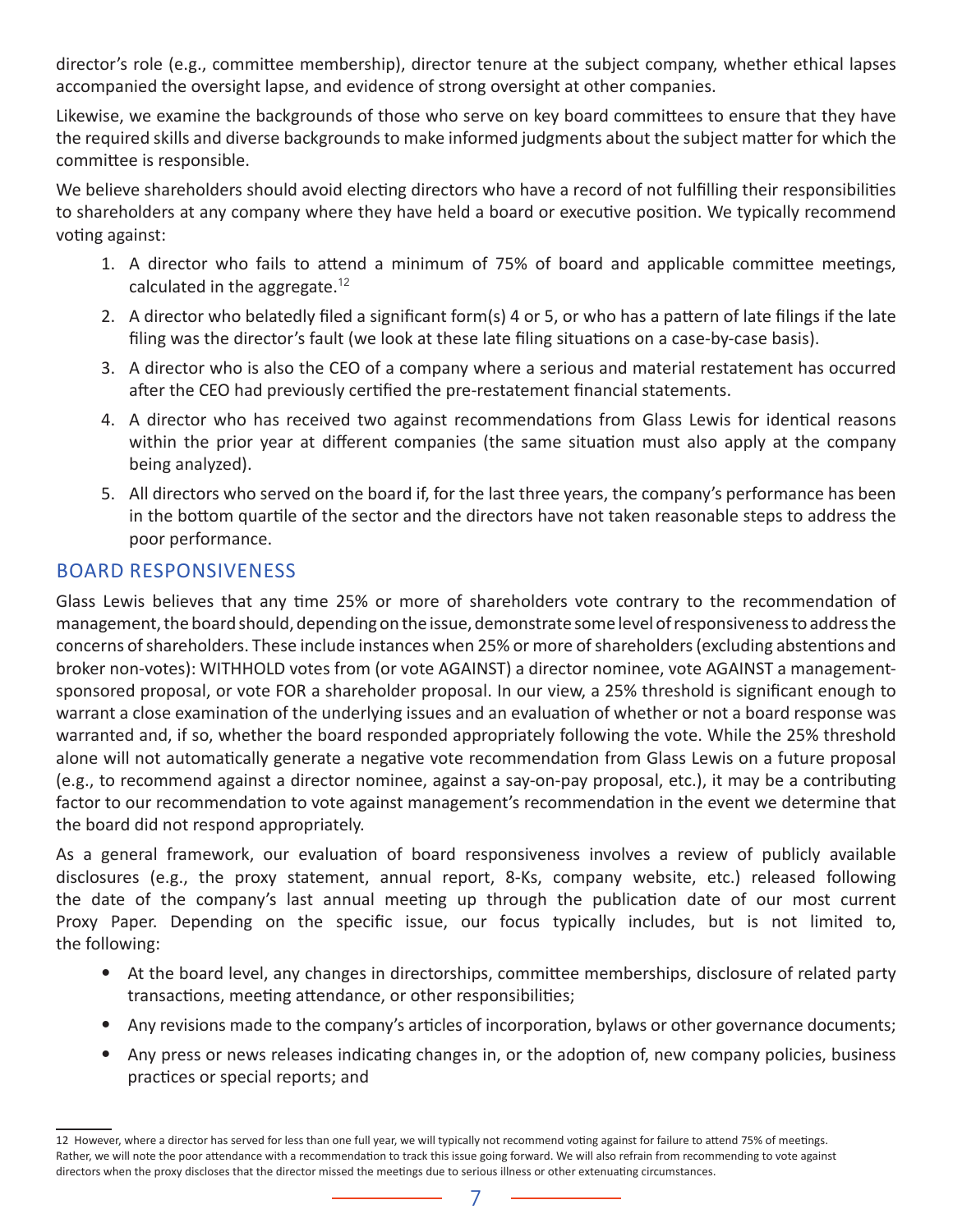• Any modifications made to the design and structure of the company's compensation program, as well as an assessment of the company's engagement with shareholders on compensation issues as discussed in the CD&A, particularly following a material vote against a company's say-on-pay.

Our Proxy Paper analysis will include a case-by-case assessment of the specific elements of board responsiveness that we examined along with an explanation of how that assessment impacts our current voting recommendations.

### THE ROLE OF A COMMITTEE CHAIRMAN

Glass Lewis believes that a designated committee chairman maintains primary responsibility for the actions of his or her respective committee. As such, many of our committee-specific voting recommendations are against the applicable committee chair rather than the entire committee (depending on the seriousness of the issue). However, in cases where we would ordinarily recommend voting against a committee chairman but the chair is not specified, we apply the following general rules, which apply throughout our guidelines:

- If there is no committee chair, we recommend voting against the longest-serving committee member or, if the longest-serving committee member cannot be determined, the longest-serving board member serving on the committee (i.e., in either case, the "senior director"); and
- If there is no committee chair, but multiple senior directors serving on the committee, we recommend voting against both (or all) such senior directors.

In our view, companies should provide clear disclosure of which director is charged with overseeing each committee. In cases where that simple framework is ignored and a reasonable analysis cannot determine which committee member is the designated leader, we believe shareholder action against the longest serving committee member(s) is warranted. Again, this only applies if we would ordinarily recommend voting against the committee chair but there is either no such position or no designated director in such role.

On the contrary, in cases where there is a designated committee chair and the recommendation is to vote against the committee chair, but the chair is not up for election because the board is staggered, we do not recommend voting against any members of the committee who are up for election; rather, we will note the concern with regard to the committee chair.

#### AUDIT COMMITTEES AND PERFORMANCE

Audit committees play an integral role in overseeing the financial reporting process because "[v]ibrant and stable capital markets depend on, among other things, reliable, transparent, and objective financial information to support an efficient and effective capital market process. The vital oversight role audit committees play in the process of producing financial information has never been more important."<sup>13</sup>

When assessing an audit committee's performance, we are aware that an audit committee does not prepare financial statements, is not responsible for making the key judgments and assumptions that affect the financial statements, and does not audit the numbers or the disclosures provided to investors. Rather, an audit committee member monitors and oversees the process and procedures that management and auditors perform. The 1999 Report and Recommendations of the Blue Ribbon Committee on Improving the Effectiveness of Corporate Audit Committees stated it best:

*A proper and well-functioning system exists, therefore, when the three main groups responsible for financial reporting – the full board including the audit committee, financial management including the internal auditors, and the outside auditors – form a 'three legged stool' that supports responsible financial disclosure and active participatory oversight. However, in the view of the Committee, the audit committee must be 'first among equals' in this process, since the audit committee is an extension of the full board and hence the ultimate monitor of the process.* 

<sup>13</sup> Audit Committee Effectiveness – What Works Best." PricewaterhouseCoopers. The Institute of Internal Auditors Research Foundation. 2005.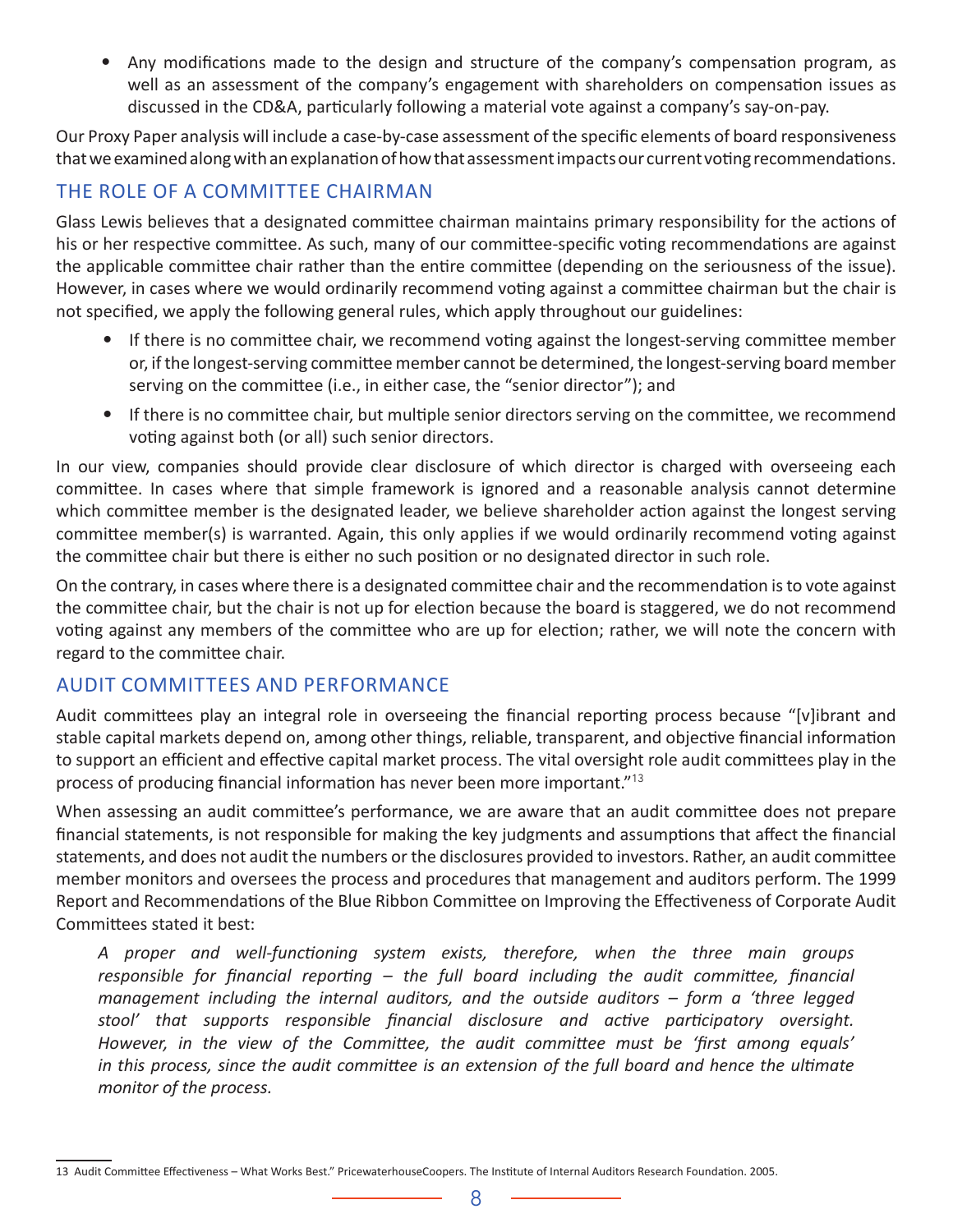#### STANDARDS FOR ASSESSING THE AUDIT COMMITTEE

For an audit committee to function effectively on investors' behalf, it must include members with sufficient knowledge to diligently carry out their responsibilities. In its audit and accounting recommendations, the Conference Board Commission on Public Trust and Private Enterprise said "members of the audit committee must be independent and have both knowledge and experience in auditing financial matters."<sup>14</sup>

We are skeptical of audit committees where there are members that lack expertise as a Certified Public Accountant (CPA), Chief Financial Officer (CFO) or corporate controller, or similar experience. While we will not necessarily recommend voting against members of an audit committee when such expertise is lacking, we are more likely to recommend voting against committee members when a problem such as a restatement occurs and such expertise is lacking.

Glass Lewis generally assesses audit committees against the decisions they make with respect to their oversight and monitoring role. The quality and integrity of the financial statements and earnings reports, the completeness of disclosures necessary for investors to make informed decisions, and the effectiveness of the internal controls should provide reasonable assurance that the financial statements are materially free from errors. The independence of the external auditors and the results of their work all provide useful information by which to assess the audit committee.

When assessing the decisions and actions of the audit committee, we typically defer to its judgment and generally recommend voting in favor of its members. However, we will consider recommending that shareholders vote against the following:<sup>15</sup>

- 1. All members of the audit committee when options were backdated, there is a lack of adequate controls in place, there was a resulting restatement, and disclosures indicate there was a lack of documentation with respect to the option grants.
- 2. The audit committee chair, if the audit committee does not have a financial expert or the committee's financial expert does not have a demonstrable financial background sufficient to understand the financial issues unique to public companies.
- 3. The audit committee chair, if the audit committee did not meet at least four times during the year.
- 4. The audit committee chair, if the committee has less than three members.
- 5. Any audit committee member who sits on more than three public company audit committees, unless the audit committee member is a retired CPA, CFO, controller or has similar experience, in which case the limit shall be four committees, taking time and availability into consideration including a review of the audit committee member's attendance at all board and committee meetings.<sup>16</sup>
- 6. All members of an audit committee who are up for election and who served on the committee at the time of the audit, if audit and audit-related fees total one-third or less of the total fees billed by the auditor.
- 7. The audit committee chair when tax and/or other fees are greater than audit and audit-related fees paid to the auditor for more than one year in a row (in which case we also recommend against ratification of the auditor).
- 8. All members of an audit committee where non-audit fees include fees for tax services (including, but not limited to, such things as tax avoidance or shelter schemes) for senior executives of the company. Such services are prohibited by the Public Company Accounting Oversight Board ("PCAOB").

<sup>14</sup> Commission on Public Trust and Private Enterprise. The Conference Board. 2003.

<sup>15</sup> As discussed under the section labeled "Committee Chairman," where the recommendation is to vote against the committee chair but the chair is not up for election because the board is staggered, we do not recommend voting against the members of the committee who are up for election; rather, we will note the concern with regard to the committee chair.

<sup>16</sup> Glass Lewis may exempt certain audit committee members from the above threshold if, upon further analysis of relevant factors such as the director's experience, the size, industry-mix and location of the companies involved and the director's attendance at all the companies, we can reasonably determine that the audit committee member is likely not hindered by multiple audit committee commitments.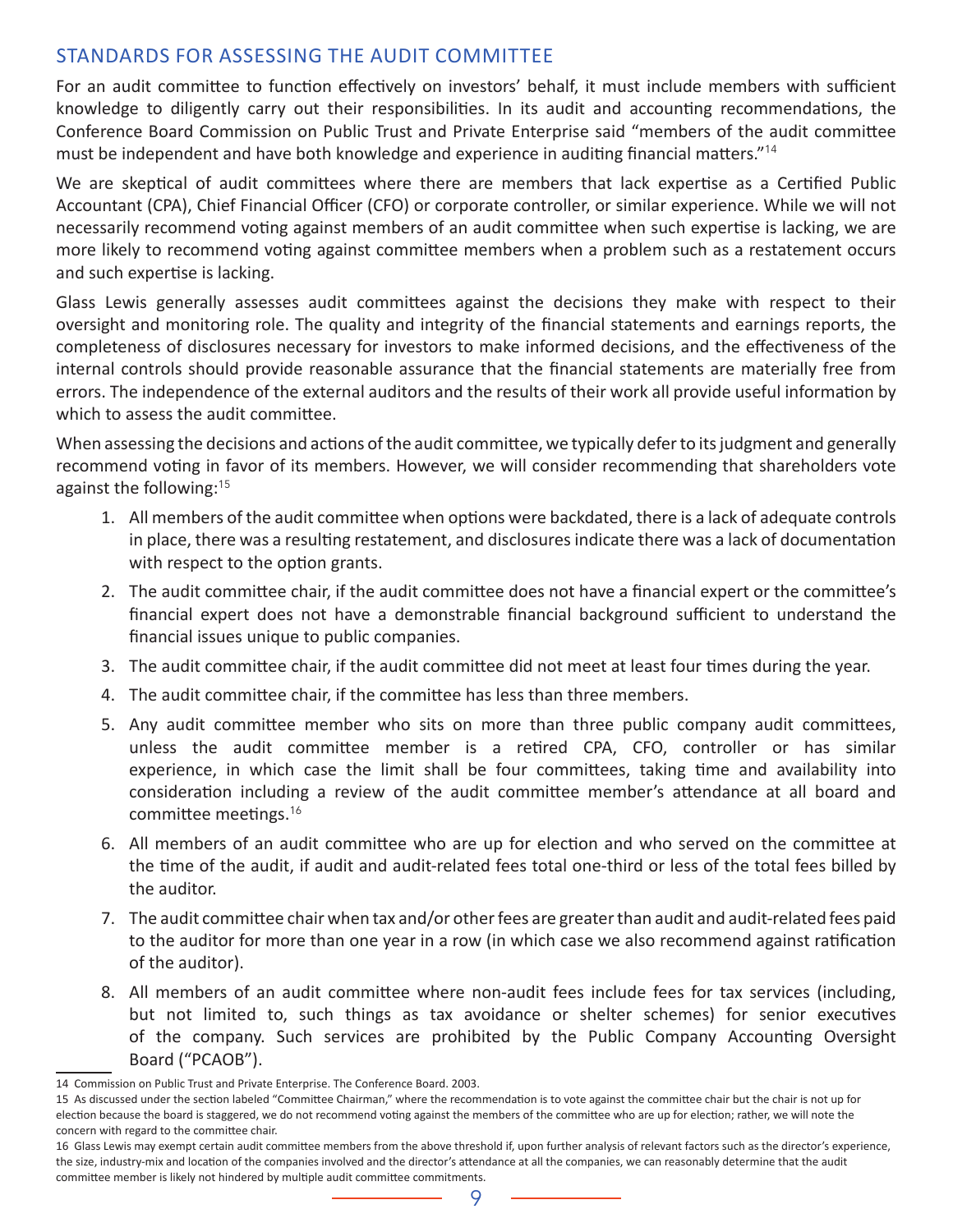- 9. All members of an audit committee that reappointed an auditor that we no longer consider to be independent for reasons unrelated to fee proportions.
- 10. All members of an audit committee when audit fees are excessively low, especially when compared with other companies in the same industry.
- 11. The audit committee chair<sup>17</sup> if the committee failed to put auditor ratification on the ballot for shareholder approval. However, if the non-audit fees or tax fees exceed audit plus audit-related fees in either the current or the prior year, then Glass Lewis will recommend voting against the entire audit committee.
- 12. All members of an audit committee where the auditor has resigned and reported that a section 10A<sup>18</sup> letter has been issued.
- 13. All members of an audit committee at a time when material accounting fraud occurred at the company.<sup>19</sup>
- 14. All members of an audit committee at a time when annual and/or multiple quarterly financial statements had to be restated, and any of the following factors apply:
	- The restatement involves fraud or manipulation by insiders;
	- The restatement is accompanied by an SEC inquiry or investigation;
	- The restatement involves revenue recognition;
	- The restatement results in a greater than 5% adjustment to costs of goods sold, operating expense, or operating cash flows; or
	- The restatement results in a greater than 5% adjustment to net income, 10% adjustment to assets or shareholders equity, or cash flows from financing or investing activities.
- 15. All members of an audit committee if the company repeatedly fails to file its financial reports in a timely fashion. For example, the company has filed two or more quarterly or annual financial statements late within the last 5 quarters.
- 16. All members of an audit committee when it has been disclosed that a law enforcement agency has charged the company and/or its employees with a violation of the Foreign Corrupt Practices Act (FCPA).
- 17. All members of an audit committee when the company has aggressive accounting policies and/or poor disclosure or lack of sufficient transparency in its financial statements.
- 18. All members of the audit committee when there is a disagreement with the auditor and the auditor resigns or is dismissed (e.g., the company receives an adverse opinion on its financial statements from the auditor).
- 19. All members of the audit committee if the contract with the auditor specifically limits the auditor's liability to the company for damages. $^{20}$
- 20. All members of the audit committee who served since the date of the company's last annual meeting, and when, since the last annual meeting, the company has reported a material weakness that has not yet been corrected, or, when the company has an ongoing material weakness from a prior year that has not yet been corrected.

<sup>17</sup> As discussed under the section labeled "Committee Chairman," in all cases, if the chair of the committee is not specified, we recommend voting against the director who has been on the committee the longest.

<sup>18</sup> Auditors are required to report all potential illegal acts to management and the audit committee unless they are clearly inconsequential in nature.

If the audit committee or the board fails to take appropriate action on an act that has been determined to be a violation of the law, the independent auditor is required to send a section 10A letter to the SEC. Such letters are rare and therefore we believe should be taken seriously.

<sup>19</sup> Research indicates that revenue fraud now accounts for over 60% of SEC fraud cases, and that companies that engage in fraud experience significant negative abnormal stock price declines—facing bankruptcy, delisting, and material asset sales at much higher rates than do non-fraud firms (Committee of Sponsoring Organizations of the Treadway Commission. "Fraudulent Financial Reporting: 1998-2007." May 2010).

<sup>20</sup> The Council of Institutional Investors. "Corporate Governance Policies," p. 4, April 5, 2006; and "Letter from Council of Institutional Investors to the AICPA," November 8, 2006.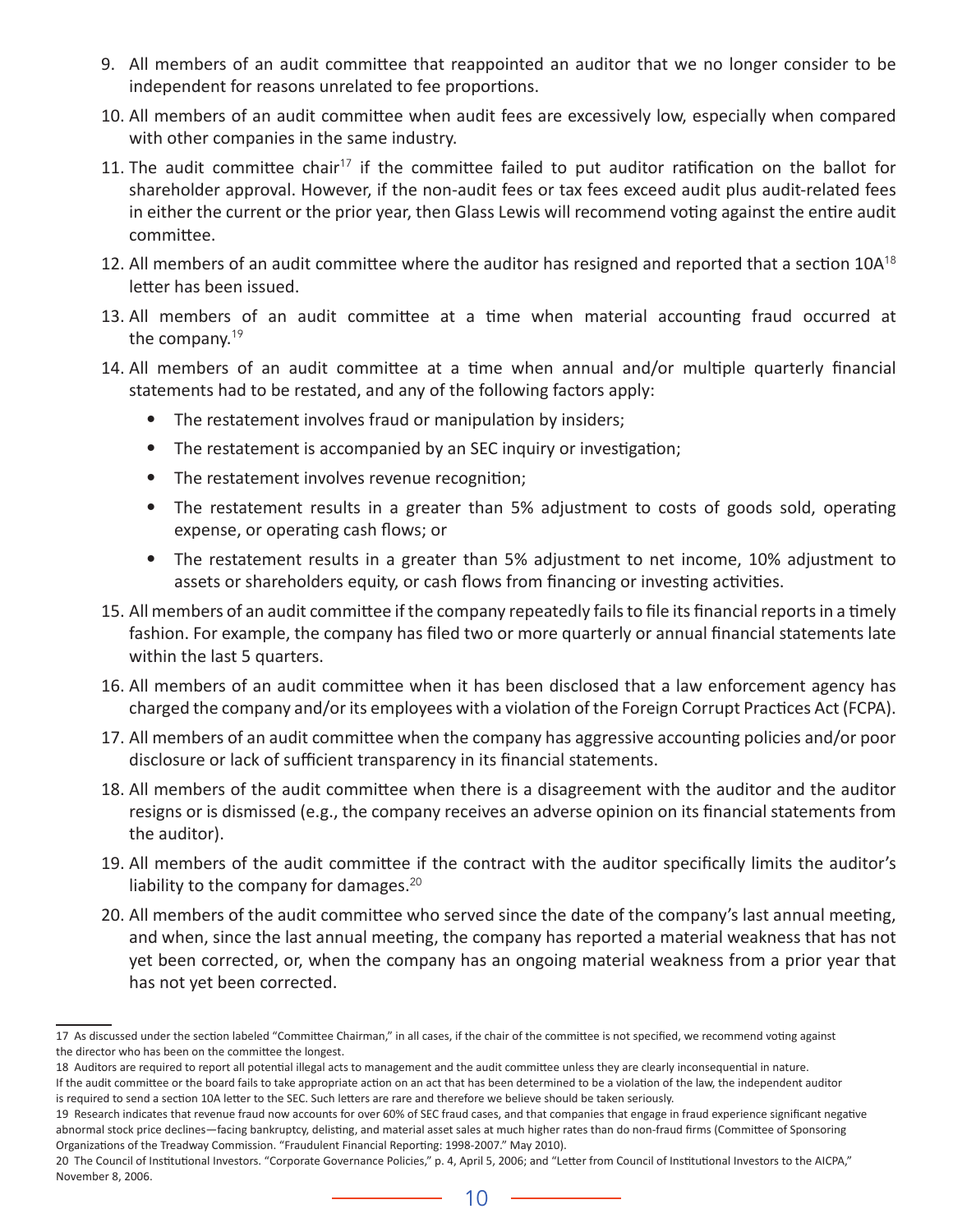We also take a dim view of audit committee reports that are boilerplate, and which provide little or no information or transparency to investors. When a problem such as a material weakness, restatement or late filings occurs, we take into consideration, in forming our judgment with respect to the audit committee, the transparency of the audit committee report.

#### COMPENSATION COMMITTEE PERFORMANCE

Compensation committees have a critical role in determining the compensation of executives. This includes deciding the basis on which compensation is determined, as well as the amounts and types of compensation to be paid. This process begins with the hiring and initial establishment of employment agreements, including the terms for such items as pay, pensions and severance arrangements. It is important in establishing compensation arrangements that compensation be consistent with, and based on the long-term economic performance of, the business's long-term shareholders returns.

Compensation committees are also responsible for the oversight of the transparency of compensation. This oversight includes disclosure of compensation arrangements, the matrix used in assessing pay for performance, and the use of compensation consultants. In order to ensure the independence of the board's compensation consultant, we believe the compensation committee should only engage a compensation consultant that is not also providing any services to the company or management apart from their contract with the compensation committee. It is important to investors that they have clear and complete disclosure of all the significant terms of compensation arrangements in order to make informed decisions with respect to the oversight and decisions of the compensation committee.

Finally, compensation committees are responsible for oversight of internal controls over the executive compensation process. This includes controls over gathering information used to determine compensation, establishment of equity award plans, and granting of equity awards. For example, the use of a compensation consultant who maintains a business relationship with company management may cause the committee to make decisions based on information that is compromised by the consultant's conflict of interests. Lax controls can also contribute to improper awards of compensation such as through granting of backdated or spring-loaded options, or granting of bonuses when triggers for bonus payments have not been met.

Central to understanding the actions of a compensation committee is a careful review of the Compensation Discussion and Analysis ("CD&A") report included in each company's proxy. We review the CD&A in our evaluation of the overall compensation practices of a company, as overseen by the compensation committee. The CD&A is also integral to the evaluation of compensation proposals at companies, such as advisory votes on executive compensation, which allow shareholders to vote on the compensation paid to a company's top executives.

When assessing the performance of compensation committees, we will consider recommending that shareholders vote against the following:<sup>21</sup>

- 1. All members of a compensation committee during whose tenure the committee failed to address shareholder concerns following majority shareholder rejection of the say-on-pay proposal in the previous year. Where the proposal was approved but there was a significant shareholder vote (i.e., greater than 25% of votes cast) against the say-on-pay proposal in the prior year, if the board did not respond sufficiently to the vote including actively engaging shareholders on this issue, we will also consider recommending voting against the chairman of the compensation committee or all members of the compensation committee, depending on the severity and history of the compensation problems and the level of shareholder opposition.
- 2. All members of the compensation committee who are up for election and served when the company failed to align pay with performance (e.g., a company receives an F grade in our pay-for-performance

<sup>21</sup> As discussed under the section labeled "Committee Chairman," where the recommendation is to vote against the committee chair and the chair is not up for election because the board is staggered, we do not recommend voting against any members of the committee who are up for election; rather, we will note the concern with regard to the committee chair.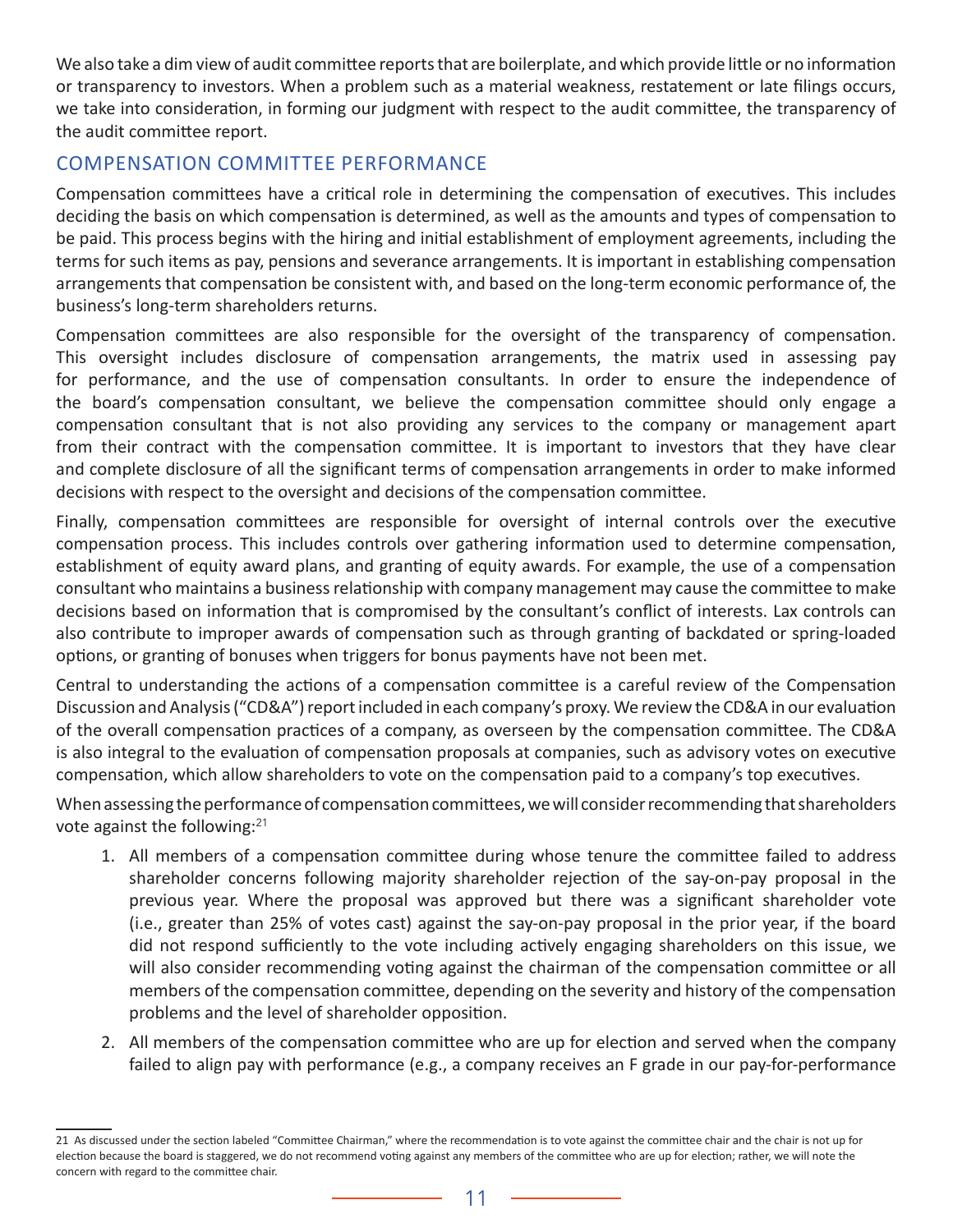analysis) if shareholders are not provided with an advisory vote on executive compensation at the annual meeting.<sup>22</sup>

- 3. Any member of the compensation committee who has served on the compensation committee of at least two other public companies that have consistently failed to align pay with performance and whose oversight of compensation at the company in question is suspect.
- 4. The compensation committee chair if the company consistently has received deficient grades in our pay-for-performance analysis, and if during the past year the company performed the same as or worse than its peers. $23$
- 5. All members of the compensation committee (during the relevant time period) if the company entered into excessive employment agreements and/or severance agreements.
- 6. All members of the compensation committee when performance goals were changed (i.e., lowered) when employees failed or were unlikely to meet original goals, or performance-based compensation was paid despite goals not being attained.
- 7. All members of the compensation committee if excessive employee perquisites and benefits were allowed.
- 8. The compensation committee chair if the compensation committee did not meet during the year.
- 9. All members of the compensation committee when the company repriced options or completed a "self tender offer" without shareholder approval within the past two years.
- 10. All members of the compensation committee when vesting of in-the-money options is accelerated.
- 11. All members of the compensation committee when option exercise prices were backdated. Glass Lewis will recommend voting against an executive director who played a role in and participated in option backdating.
- 12. All members of the compensation committee when option exercise prices were spring-loaded or otherwise timed around the release of material information.
- 13. All members of the compensation committee when a new employment contract is given to an executive that does not include a clawback provision and the company had a material restatement, especially if the restatement was due to fraud.
- 14. The chair of the compensation committee where the CD&A provides insufficient or unclear information about performance metrics and goals, where the CD&A indicates that pay is not tied to performance, or where the compensation committee or management has excessive discretion to alter performance terms or increase amounts of awards in contravention of previously defined targets.
- 15. All members of the compensation committee during whose tenure the committee failed to implement a shareholder proposal regarding a compensation-related issue, where the proposal received the affirmative vote of a majority of the voting shares at a shareholder meeting, and when a reasonable analysis suggests that the compensation committee (rather than the governance committee) should have taken steps to implement the request.  $24$

<sup>22</sup> Where there are multiple CEOs in one year, we will consider not recommending against the compensation committee but will defer judgment on compensation policies and practices until the next year or a full year after arrival of the new CEO. In addition, if a company provides shareholders with a say-on-pay proposal, we will initially only recommend voting against the company's say-on-pay proposal and will not recommend voting against the members of the compensation committee unless there is a pattern of failing to align pay and performance and/or the company exhibits egregious compensation practices. However, if the company repeatedly fails to align pay and performance, we will then recommend against the members of the compensation committee in addition to recommending voting against the say-on-pay proposal.

<sup>23</sup> In cases where a company has received two consecutive D grades, or if its grade improved from an F to a D in the most recent period, and during the most recent year the company performed better than its peers (based on our analysis), we refrain from recommending to vote against the compensation committee chair. In addition, if a company provides shareholders with a say-on-pay proposal in this instance, we will consider voting against the advisory vote rather than the compensation committee chair unless the company exhibits unquestionably egregious practices.

<sup>24</sup> In all other instances (i.e., a non-compensation-related shareholder proposal should have been implemented) we recommend that shareholders vote against the members of the governance committee.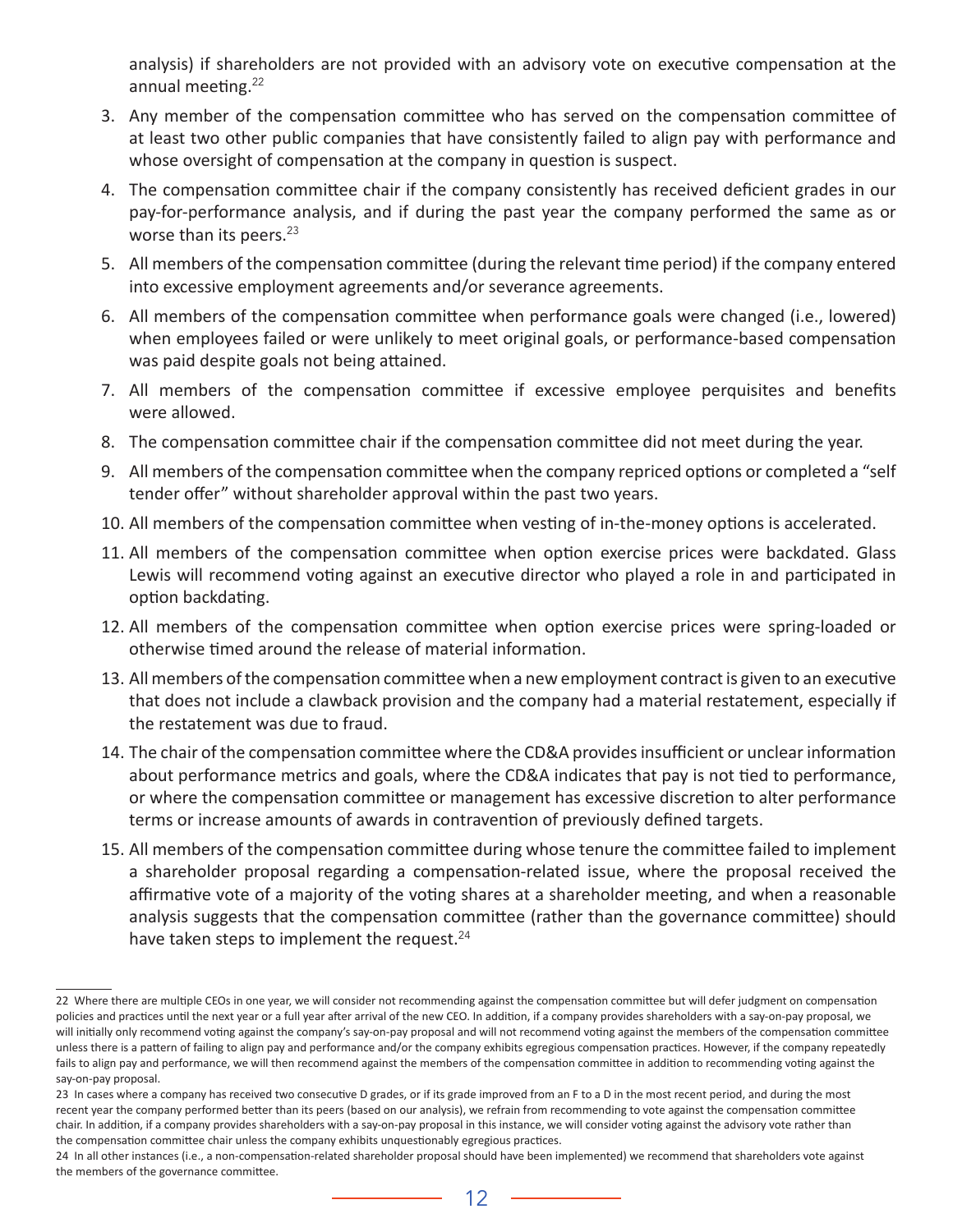#### NOMINATING AND GOVERNANCE COMMITTEE PERFORMANCE

The nominating and governance committee, as an agent for the shareholders, is responsible for the governance by the board of the company and its executives. In performing this role, the committee is responsible and accountable for selection of objective and competent board members. It is also responsible for providing leadership on governance policies adopted by the company, such as decisions to implement shareholder proposals that have received a majority vote. (At most companies, a single committee is charged with these oversight functions; at others, the governance and nominating responsibilities are apportioned among two separate committees.)

Consistent with Glass Lewis' philosophy that boards should have diverse backgrounds and members with a breadth and depth of relevant experience, we believe that nominating and governance committees should consider diversity when making director nominations within the context of each specific company and its industry. In our view, shareholders are best served when boards make an effort to ensure a constituency that is not only reasonably diverse on the basis of age, race, gender and ethnicity, but also on the basis of geographic knowledge, industry experience, board tenure and culture.

Regarding the committee responsible for governance, we will consider recommending that shareholders vote against the following:<sup>25</sup>

- 1. All members of the governance committee<sup>26</sup> during whose tenure a shareholder proposal relating to important shareholder rights received support from a majority of the votes cast (excluding abstentions and broker non-votes) and the board has not begun to implement or enact the proposal's subject matter.<sup>27</sup> Examples of such shareholder proposals include those seeking a declassified board structure, a majority vote standard for director elections, or a right to call a special meeting. In determining whether a board has sufficiently implemented such a proposal, we will examine the quality of the right enacted or proffered by the board for any conditions that may unreasonably interfere with the shareholders' ability to exercise the right (e.g., overly restrictive procedural requirements for calling a special meeting).
- 2. The governance committee chair,  $28$  when the chairman is not independent and an independent lead or presiding director has not been appointed.<sup>29</sup>
- 3. In the absence of a nominating committee, the governance committee chair when there are less than five or the whole nominating committee when there are more than 20 members on the board.
- 4. The governance committee chair, when the committee fails to meet at all during the year.
- 5. The governance committee chair, when for two consecutive years the company provides what we consider to be "inadequate" related party transaction disclosure (i.e., the nature of such transactions and/or the monetary amounts involved are unclear or excessively vague, thereby preventing a shareholder from being able to reasonably interpret the independence status of multiple directors above and beyond what the company maintains is compliant with SEC or applicable stock exchange listing requirements).

<sup>25</sup> As discussed in the guidelines section labeled "Committee Chairman," where we would recommend to vote against the committee chair but the chair is not up for election because the board is staggered, we do not recommend voting against any members of the committee who are up for election; rather, we will note the concern with regard to the committee chair.

<sup>26</sup> If the board does not have a committee responsible for governance oversight and the board did not implement a shareholder proposal that received the requisite support, we will recommend voting against the entire board. If the shareholder proposal at issue requested that the board adopt a declassified structure, we will recommend voting against all director nominees up for election.

<sup>27</sup> Where a compensation-related shareholder proposal should have been implemented, and when a reasonable analysis suggests that the members of the compensation committee (rather than the governance committee) bear the responsibility for failing to implement the request, we recommend that shareholders only vote against members of the compensation committee.

<sup>28</sup> As discussed in the guidelines section labeled "Committee Chairman," if the committee chair is not specified, we recommend voting against the director who has been on the committee the longest. If the longest-serving committee member cannot be determined, we will recommend voting against the longest-serving board member serving on the committee.

<sup>29</sup> We believe that one independent individual should be appointed to serve as the lead or presiding director. When such a position is rotated among directors from meeting to meeting, we will recommend voting against the governance committee chair as we believe the lack of fixed lead or presiding director means that, effectively, the board does not have an independent board leader.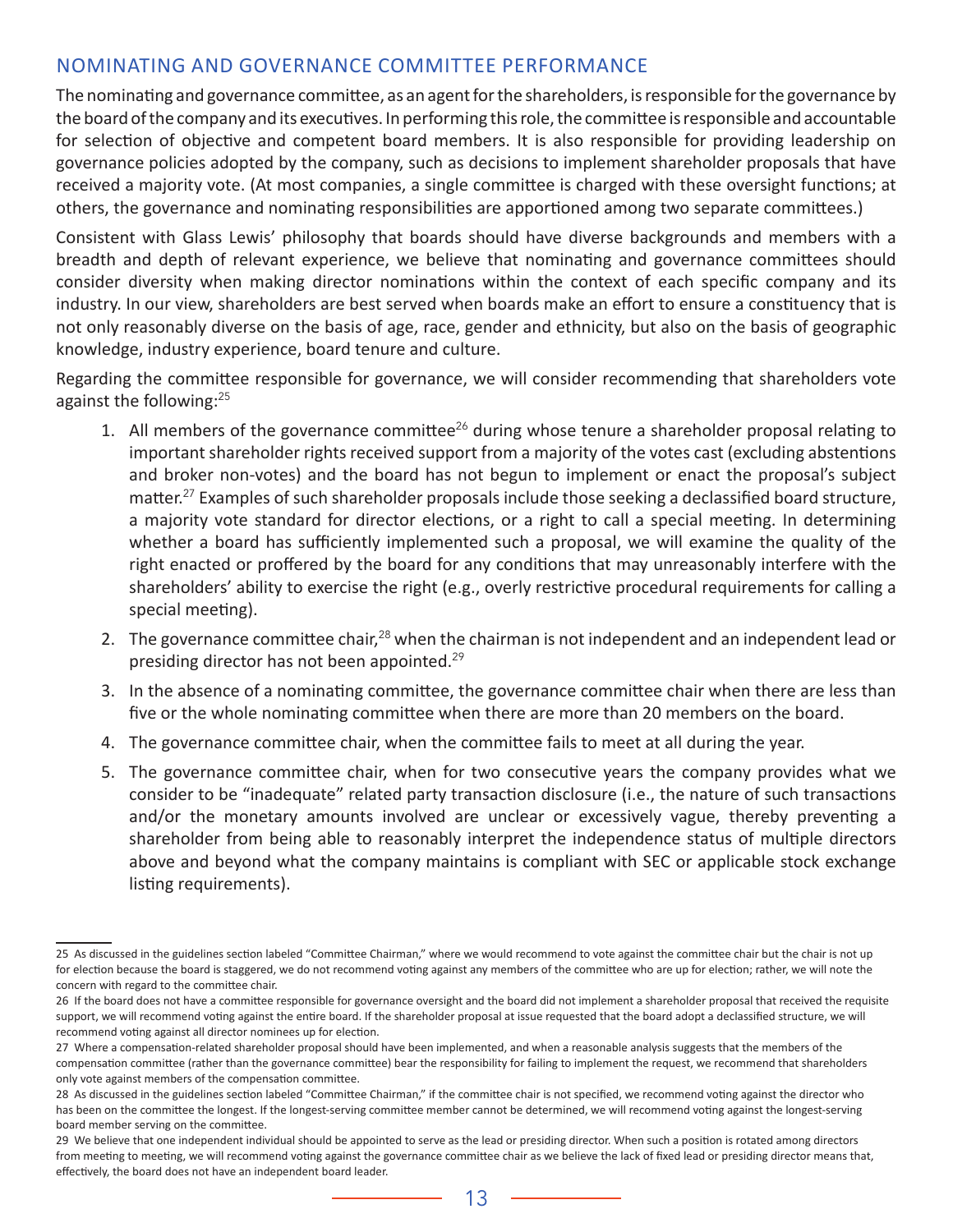- 6. The governance committee chair, when during the past year the board adopted a forum selection clause (i.e., an exclusive forum provision)<sup>30</sup> without shareholder approval, or, if the board is currently seeking shareholder approval of a forum selection clause pursuant to a bundled bylaw amendment rather than as a separate proposal.
- 7. All members of the governance committee during whose tenure the board adopted, without shareholder approval, provisions in its charter or bylaws that, through rules on director compensation, may inhibit the ability of shareholders to nominate directors.

In addition, we may recommend that shareholders vote against the chairman of the governance committee, or the entire committee, where the board has amended the company's governing documents to reduce or remove important shareholder rights, or to otherwise impede the ability of shareholders to exercise such right, and has done so without seeking shareholder approval. Examples of board actions that may cause such a recommendation include: the elimination of the ability of shareholders to call a special meeting or to act by written consent; an increase to the ownership threshold required for shareholders to call a special meeting; an increase to vote requirements for charter or bylaw amendments; the adoption of provisions that limit the ability of shareholders to pursue full legal recourse—such as bylaws that require arbitration of shareholder claims or that require shareholder plaintiffs to pay the company's legal expenses in the absence of a court victory (i.e., "fee-shifting" or "loser pays" bylaws); the adoption of a classified board structure; and the elimination of the ability of shareholders to remove a director without cause.

Regarding the nominating committee, we will consider recommending that shareholders vote against the following: $31$ 

- 1. All members of the nominating committee, when the committee nominated or renominated an individual who had a significant conflict of interest or whose past actions demonstrated a lack of integrity or inability to represent shareholder interests.
- 2. The nominating committee chair, if the nominating committee did not meet during the year.
- 3. In the absence of a governance committee, the nominating committee chair<sup>32</sup> when the chairman is not independent, and an independent lead or presiding director has not been appointed. $33$
- 4. The nominating committee chair, when there are less than five or the whole nominating committee when there are more than 20 members on the board.<sup>34</sup>
- 5. The nominating committee chair, when a director received a greater than 50% against vote the prior year and not only was the director not removed, but the issues that raised shareholder concern were not corrected.<sup>35</sup>

In addition, we may consider recommending shareholders vote against the chair of the nominating committee where the board's failure to ensure the board has directors with relevant experience, either through periodic director assessment or board refreshment, has contributed to a company's poor performance.

<sup>30</sup> A forum selection clause is a bylaw provision stipulating that a certain state, typically where the company is incorporated, which is most often Delaware, shall be the exclusive forum for all intra-corporate disputes (e.g., shareholder derivative actions, assertions of claims of a breach of fiduciary duty, etc.). Such a clause effectively limits a shareholder's legal remedy regarding appropriate choice of venue and related relief offered under that state's laws and rulings.

<sup>31</sup> As discussed in the guidelines section labeled "Committee Chairman," where we would recommend to vote against the committee chair but the chair is not up for election because the board is staggered, we do not recommend voting against any members of the committee who are up for election; rather, we will note the concern with regard to the committee chair.

<sup>32</sup> As discussed under the section labeled "Committee Chairman," if the committee chair is not specified, we will recommend voting against the director who has been on the committee the longest. If the longest-serving committee member cannot be determined, we will recommend voting against the longest-serving board member on the committee.

<sup>33</sup> In the absence of both a governance and a nominating committee, we will recommend voting against the chairman of the board on this basis, unless if the chairman also serves as the CEO, in which case we will recommend voting against the longest-serving director.

<sup>34</sup> In the absence of both a governance and a nominating committee, we will recommend voting against the chairman of the board on this basis, unless if the chairman also serves as the CEO, in which case we will recommend voting against the the longest-serving director.

<sup>35</sup> Considering that shareholder discontent clearly relates to the director who received a greater than 50% against vote rather than the nominating chair, we review the severity of the issue(s) that initially raised shareholder concern as well as company responsiveness to such matters, and will only recommend voting against the nominating chair if a reasonable analysis suggests that it would be most appropriate. In rare cases, we will consider recommending against the nominating chair when a director receives a substantial (i.e., 25% or more) vote against based on the same analysis.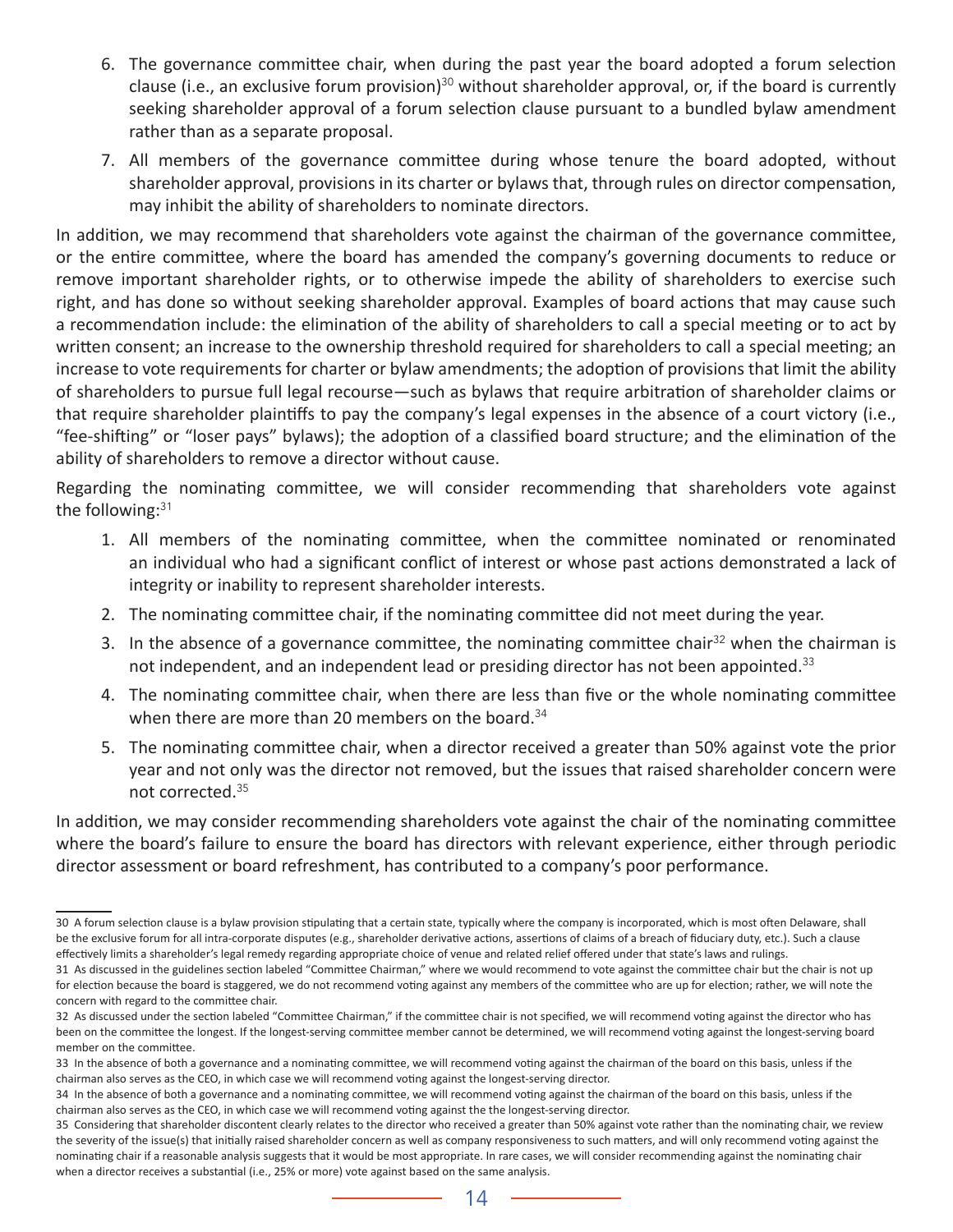#### BOARD-LEVEL RISK MANAGEMENT OVERSIGHT

Glass Lewis evaluates the risk management function of a public company board on a strictly case-by-case basis. Sound risk management, while necessary at all companies, is particularly important at financial firms which inherently maintain significant exposure to financial risk. We believe such financial firms should have a chief risk officer reporting directly to the board and a dedicated risk committee or a committee of the board charged with risk oversight. Moreover, many non-financial firms maintain strategies which involve a high level of exposure to financial risk. Similarly, since many non-financial firms have complex hedging or trading strategies, those firms should also have a chief risk officer and a risk committee.

Our views on risk oversight are consistent with those expressed by various regulatory bodies. In its December 2009 Final Rule release on Proxy Disclosure Enhancements, the SEC noted that risk oversight is a key competence of the board and that additional disclosures would improve investor and shareholder understanding of the role of the board in the organization's risk management practices. The final rules, which became effective on February 28, 2010, now explicitly require companies and mutual funds to describe (while allowing for some degree of flexibility) the board's role in the oversight of risk.

When analyzing the risk management practices of public companies, we take note of any significant losses or writedowns on financial assets and/or structured transactions. In cases where a company has disclosed a sizable loss or writedown, and where we find that the company's board-level risk committee's poor oversight contributed to the loss, we will recommend that shareholders vote against such committee members on that basis. In addition, in cases where a company maintains a significant level of financial risk exposure but fails to disclose any explicit form of board-level risk oversight (committee or otherwise)<sup>36</sup>, we will consider recommending to vote against the chairman of the board on that basis. However, we generally would not recommend voting against a combined chairman/CEO, except in egregious cases.

#### ENVIRONMENTAL AND SOCIAL RISK OVERSIGHT

Companies face significant financial, legal and reputational risks resulting from poor environmental and social practices, or negligent oversight thereof. Therefore, Glass Lewis views the identification, mitigation and management of environmental and social risks as integral components when evaluating a company's overall risk exposure. We believe boards should ensure that management conducts a complete risk analysis of company operations, including those that have environmental and social implications. Directors should monitor management's performance in managing and mitigating these environmental and social risks in order to eliminate or minimize the risks to the company and its shareholders. In cases where the board or management has failed to sufficiently identify and manage a material environmental or social risk that did or could negatively impact shareholder value, we will recommend shareholders vote against directors responsible for risk oversight in consideration of the nature of the risk and the potential effect on shareholder value.

#### OTHER CONSIDERATIONS

In addition to the three key characteristics – independence, performance, experience – that we use to evaluate board members, we consider conflict-of-interest issues as well as the size of the board of directors when making voting recommendations.

#### Conflicts of Interest

We believe board members should be wholly free of identifiable and substantial conflicts of interest, regardless of the overall level of independent directors on the board. Accordingly, we recommend that shareholders vote against the following types of directors:

1. A CFO who is on the board: In our view, the CFO holds a unique position relative to financial reporting and disclosure to shareholders. Due to the critical importance of financial disclosure and reporting, we believe the CFO should report to the board and not be a member of it.

<sup>36</sup> A committee responsible for risk management could be a dedicated risk committee, the audit committee, or the finance committee, depending on a given company's board structure and method of disclosure. At some companies, the entire board is charged with risk management.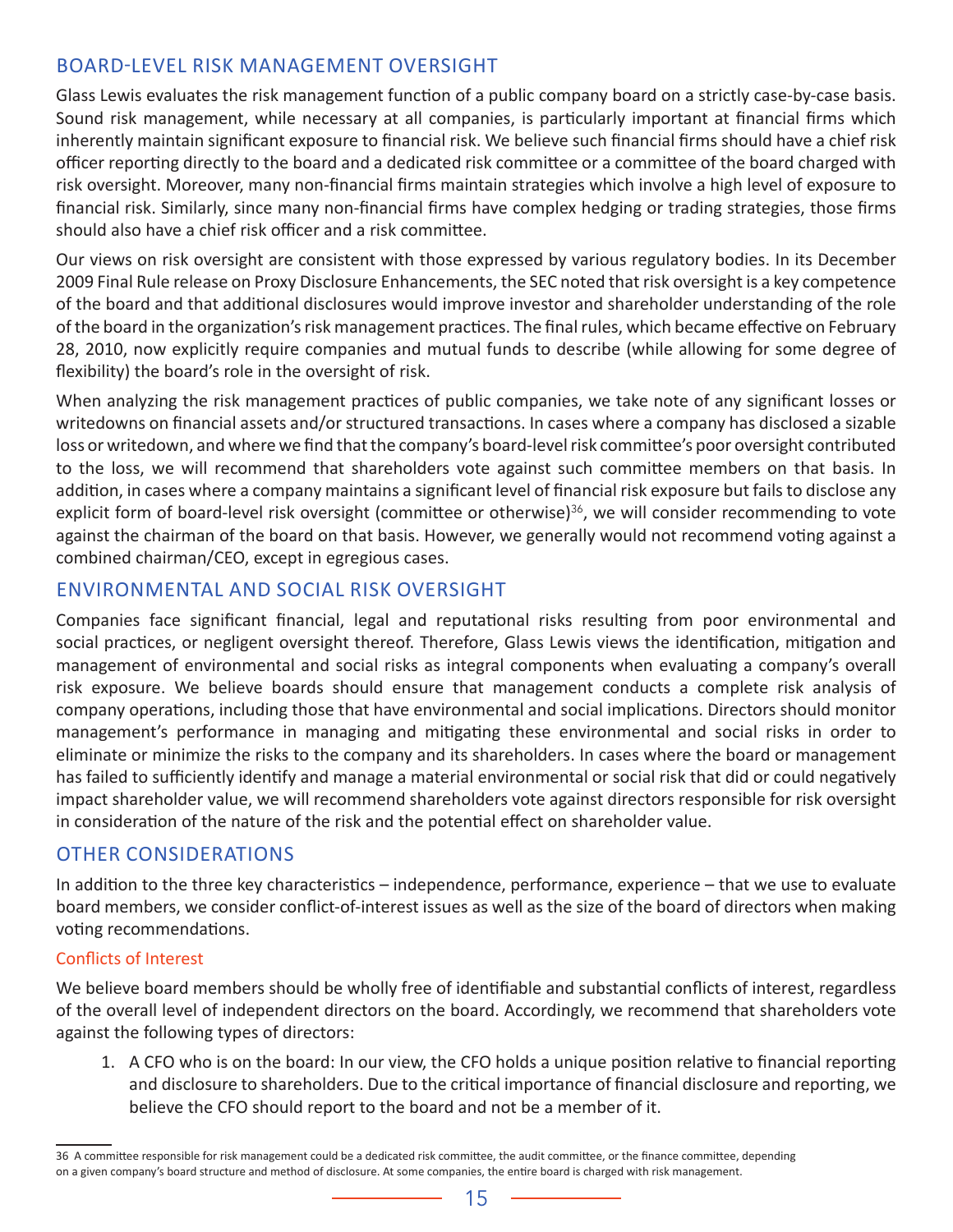- 2. A director who is on an excessive number of boards: We will typically recommend voting against a director who serves as an executive officer of any public company while serving on a total of more than three public company boards (i.e., their own company's board and two others), and any other director who serves on a total of more than six public company boards.<sup>37</sup> Academic literature suggests that one board takes up approximately 248 hours per year of each member's time.<sup>38</sup> We believe this limits the number of boards on which directors can effectively serve, especially executives at other companies. Further, we note a recent study has shown that the average number of outside board seats held by CEOs of S&P 500 companies is 0.6, down from 0.9 in 2004.<sup>39</sup>
- 3. A director who provides  $-$  or a director who has an immediate family member who provides  $$ material consulting or other material professional services to the company. These services may include legal, consulting, or financial services. We question the need for the company to have consulting relationships with its directors. We view such relationships as creating conflicts for directors, since they may be forced to weigh their own interests against shareholder interests when making board decisions. In addition, a company's decisions regarding where to turn for the best professional services may be compromised when doing business with the professional services firm of one of the company's directors.
- 4. A director, or a director who has an immediate family member, engaging in airplane, real estate, or similar deals, including perquisite-type grants from the company, amounting to more than \$50,000. Directors who receive these sorts of payments from the company will have to make unnecessarily complicated decisions that may pit their interests against shareholder interests.
- 5. Interlocking directorships: CEOs or other top executives who serve on each other's boards create an interlock that poses conflicts that should be avoided to ensure the promotion of shareholder interests above all else.<sup>40</sup>
- 6. All board members who served at a time when a poison pill with a term of longer than one year was adopted without shareholder approval within the prior twelve months.<sup>41</sup> In the event a board is classified and shareholders are therefore unable to vote against all directors, we will recommend voting against the remaining directors the next year they are up for a shareholder vote. If a poison pill with a term of one year or less was adopted without shareholder approval, and without adequate justification, we will consider recommending that shareholders vote against all members of the governance committee. If the board has, without seeking shareholder approval, and without adequate justification, extended the term of a poison pill by one year or less in two consecutive years, we will consider recommending that shareholders vote against the entire board.

#### Size of the Board of Directors

While we do not believe there is a universally applicable optimum board size, we do believe boards should have at least five directors to ensure sufficient diversity in decision-making and to enable the formation of key board committees with independent directors. Conversely, we believe that boards with more than 20 members will typically suffer under the weight of "too many cooks in the kitchen" and have difficulty reaching consensus and making timely decisions. Sometimes the presence of too many voices can make it difficult to draw on the wisdom and experience in the room by virtue of the need to limit the discussion so that each voice may be heard.

<sup>37</sup> For meetings held in 2016, Glass Lewis will note as a concern instances of a director who serves as an executive of a public company while serving on more than two boards and any other director who serves on more than five boards. Beginning in 2017, our voting recommendations will be based on these lowered thresholds. Glass Lewis will not recommend voting against the director at the company where he or she serves as an executive officer, only at the other public companies where he or she serves on the board.

<sup>38</sup> NACD Public Company Governance Survey 2015-2016. p. 22.

<sup>39</sup> Spencer Stuart Board Index, 2014, p. 22.

<sup>40</sup> We do not apply a look-back period for this situation. The interlock policy applies to both public and private companies. We will also evaluate multiple board interlocks among non-insiders (i.e., multiple directors serving on the same boards at other companies), for evidence of a pattern of poor oversight.

<sup>41</sup> Refer to Section V. Governance Structure and the Shareholder Franchise for further discussion of our policies regarding anti-takeover measures, including poison pills.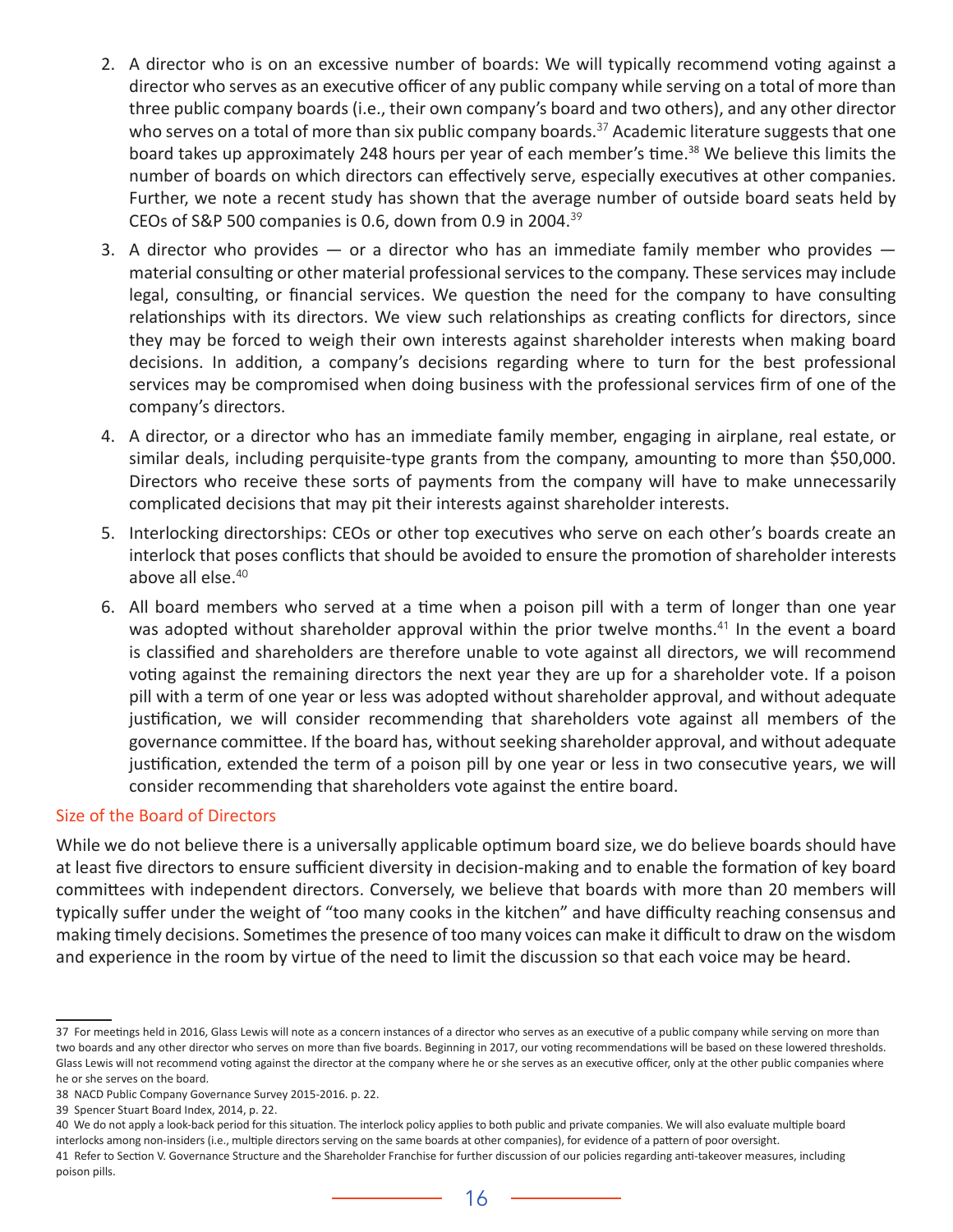To that end, we typically recommend voting against the chairman of the nominating committee (or the governance committee, in the absence of a nominating committee) at a board with fewer than five directors or more than 20 directors.<sup>42</sup>

#### CONTROLLED COMPANIES

We believe controlled companies warrant certain exceptions to our independence standards. The board's function is to protect shareholder interests; however, when an individual, entity (or group of shareholders party to a formal agreement) owns more than 50% of the voting shares, the interests of the majority of shareholders are the interests of that entity or individual. Consequently, Glass Lewis does not apply our usual two-thirds board independence rule and therefore we will not recommend voting against boards whose composition reflects the makeup of the shareholder population.

#### Independence Exceptions

The independence exceptions that we make for controlled companies are as follows:

- 1. We do not require that controlled companies have boards that are at least two-thirds independent. So long as the insiders and/or affiliates are connected with the controlling entity, we accept the presence of non-independent board members.
- 2. The compensation committee and nominating and governance committees do not need to consist solely of independent directors.
	- We believe that standing nominating and corporate governance committees at controlled companies are unnecessary. Although having a committee charged with the duties of searching for, selecting, and nominating independent directors can be beneficial, the unique composition of a controlled company's shareholder base makes such committees weak and irrelevant.
	- Likewise, we believe that independent compensation committees at controlled companies are unnecessary. Although independent directors are the best choice for approving and monitoring senior executives' pay, controlled companies serve a unique shareholder population whose voting power ensures the protection of its interests. As such, we believe that having affiliated directors on a controlled company's compensation committee is acceptable. However, given that a controlled company has certain obligations to minority shareholders we feel that an insider should not serve on the compensation committee. Therefore, Glass Lewis will recommend voting against any insider (the CEO or otherwise) serving on the compensation committee.
- 3. Controlled companies do not need an independent chairman or an independent lead or presiding director. Although an independent director in a position of authority on the board – such as chairman or presiding director – can best carry out the board's duties, controlled companies serve a unique shareholder population whose voting power ensures the protection of its interests.

#### Size of the Board of Directors

We have no board size requirements for controlled companies.

#### Audit Committee Independence

Despite a controlled company's status, unlike for the other key committees, we nevertheless believe that audit committees should consist solely of independent directors. Regardless of a company's controlled status, the interests of all shareholders must be protected by ensuring the integrity and accuracy of the company's financial statements. Allowing affiliated directors to oversee the preparation of financial reports could create an insurmountable conflict of interest.

<sup>42</sup> The Conference Board, at p. 23 in its May 2003 report "Corporate Governance Best Practices, Id.," quotes one of its roundtable participants as stating, "[w]hen you've got a 20 or 30 person corporate board, it's one way of assuring that nothing is ever going to happen that the CEO doesn't want to happen."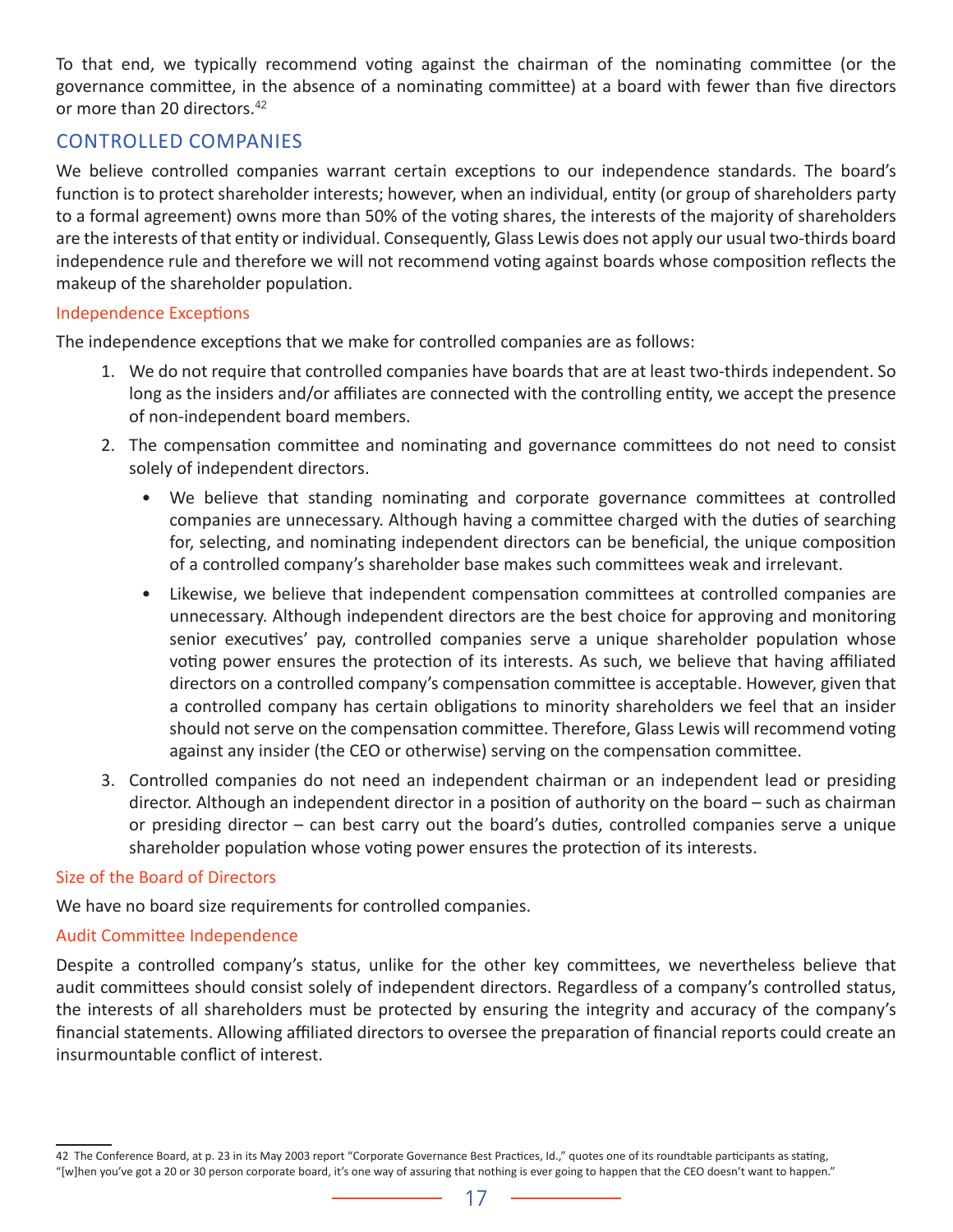#### SIGNIFICANT SHAREHOLDERS

Where an individual or entity holds between 20-50% of a company's voting power, we believe it is reasonable to allow proportional representation on the board and committees (excluding the audit committee) based on the individual or entity's percentage of ownership.

#### EXCEPTIONS FOR RECENT IPOs

We believe companies that have recently completed an initial public offering ("IPO") should be allowed adequate time to fully comply with marketplace listing requirements as well as to meet basic corporate governance standards. We believe a one-year grace period immediately following the date of a company's IPO is sufficient time for most companies to comply with all relevant regulatory requirements and to meet such corporate governance standards. Except in egregious cases, Glass Lewis refrains from issuing voting recommendations on the basis of corporate governance best practices (e.g., board independence, committee membership and structure, meeting attendance, etc.) during the one-year period following an IPO.

However, two specific cases warrant strong shareholder action against the board of a company that completed an IPO within the past year:

- 1. Adoption of an anti-takeover provision such as a poison pill or classified board: In cases where a board adopts an anti-takeover provision preceding an IPO, we will consider recommending to vote against the members of the board who served when it was adopted if the board: (i) did not also commit to submit the anti-takeover provision to a shareholder vote within 12 months of the IPO; or (ii) did not provide a sound rationale for adopting the anti-takeover provision (such as a sunset for the pill of three years or less). In our view, adopting such an anti-takeover device unfairly penalizes future shareholders who (except for electing to buy or sell the stock) are unable to weigh in on a matter that could potentially negatively impact their ownership interest. This notion is strengthened when a board adopts a classified board with an infinite duration or a poison pill with a five to ten year term immediately prior to having a public shareholder base so as to insulate management for a substantial amount of time while postponing and/or avoiding allowing public shareholders the ability to vote on the anti-takeover provision adoption. Such instances are indicative of boards that may subvert shareholders' best interests following their IPO.
- 2. Adoption of a fee-shifting bylaw: Adoption of a fee-shifting bylaw: Consistent with our general approach to boards that adopt fee-shifting bylaws without shareholder approval (refer to our discussion of nominating and governance committee performance in Section I of the guidelines), we believe shareholders should hold members of the governance committee responsible. Given the strong impediment on shareholder legal recourse of a fee-shifting bylaw, in cases where a board adopts such a bylaw before the company's IPO, we will recommend voting against the entire governance committee, or, in the absence of such a committee, the chairman of the board, who served during the period of time when the provision was adopted.

In addition, shareholders should also be wary of companies that adopt supermajority voting requirements before their IPO. Absent explicit provisions in the articles or bylaws stipulating that certain policies will be phased out over a certain period of time (e.g., a predetermined declassification of the board, a planned separation of the chairman and CEO, etc.) long-term shareholders could find themselves in the predicament of having to attain a supermajority vote to approve future proposals seeking to eliminate such policies.

#### DUAL-LISTED COMPANIES

For those companies whose shares trade on exchanges in multiple countries, and which may seek shareholder approval of proposals in accordance with varying exchange- and country-specific rules, we will apply the governance standards most relevant in each situation. We will consider a number of factors in determining which Glass Lewis country-specific policy to apply, including but not limited to: (i) the corporate governance structure and features of the company including whether the board structure is unique to a particular market; (ii) the nature of the proposals; (iii) the location of the company's primary listing, if one can be determined;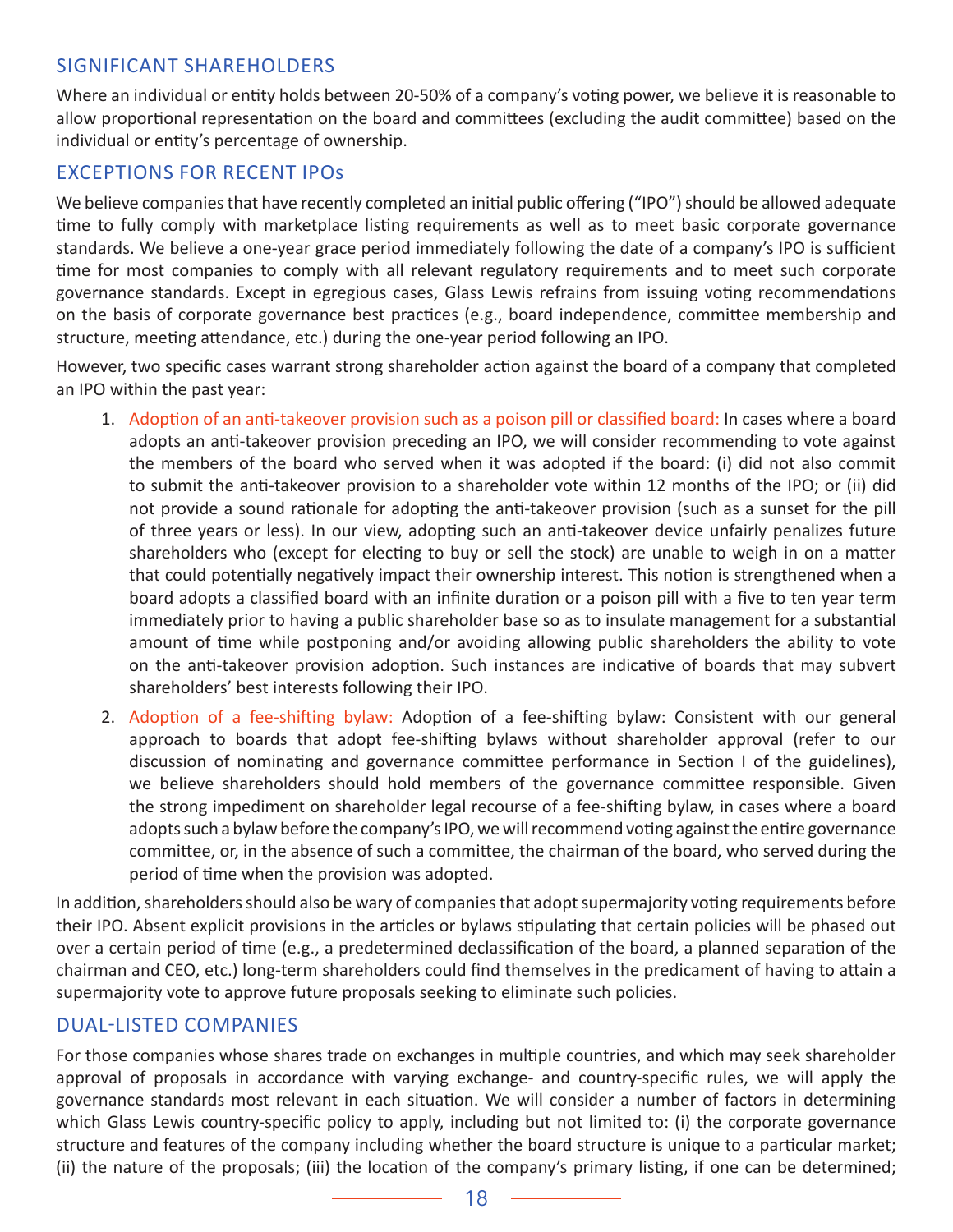(iv) the regulatory/governance regime that the board is reporting against; and (v) the availability and completeness of the company's SEC filings.

#### MUTUAL FUND BOARDS

Mutual funds, or investment companies, are structured differently from regular public companies (i.e., operating companies). Typically, members of a fund's adviser are on the board and management takes on a different role from that of regular public companies. Thus, we focus on a short list of requirements, although many of our guidelines remain the same.

The following mutual fund policies are similar to the policies for regular public companies:

- 1. Size of the board of directors: The board should be made up of between five and twenty directors.
- 2. The CFO on the board: Neither the CFO of the fund nor the CFO of the fund's registered investment adviser should serve on the board.
- 3. Independence of the audit committee: The audit committee should consist solely of independent directors.
- 4. Audit committee financial expert: At least one member of the audit committee should be designated as the audit committee financial expert.

The following differences from regular public companies apply at mutual funds:

- 1. Independence of the board: We believe that three-fourths of an investment company's board should be made up of independent directors. This is consistent with a proposed SEC rule on investment company boards. The Investment Company Act requires 40% of the board to be independent, but in 2001, the SEC amended the Exemptive Rules to require that a majority of a mutual fund board be independent. In 2005, the SEC proposed increasing the independence threshold to 75%. In 2006, a federal appeals court ordered that this rule amendment be put back out for public comment, putting it back into "proposed rule" status. Since mutual fund boards play a vital role in overseeing the relationship between the fund and its investment manager, there is greater need for independent oversight than there is for an operating company board.
- 2. When the auditor is not up for ratification: We do not recommend voting against the audit committee if the auditor is not up for ratification. Due to the different legal structure of an investment company compared to an operating company, the auditor for the investment company (i.e., mutual fund) does not conduct the same level of financial review for each investment company as for an operating company.
- 3. Non-independent chairman: The SEC has proposed that the chairman of the fund board be independent. We agree that the roles of a mutual fund's chairman and CEO should be separate. Although we believe this would be best at all companies, we recommend voting against the chairman of an investment company's nominating committee as well as the chairman of the board if the chairman and CEO of a mutual fund are the same person and the fund does not have an independent lead or presiding director. Seven former SEC commissioners support the appointment of an independent chairman and we agree with them that "an independent board chairman would be better able to create conditions favoring the long-term interests of fund shareholders than would a chairman who is an executive of the adviser." (See the comment letter sent to the SEC in support of the proposed rule at [http://www.](http://www.sec.gov/news/studies/indchair.pdf) [sec.gov/news/studies/indchair.pdf\)](http://www.sec.gov/news/studies/indchair.pdf)
- 4. Multiple funds overseen by the same director: Unlike service on a public company board, mutual fund boards require much less of a time commitment. Mutual fund directors typically serve on dozens of other mutual fund boards, often within the same fund complex. The Investment Company Institute's ("ICI") Overview of Fund Governance Practices, 1994-2012, indicates that the average number of funds served by an independent director in 2012 was 53. Absent evidence that a specific director is hindered from being an effective board member at a fund due to service on other funds' boards, we refrain from maintaining a cap on the number of outside mutual fund boards that we believe a director can serve on.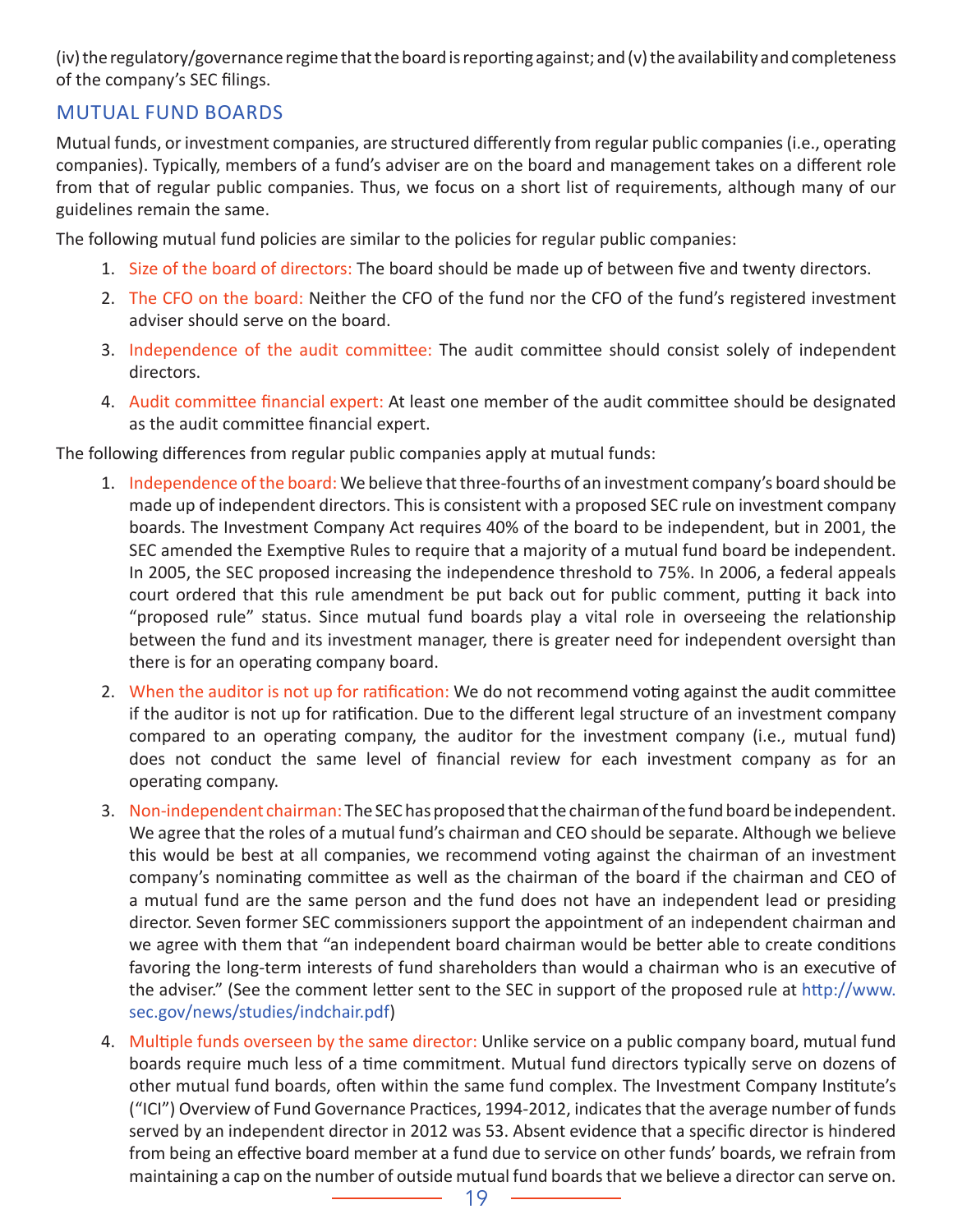# DECLASSIFIED BOARDS

Glass Lewis favors the repeal of staggered boards and the annual election of directors. We believe staggered boards are less accountable to shareholders than boards that are elected annually. Furthermore, we feel the annual election of directors encourages board members to focus on shareholder interests.

Empirical studies have shown: (i) staggered boards are associated with a reduction in a firm's valuation; and (ii) in the context of hostile takeovers, staggered boards operate as a takeover defense, which entrenches management, discourages potential acquirers, and delivers a lower return to target shareholders.

In our view, there is no evidence to demonstrate that staggered boards improve shareholder returns in a takeover context. Some research has indicated that shareholders are worse off when a staggered board blocks a transaction; further, when a staggered board negotiates a friendly transaction, no statistically significant difference in premium occurs.<sup>43</sup> Additional research found that charter-based staggered boards "reduce the market value of a firm by 4% to 6% of its market capitalization" and that "staggered boards bring about and not merely reflect this reduction in market value."<sup>44</sup> A subsequent study reaffirmed that classified boards reduce shareholder value, finding "that the ongoing process of dismantling staggered boards, encouraged by institutional investors, could well contribute to increasing shareholder wealth."<sup>45</sup>

Shareholders have increasingly come to agree with this view. In 2013, 91% of S&P 500 companies had declassified boards, up from approximately 40% a decade ago.<sup>46</sup> Management proposals to declassify boards are approved with near unanimity and shareholder proposals on the topic also receive strong shareholder support; in 2014, shareholder proposals requesting that companies declassify their boards received average support of 84% (excluding abstentions and broker non-votes), whereas in 1987, only 16.4% of votes cast favored board declassification.<sup>47</sup> Further, a growing number of companies, nearly half of all those targeted by shareholder proposals requesting that all directors stand for election annually, either recommended shareholders support the proposal or made no recommendation, a departure from the more traditional management recommendation to vote against shareholder proposals.

Given our belief that declassified boards promote director accountability, the empirical evidence suggesting staggered boards reduce a company's value and the established shareholder opposition to such a structure, Glass Lewis supports the declassification of boards and the annual election of directors.

# MANDATORY DIRECTOR TERM AND AGE LIMITS

Glass Lewis believes that director age and term limits typically are not in shareholders' best interests. Too often age and term limits are used by boards as a crutch to remove board members who have served for an extended period of time. When used in that fashion, they are indicative of a board that has a difficult time making "tough decisions."

Academic literature suggests that there is no evidence of a correlation between either length of tenure or age and director performance. On occasion, term limits can be used as a means to remove a director for boards that are unwilling to police their membership and to enforce turnover. Some shareholders support term limits as a way to force change when boards are unwilling to do so.

While we understand that age limits can be a way to force change where boards are unwilling to make changes on their own, the long-term impact of age limits restricts experienced and potentially valuable board members from service through an arbitrary means. Further, age limits unfairly imply that older (or, in rare cases, younger) directors cannot contribute to company oversight.

<sup>43</sup> Lucian Bebchuk, John Coates IV, Guhan Subramanian, "The Powerful Antitakeover Force of Staggered Boards: Further Findings and a Reply to Symposium Participants," 55 Stanford Law Review 885-917 (2002).

<sup>44</sup> Lucian Bebchuk, Alma Cohen, "The Costs of Entrenched Boards" (2004).

<sup>45</sup> Lucian Bebchuk, Alma Cohen and Charles C.Y. Wang, "Staggered Boards and the Wealth of Shareholders: Evidence from a Natural Experiment," SSRN: http://ssrn.com/abstract=1706806 (2010), p. 26.

<sup>46</sup> Spencer Stuart Board Index, 2013, p. 4

<sup>47</sup> Lucian Bebchuk, John Coates IV and Guhan Subramanian, "The Powerful Antitakeover Force of Staggered Boards: Theory, Evidence, and Policy".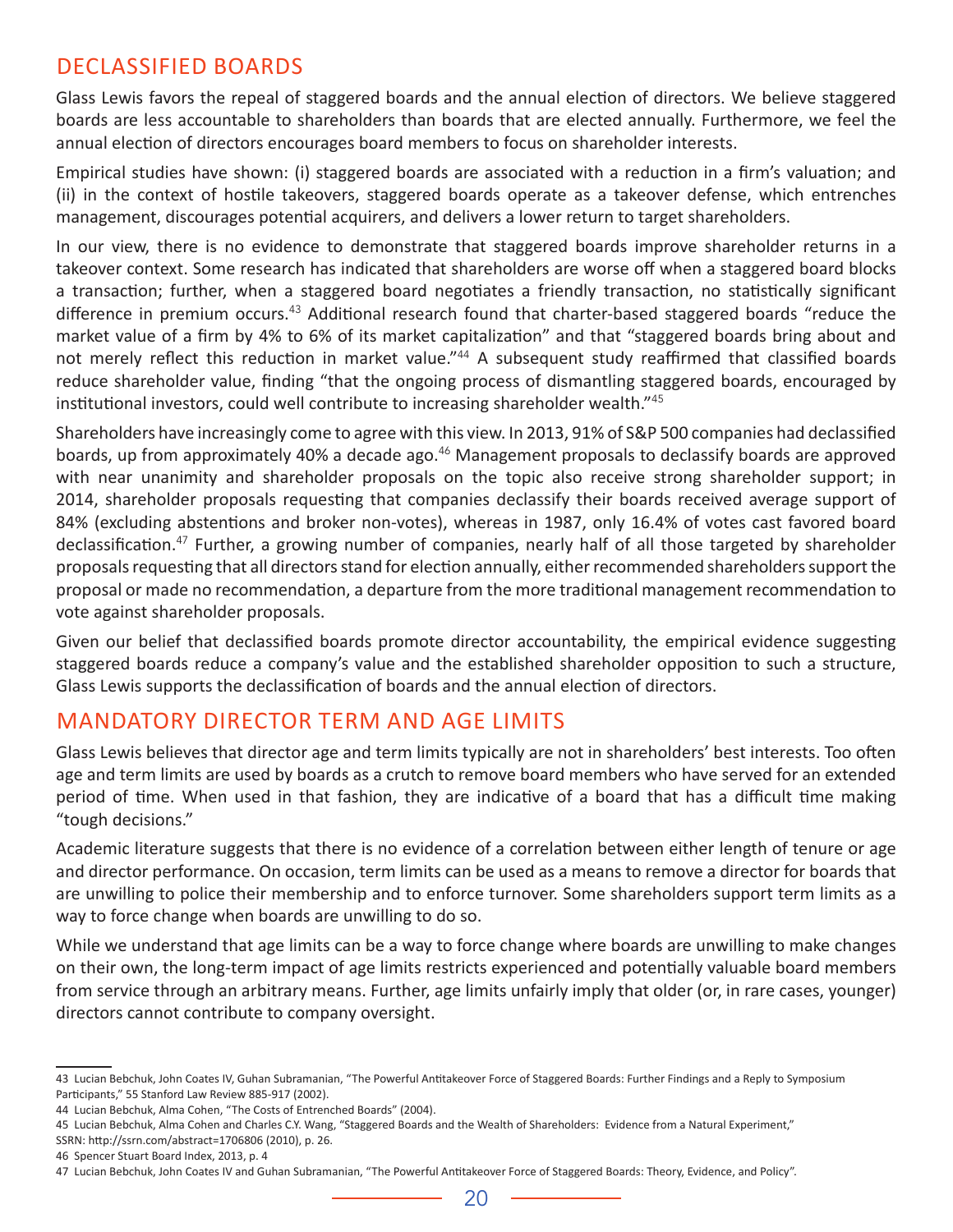In our view, a director's experience can be a valuable asset to shareholders because of the complex, critical issues that boards face. However, we support routine director evaluation, preferably performed independently by an external firm, and periodic board refreshment to foster the sharing of new perspectives in the boardroom and the generation of new ideas and business strategies. Further, we believe the board should evaluate the need for changes to board composition based on an analysis of skills and experience necessary for the company, as well as the results of an independent board evaluation, instead of relying on arbitrary age or tenure limits. When necessary, shareholders can address concerns regarding proper board composition through director elections.

We believe that shareholders are better off monitoring the board's approach to corporate governance and the board's stewardship of company performance rather than imposing inflexible rules that don't necessarily correlate with returns or benefits for shareholders.

However, if a board adopts term/age limits, it should follow through and not waive such limits. If the board waives its term/age limits, Glass Lewis will consider recommending shareholders vote against the nominating and/or governance committees, unless the rule was waived with sufficient explanation, such as consummation of a corporate transaction like a merger.

# PROXY ACCESS

In lieu of running their own contested election, proxy access would not only allow certain shareholders to nominate directors to company boards but the shareholder nominees would be included on the company's ballot, significantly enhancing the ability of shareholders to play a meaningful role in selecting their representatives. Glass Lewis generally supports affording shareholders the right to nominate director candidates to management's proxy as a means to ensure that significant, long-term shareholders have an ability to nominate candidates to the board.

Companies generally seek shareholder approval to amend company bylaws to adopt proxy access in response to shareholder engagement or pressure, usually in the form of a shareholder proposal requesting proxy access, although some companies may adopt some elements of proxy access without prompting. Glass Lewis considers several factors when evaluating whether to support proposals for companies to adopt proxy access including the specified minimum ownership and holding requirement for shareholders to nominate one or more directors, as well as company size, performance and responsiveness to shareholders.

For a discussion of recent regulatory events in this area, along with a detailed overview of the Glass Lewis approach to Shareholder Proposals regarding Proxy Access, refer to Glass Lewis' *Proxy Paper Guidelines for Shareholder Initiatives*, available at [www.glasslewis.com](http://www.glasslewis.com).

# MAJORITY VOTE FOR THE ELECTION OF DIRECTORS

Majority voting for the election of directors is fast becoming the de facto standard in corporate board elections. In our view, the majority voting proposals are an effort to make the case for shareholder impact on director elections on a company-specific basis.

While this proposal would not give shareholders the opportunity to nominate directors or lead to elections where shareholders have a choice among director candidates, if implemented, the proposal would allow shareholders to have a voice in determining whether the nominees proposed by the board should actually serve as the overseer-representatives of shareholders in the boardroom. We believe this would be a favorable outcome for shareholders.

During the first half of 2014, Glass Lewis tracked approximately 28 shareholder proposals seeking to require a majority vote to elect directors at annual meetings in the U.S. While this is roughly on par with what we have reviewed in each of the past several years, it is a sharp contrast to the 147 proposals tracked during all of 2006. This large drop in the number of proposals being submitted in recent years compared to 2006 is a result of many companies having already adopted some form of majority voting, including approximately 84% of companies in the S&P 500 Index, up from 56% in 2008.<sup>48</sup>

<sup>48</sup> Spencer Stuart Board Index, 2013, p. 13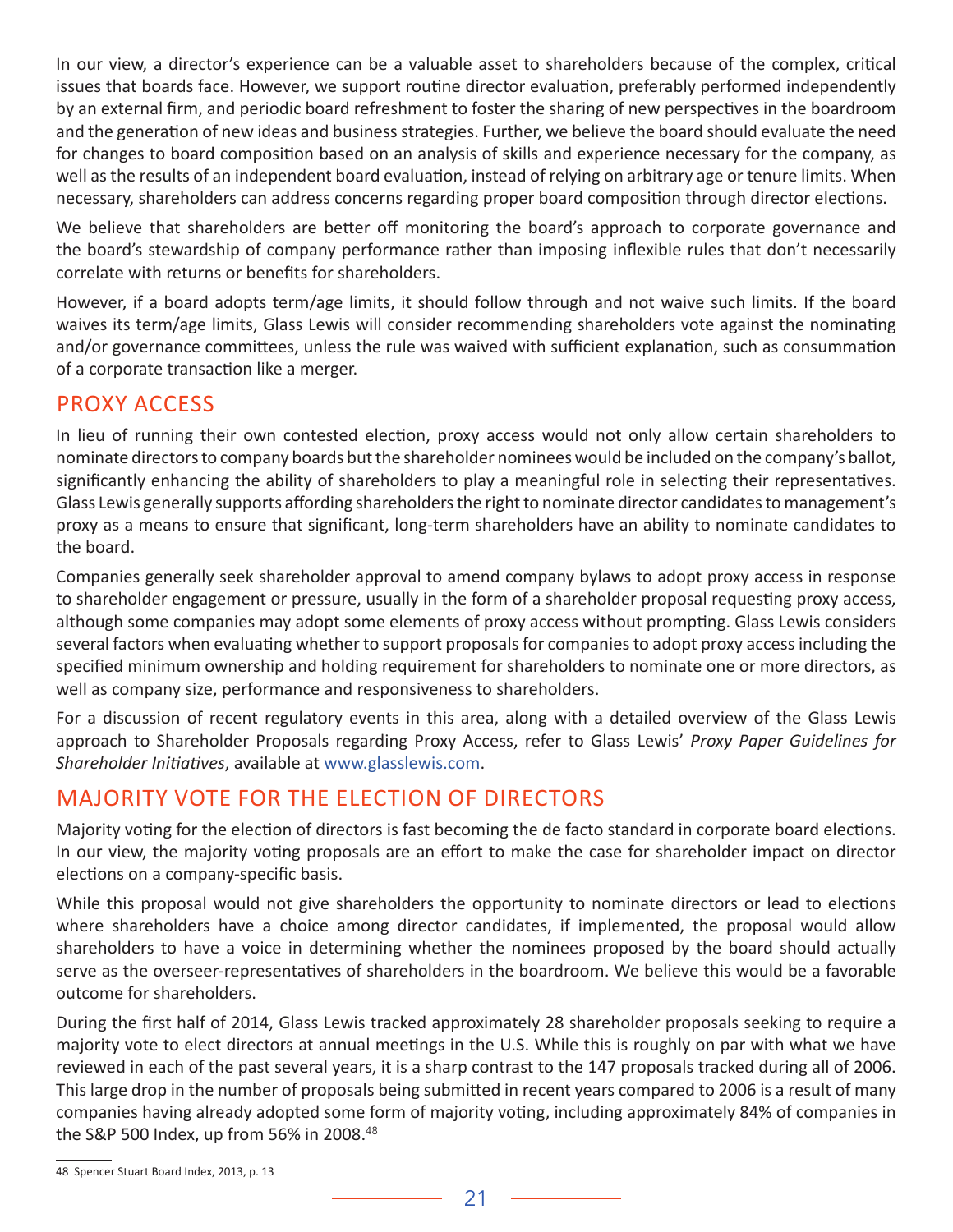Investors are also increasingly supporting this measure. During the 2014 proxy season, shareholder proposals requesting that companies adopt a majority voting standard for director elections received, on average, 59% shareholder support (excluding abstentions and broker non-votes). Further, nearly half of these resolutions received majority shareholder support and a number of companies either recommended shareholders vote in favor of or did not make a recommendation for how shareholders should vote on these proposals.

#### THE PLURALITY VOTE STANDARD

Today, most US companies still elect directors by a plurality vote standard. Under that standard, if one shareholder holding only one share votes in favor of a nominee (including that director, if the director is a shareholder), that nominee "wins" the election and assumes a seat on the board. The common concern among companies with a plurality voting standard is the possibility that one or more directors would not receive a majority of votes, resulting in "failed elections."

# ADVANTAGES OF A MAJORITY VOTE STANDARD

If a majority vote standard were implemented, a nominee would have to receive the support of a majority of the shares voted in order to be elected. Thus, shareholders could collectively vote to reject a director they believe will not pursue their best interests. Given that so few directors (less than 100 a year) do not receive majority support from shareholders, we think that a majority vote standard is reasonable since it will neither result in many failed director elections nor reduce the willingness of qualified, shareholder-focused directors to serve in the future. Further, most directors who fail to receive a majority shareholder vote in favor of their election do not step down, underscoring the need for true majority voting.

We believe that a majority vote standard will likely lead to more attentive directors. Although shareholders only rarely fail to support directors, the occasional majority vote against a director's election will likely deter the election of directors with a record of ignoring shareholder interests. Glass Lewis will therefore generally support proposals calling for the election of directors by a majority vote, excepting contested director elections.

In response to the high level of support majority voting has garnered, many companies have voluntarily taken steps to implement majority voting or modified approaches to majority voting. These steps range from a modified approach requiring directors that receive a majority of withheld votes to resign (i.e., a resignation policy) to actually requiring a majority vote of outstanding shares to elect directors.

We feel that the modified approach does not go far enough because requiring a director to resign is not the same as requiring a majority vote to elect a director and does not allow shareholders a definitive voice in the election process. Further, under the modified approach, the corporate governance committee could reject a resignation and, even if it accepts the resignation, the corporate governance committee decides on the director's replacement. And since the modified approach is usually adopted as a policy by the board or a board committee, it could be altered by the same board or committee at any time.

# CONFLICTING PROPOSALS

On January 16, 2015, the SEC announced that for the 2015 proxy season it would not opine on the application of Rule 14a-8(i)(9) that allows companies to exclude shareholder proposals, including those seeking proxy access, that conflict with a management proposal on the same issue. While the announcement did not render the rule ineffective, a number of companies opted not to exclude a shareholder proposal but rather to allow shareholders a vote on both management and shareholder proposals on the same issue, generally proxy access. The management proposals typically imposed more restrictive terms than the shareholder proposal in order to exercise the particular shareholder right at issue, e.g., a higher proxy access ownership threshold. On October 22, 2015, the SEC issued Staff Legal Bulletin No. 14H ("SLB 14H") clarifying its rule concerning the exclusion of certain shareholder proposals when similar items are also on the ballot. SLB 14H increases the burden on companies to prove to SEC staff that a conflict exists; therefore, some companies may still choose to place management proposals alongside similar shareholder proposals in the coming year.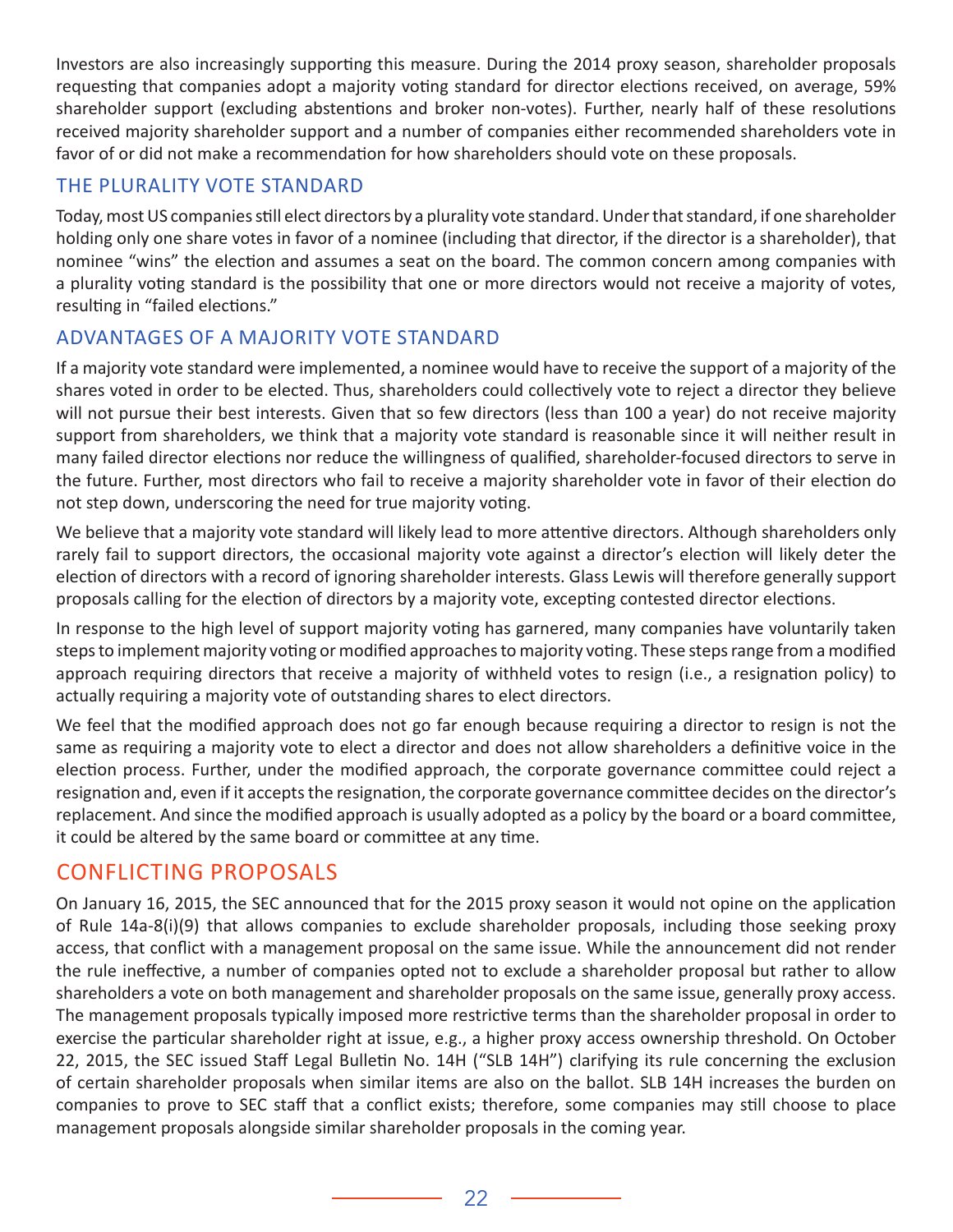When Glass Lewis reviews conflicting management and shareholder proposals, we will consider the following:

- The nature of the underlying issue;
- The benefit to shareholders from implementation of the proposal;
- The materiality of the differences between the terms of the shareholder proposal and management proposal;
- The appropriateness of the provisions in the context of a company's shareholder base, corporate structure and other relevant circumstances; and
- A company's overall governance profile and, specifically, its responsiveness to shareholders as evidenced by a company's response to previous shareholder proposals and its adoption of progressive shareholder rights provisions.

 $\overline{\phantom{a}}$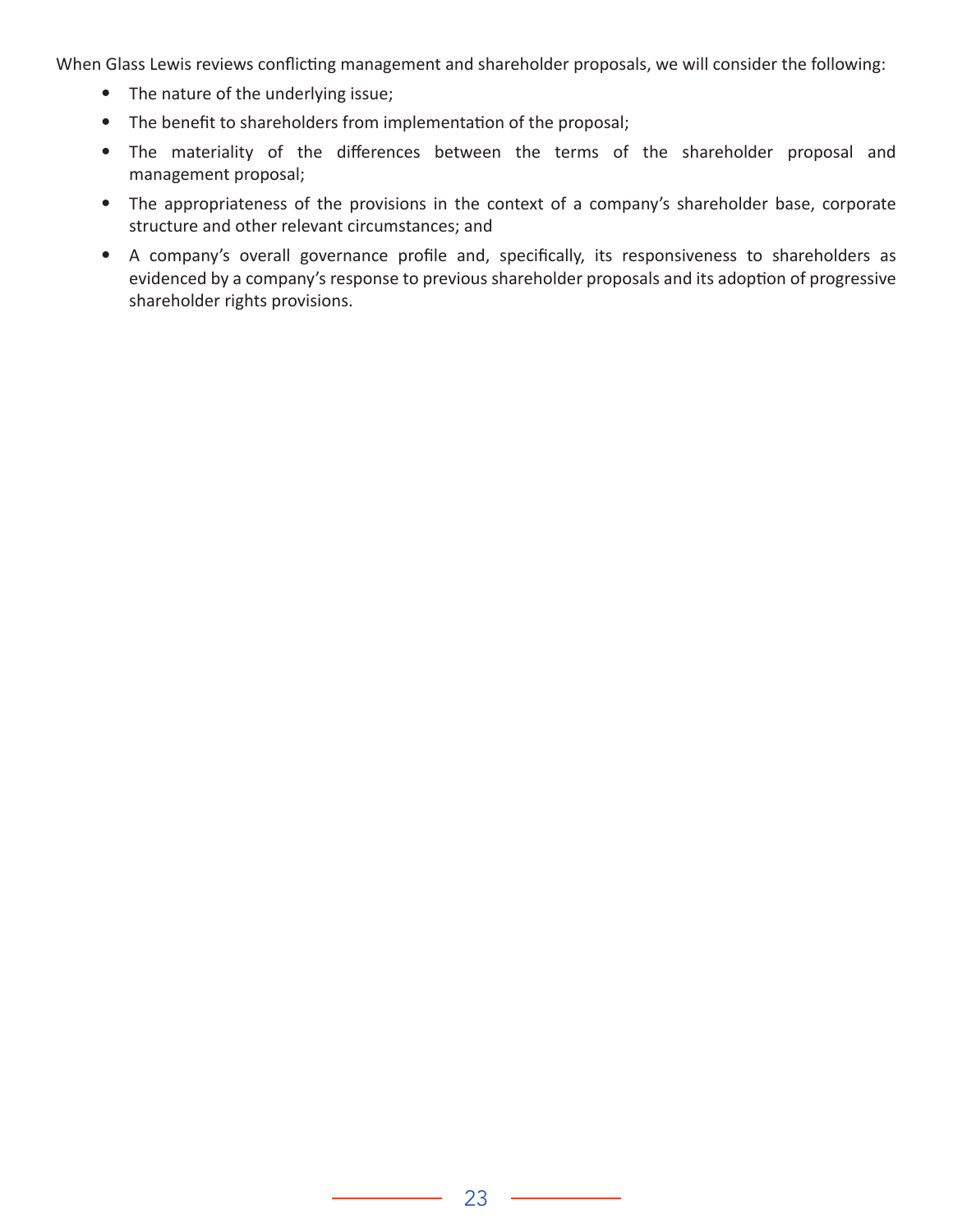# **Transparency and Integrity**<br>IT. in Financial Reporting

# AUDITOR RATIFICATION

The auditor's role as gatekeeper is crucial in ensuring the integrity and transparency of the financial information necessary for protecting shareholder value. Shareholders rely on the auditor to ask tough questions and to do a thorough analysis of a company's books to ensure that the information provided to shareholders is complete, accurate, fair, and that it is a reasonable representation of a company's financial position. The only way shareholders can make rational investment decisions is if the market is equipped with accurate information about a company's fiscal health. As stated in the October 6, 2008 Final Report of the Advisory Committee on the Auditing Profession to the U.S. Department of the Treasury:

*"The auditor is expected to offer critical and objective judgment on the financial matters under consideration, and actual and perceived absence of conflicts is critical to that expectation. The Committee believes that auditors, investors, public companies, and other market participants must understand the independence requirements and their objectives, and that auditors must adopt a mindset of skepticism when facing situations that may compromise their independence."* 

As such, shareholders should demand an objective, competent and diligent auditor who performs at or above professional standards at every company in which the investors hold an interest. Like directors, auditors should be free from conflicts of interest and should avoid situations requiring a choice between the auditor's interests and the public's interests. Almost without exception, shareholders should be able to annually review an auditor's performance and to annually ratify a board's auditor selection. Moreover, in October 2008, the Advisory Committee on the Auditing Profession went even further, and recommended that "to further enhance audit committee oversight and auditor accountability ... disclosure in the company proxy statement regarding shareholder ratification [should] include the name(s) of the senior auditing partner(s) staffed on the engagement."<sup>49</sup>

On August 16, 2011, the PCAOB issued a Concept Release seeking public comment on ways that auditor independence, objectivity and professional skepticism could be enhanced, with a specific emphasis on mandatory audit firm rotation. The PCAOB convened several public roundtable meetings during 2012 to further discuss such matters. Glass Lewis believes auditor rotation can ensure both the independence of the auditor and the integrity of the audit; we will typically recommend supporting proposals to require auditor rotation when the proposal uses a reasonable period of time (usually not less than 5-7 years), particularly at companies with a history of accounting problems.

#### VOTING RECOMMENDATIONS ON AUDITOR RATIFICATION

We generally support management's choice of auditor except when we believe the auditor's independence or audit integrity has been compromised. Where a board has not allowed shareholders to review and ratify an auditor, we typically recommend voting against the audit committee chairman. When there have been material restatements of annual financial statements or material weaknesses in internal controls, we usually recommend voting against the entire audit committee.

Reasons why we may not recommend ratification of an auditor include:

- 1. When audit fees plus audit-related fees total less than the tax fees and/or other non-audit fees.
- 2. Recent material restatements of annual financial statements, including those resulting in the reporting of material weaknesses in internal controls and including late filings by the company where the auditor bears some responsibility for the restatement or late filing. $50$

<sup>49 &</sup>quot;Final Report of the Advisory Committee on the Auditing Profession to the U.S. Department of the Treasury." p. VIII:20, October 6, 2008.

<sup>50</sup> An auditor does not audit interim financial statements. Thus, we generally do not believe that an auditor should be opposed due to a restatement of interim financial statements unless the nature of the misstatement is clear from a reading of the incorrect financial statements.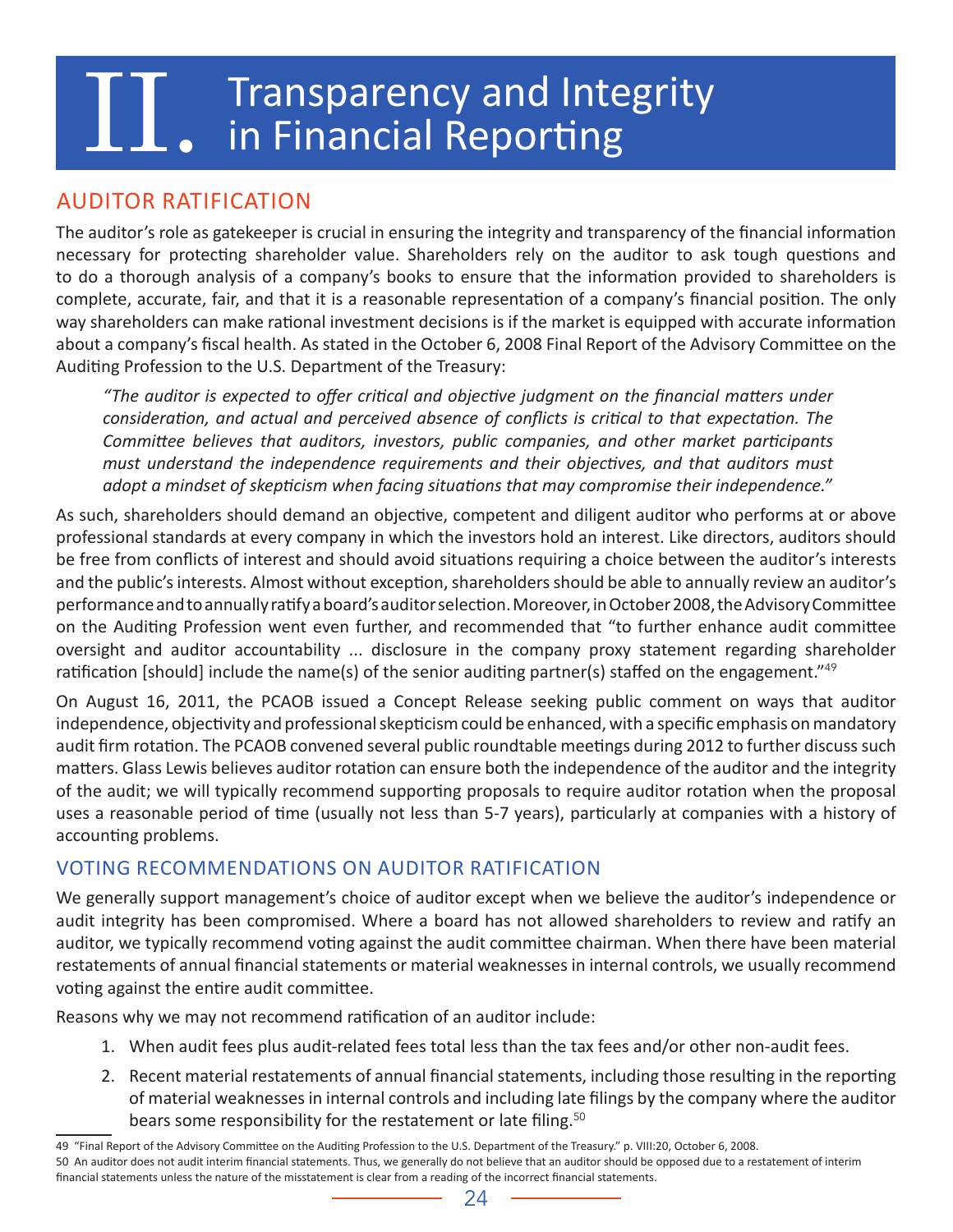- 3. When the auditor performs prohibited services such as tax-shelter work, tax services for the CEO or CFO, or contingent-fee work, such as a fee based on a percentage of economic benefit to the company.
- 4. When audit fees are excessively low, especially when compared with other companies in the same industry.
- 5. When the company has aggressive accounting policies.
- 6. When the company has poor disclosure or lack of transparency in its financial statements.
- 7. Where the auditor limited its liability through its contract with the company or the audit contract requires the corporation to use alternative dispute resolution procedures without adequate justification.
- 8. We also look for other relationships or concerns with the auditor that might suggest a conflict between the auditor's interests and shareholder interests.

# PENSION ACCOUNTING ISSUES

A pension accounting question occasionally raised in proxy proposals is what effect, if any, projected returns on employee pension assets should have on a company's net income. This issue often arises in the executivecompensation context in a discussion of the extent to which pension accounting should be reflected in business performance for purposes of calculating payments to executives.

Glass Lewis believes that pension credits should not be included in measuring income that is used to award performance-based compensation. Because many of the assumptions used in accounting for retirement plans are subject to the company's discretion, management would have an obvious conflict of interest if pay were tied to pension income. In our view, projected income from pensions does not truly reflect a company's performance.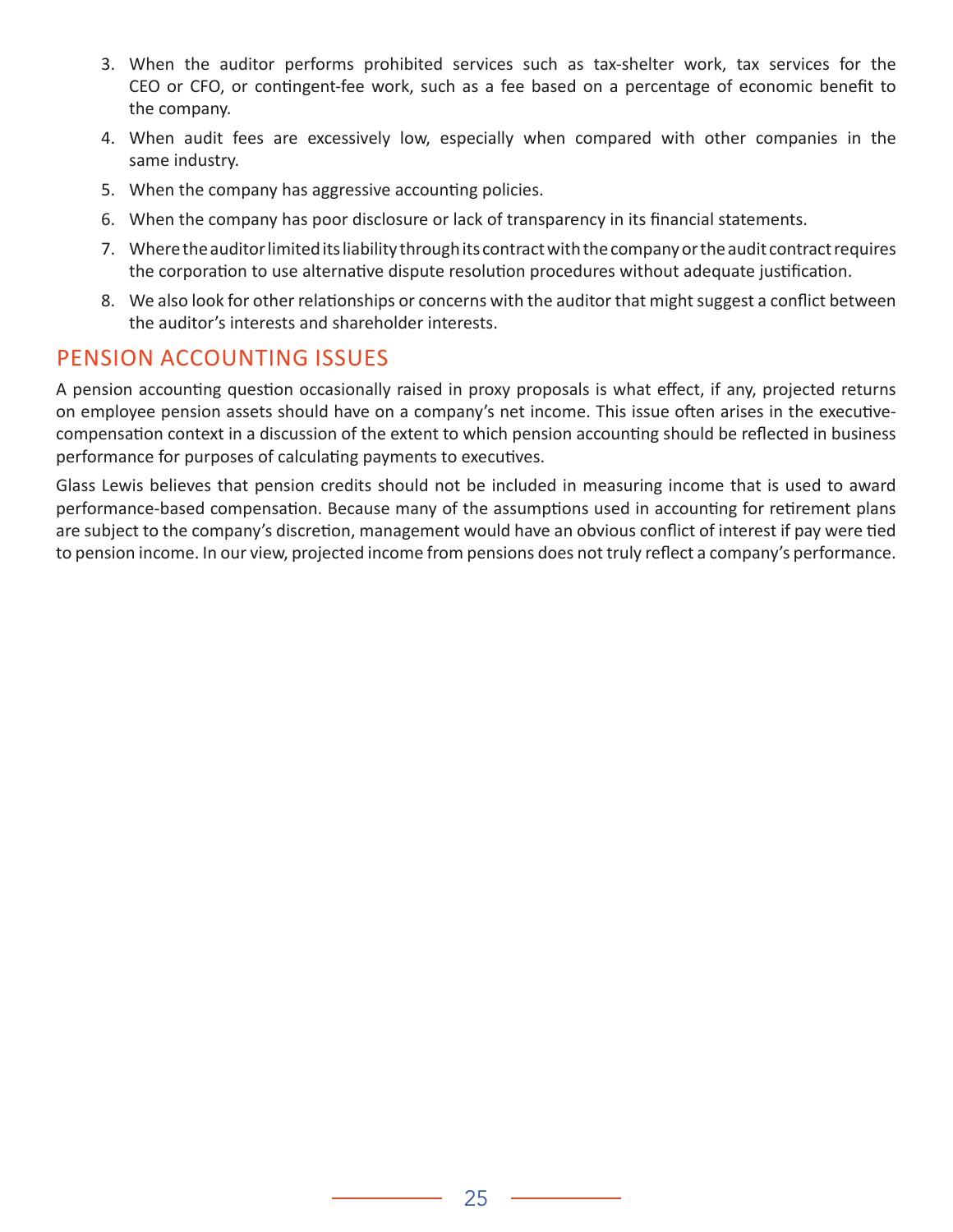# **The Link Between Compensation Compensation**

Glass Lewis carefully reviews the compensation awarded to senior executives, as we believe that this is an important area in which the board's priorities are revealed. Glass Lewis strongly believes executive compensation should be linked directly with the performance of the business the executive is charged with managing. We believe the most effective compensation arrangements provide for an appropriate mix of performance-based short- and long-term incentives in addition to fixed pay elements while promoting a prudent and sustainable level of risk-taking.

Glass Lewis believes that comprehensive, timely and transparent disclosure of executive pay is critical to allowing shareholders to evaluate the extent to which pay is aligned with company performance. When reviewing proxy materials, Glass Lewis examines whether the company discloses the performance metrics used to determine executive compensation. We recognize performance metrics must necessarily vary depending on the company and industry, among other factors, and may include a wide variety of financial measures as well as industry-specific performance indicators. However, we believe companies should disclose why the specific performance metrics were selected and how the actions they are designed to incentivize will lead to better corporate performance.

Moreover, it is rarely in shareholders' interests to disclose competitive data about individual salaries below the senior executive level. Such disclosure could create internal personnel discord that would be counterproductive for the company and its shareholders. While we favor full disclosure for senior executives and we view pay disclosure at the aggregate level (e.g., the number of employees being paid over a certain amount or in certain categories) as potentially useful, we do not believe share-holders need or will benefit from detailed reports about individual management employees other than the most senior executives.

# ADVISORY VOTE ON EXECUTIVE COMPENSATION ("SAY-ON-PAY")

The Dodd-Frank Wall Street Reform and Consumer Protection Act (the "Dodd-Frank Act") required companies to hold an advisory vote on executive compensation at the first shareholder meeting that occurs six months after enactment of the bill (January 21, 2011).

This practice of allowing shareholders a non-binding vote on a company's compensation report is standard practice in many non-US countries, and has been a requirement for most companies in the United Kingdom since 2003 and in Australia since 2005. Although say-on-pay proposals are non-binding, a high level of "against" or "abstain" votes indicates substantial shareholder concern about a company's compensation policies and procedures.

Given the complexity of most companies' compensation programs, Glass Lewis applies a highly nuanced approach when analyzing advisory votes on executive compensation. We review each company's compensation on a case-by-case basis, recognizing that each company must be examined in the context of industry, size, maturity, performance, financial condition, its historic pay for performance practices, and any other relevant internal or external factors.

We believe that each company should design and apply specific compensation policies and practices that are appropriate to the circumstances of the company and, in particular, will attract and retain competent executives and other staff, while motivating them to grow the company's long-term shareholder value.

Where we find those specific policies and practices serve to reasonably align compensation with performance, and such practices are adequately disclosed, Glass Lewis will recommend supporting the company's approach. If, however, those specific policies and practices fail to demonstrably link compensation with performance, Glass Lewis will generally recommend voting against the say-on-pay proposal.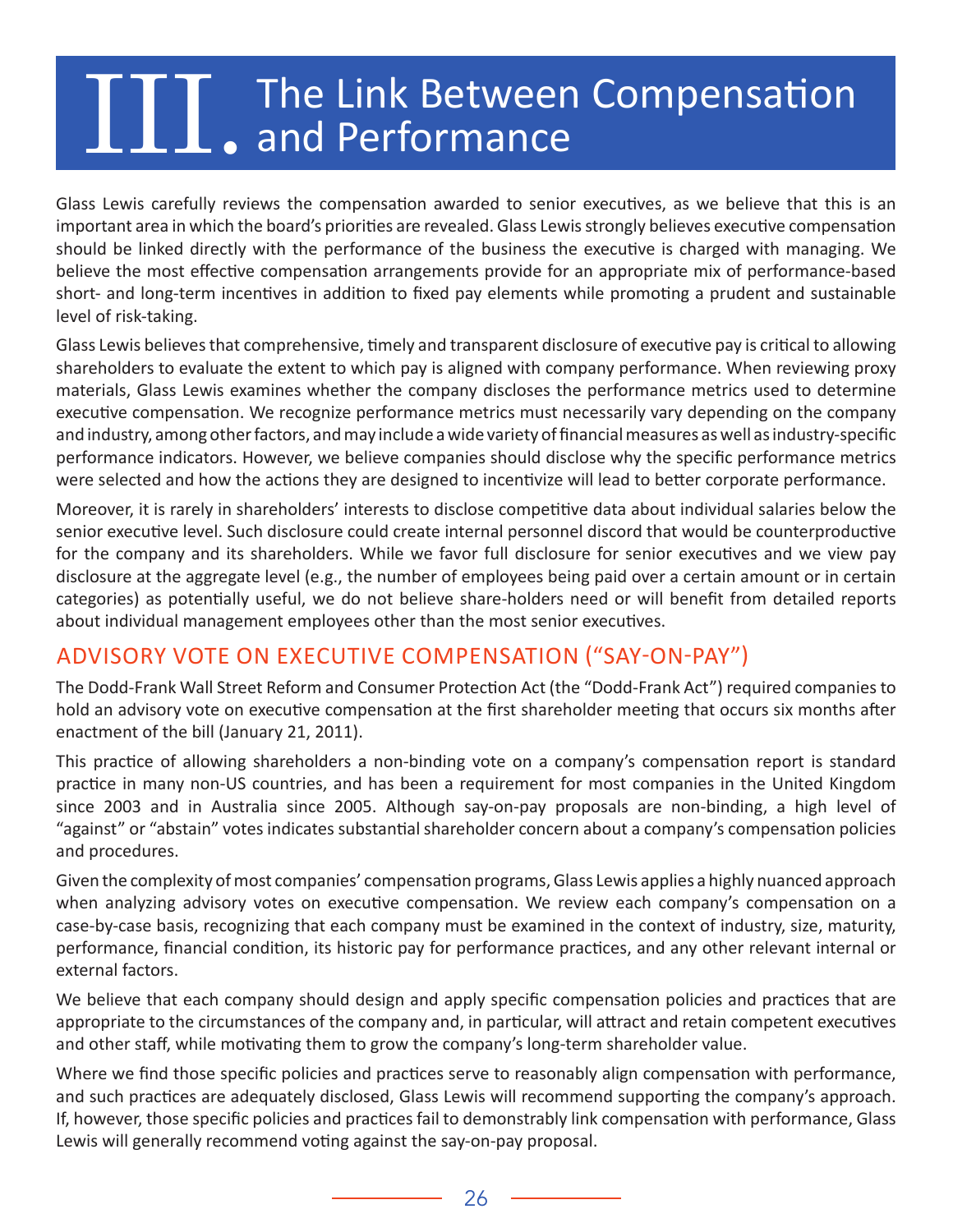Glass Lewis reviews say-on-pay proposals on both a qualitative basis and a quantitative basis, with a focus on several main areas:

- The overall design and structure of the company's executive compensation programs including selection and challenging nature of performance metrics;
- The implementation and effectiveness of the company's executive compensation programs including pay mix and use of performance metrics in determining pay levels;
- The quality and content of the company's disclosure;
- The quantum paid to executives; and
- The link between compensation and performance as indicated by the company's current and past payfor-performance grades.

We also review any significant changes or modifications, and the rationale for such changes, made to the company's compensation structure or award amounts, including base salaries.

# SAY-ON-PAY VOTING RECOMMENDATIONS

In cases where we find deficiencies in a company's compensation program's design, implementation or management, we will recommend that shareholders vote against the say-on-pay proposal. Generally such instances include evidence of a pattern of poor pay-for-performance practices (i.e., deficient or failing pay for performance grades), unclear or questionable disclosure regarding the overall compensation structure (e.g., limited information regarding benchmarking processes, limited rationale for bonus performance metrics and targets, etc.), questionable adjustments to certain aspects of the overall compensation structure (e.g., limited rationale for significant changes to performance targets or metrics, the payout of guaranteed bonuses or sizable retention grants, etc.), and/or other egregious compensation practices.

Although not an exhaustive list, the following issues when weighed together may cause Glass Lewis to recommend voting against a say-on-pay vote:

- Inappropriate peer group and/or benchmarking issues;
- Inadequate or no rationale for changes to peer groups;
- Egregious or excessive bonuses, equity awards or severance payments, including golden handshakes and golden parachutes;
- Problematic contractual payments, such as guaranteed bonuses;
- Targeting overall levels of compensation at higher than median without adequate justification;
- Performance targets not sufficiently challenging, and/or providing for high potential payouts;
- Performance targets lowered without justification;
- Discretionary bonuses paid when short- or long-term incentive plan targets were not met;
- Executive pay high relative to peers not justified by outstanding company performance; and
- The terms of the long-term incentive plans are inappropriate (please see "Long-Term Incentives" on page 29).

In instances where a company has simply failed to provide sufficient disclosure of its policies, we may recommend shareholders vote against this proposal solely on this basis, regardless of the appropriateness of compensation levels.

Where we identify egregious compensation practices, we may also recommend voting against the compensation committee based on the practices or actions of its members during the year. Such practices may include: approving large one-off payments, the inappropriate, unjustified use of discretion, or sustained poor pay for performance practices.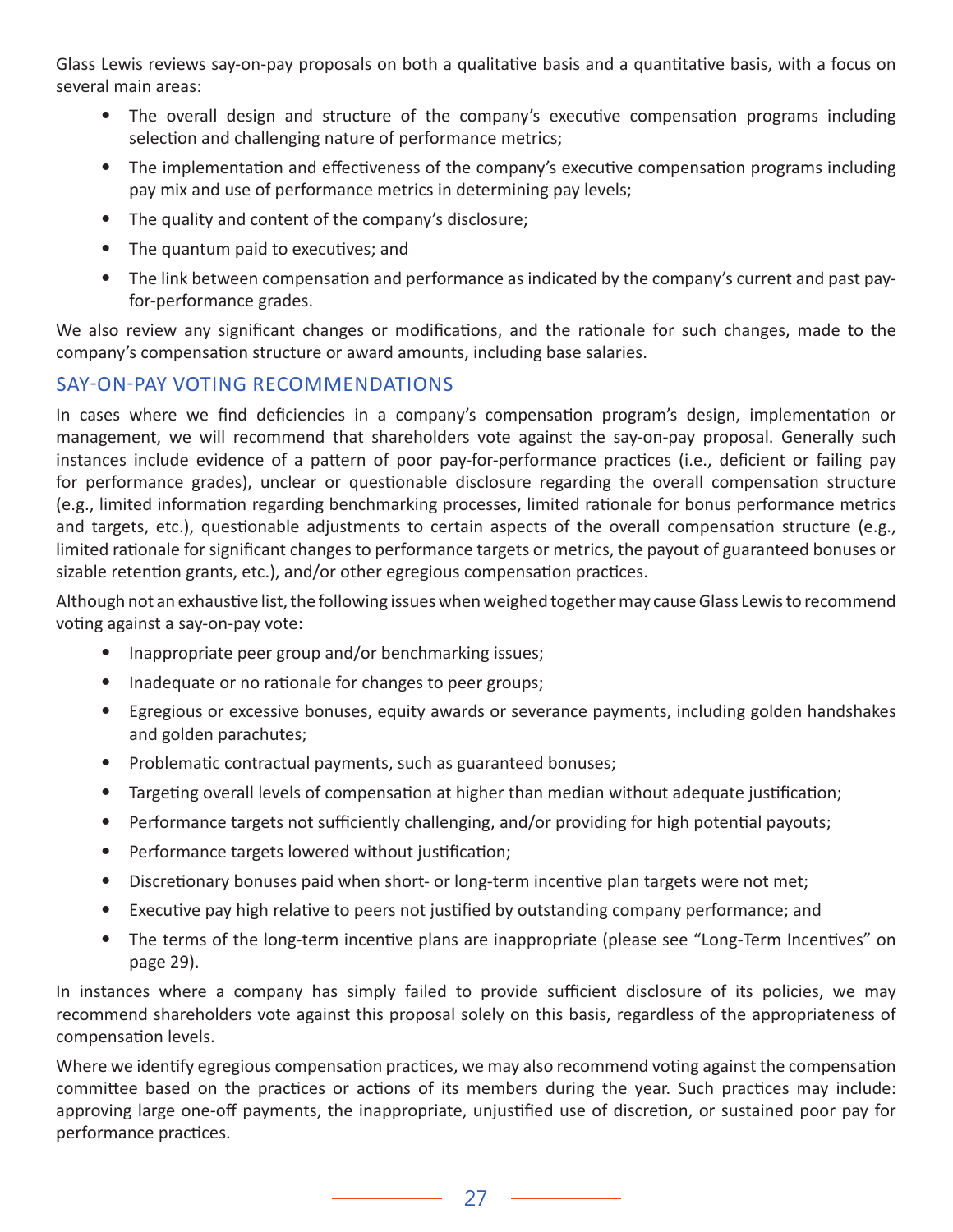#### COMPANY RESPONSIVENESS

At companies that received a significant level of shareholder opposition (25% or greater) to their say-on-pay proposal at the previous annual meeting, we believe the board should demonstrate some level of engagement and responsiveness to the shareholder concerns behind the discontent, particularly in response to shareholder engagement. While we recognize that sweeping changes cannot be made to a compensation program without due consideration and that a majority of shareholders voted in favor of the proposal, given that the average approval rate for say-on-pay proposals is about 90% we believe the compensation committee should provide some level of response to a significant vote against, including engaging with large shareholders to identify their concerns. In the absence of any evidence that the board is actively engaging shareholders on these issues and responding accordingly, we may recommend holding compensation committee members accountable for failing to adequately respond to shareholder opposition, giving careful consideration to the level of shareholder protest and the severity and history of compensation problems.

#### PAY FOR PERFORMANCE

Glass Lewis believes an integral part of a well-structured compensation package is a successful link between pay and performance. Our proprietary pay-for-performance model was developed to better evaluate the link between pay and performance of the top five executives at US companies. Our model benchmarks these executives' pay and company performance against peers selected using Equilar's market-based peer groups and across five performance metrics. By measuring the magnitude of the gap between two weighted-average percentile rankings (executive compensation and performance), we grade companies based on a school letter system: "A", "B", "F", etc. The grades guide our evaluation of compensation committee effectiveness and we generally recommend voting against compensation committee of companies with a pattern of failing our payfor-performance analysis.

We also use this analysis to inform our voting decisions on say-on-pay proposals. As such, if a company receives a failing grade from our proprietary model, we are more likely to recommend that shareholders vote against the say-on-pay proposal. However, other qualitative factors such as an effective overall incentive structure, the relevance of selected performance metrics, significant forthcoming enhancements or reasonable long-term payout levels may give us cause to recommend in favor of a proposal even when we have identified a disconnect between pay and performance.

#### SHORT-TERM INCENTIVES

A short-term bonus or incentive ("STI") should be demonstrably tied to performance. Whenever possible, we believe a mix of corporate and individual performance measures is appropriate. We would normally expect performance measures for STIs to be based on company-wide or divisional financial measures as well as nonfinancial factors such as those related to safety, environmental issues, and customer satisfaction. While we recognize that companies operating in different sectors or markets may seek to utilize a wide range of metrics, we expect such measures to be appropriately tied to a company's business drivers.

Further, the target and potential maximum awards that can be achieved under STI awards should be disclosed. Shareholders should expect stretching performance targets for the maximum award to be achieved. Any increase in the potential target and maximum award should be clearly justified to shareholders.

Glass Lewis recognizes that disclosure of some measures may include commercially confidential information. Therefore, we believe it may be reasonable to exclude such information in some cases as long as the company provides sufficient justification for non-disclosure. However, where a short-term bonus has been paid, companies should disclose the extent to which performance has been achieved against relevant targets, including disclosure of the actual target achieved.

Where management has received significant STIs but short-term performance over the previous year prima facie appears to be poor or negative, we believe the company should provide a clear explanation of why these significant short-term payments were made.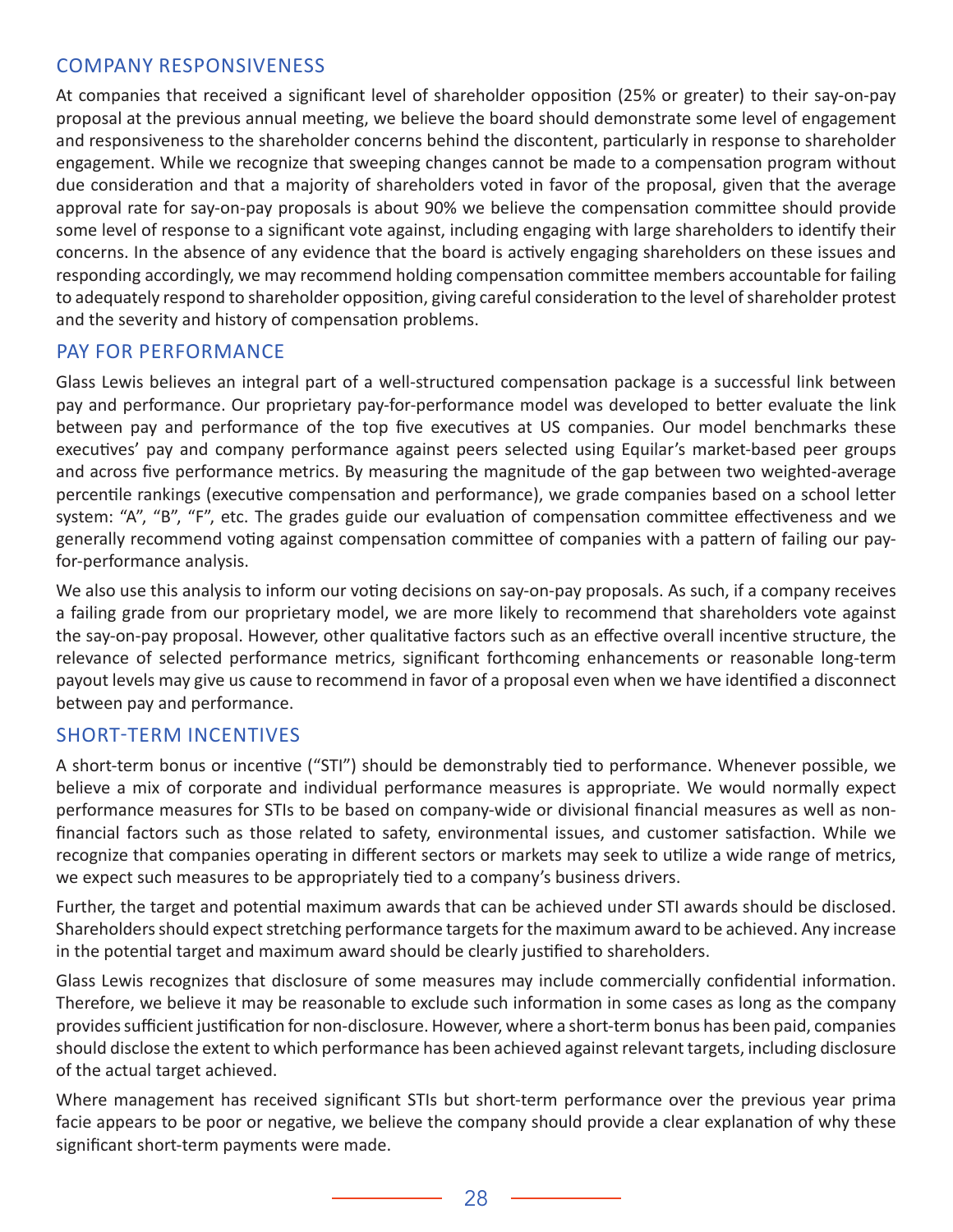#### LONG-TERM INCENTIVES

Glass Lewis recognizes the value of equity-based incentive programs, which are often the primary long-term incentive for executives. When used appropriately, they can provide a vehicle for linking an executive's pay to company performance, thereby aligning their interests with those of shareholders. In addition, equity-based compensation can be an effective way to attract, retain and motivate key employees.

There are certain elements that Glass Lewis believes are common to most well-structured long-term incentive ("LTI") plans. These include:

- No re-testing or lowering of performance conditions;
- Performance metrics that cannot be easily manipulated by management;
- Two or more performance metrics;
- At least one relative performance metric that compares the company's performance to a relevant peer group or index;
- Performance periods of at least three years;
- Stretching metrics that incentivize executives to strive for outstanding performance while not encouraging excessive risk-taking; and
- Individual limits expressed as a percentage of base salary.

Performance measures should be carefully selected and should relate to the specific business/industry in which the company operates and, especially, the key value drivers of the company's business.

While cognizant of the inherent complexity of certain performance metrics, Glass Lewis generally believes that measuring a company's performance with multiple metrics serves to provide a more complete picture of the company's performance than a single metric; further, reliance on just one metric may focus too much management attention on a single target and is therefore more susceptible to manipulation. When utilized for relative measurements, external benchmarks such as a sector index or peer group should be disclosed and transparent. The rationale behind the selection of a specific index or peer group should also be disclosed. Internal benchmarks should also be disclosed and transparent, unless a cogent case for confidentiality is made and fully explained. Similarly, actual performance and vesting levels for previous grants earned during the fiscal year should be disclosed.

We also believe shareholders should evaluate the relative success of a company's compensation programs, particularly with regard to existing equity-based incentive plans, in linking pay and performance when evaluating new LTI plans to determine the impact of additional stock awards. We will therefore review the company's pay-for-performance grade (see below for more information) and specifically the proportion of total compensation that is stock-based.

#### TRANSITIONAL AND ONE-OFF AWARDS

Glass Lewis believes shareholders should generally be wary of awards granted outside of the standard incentive schemes outlined above, as such awards have the potential to undermine the integrity of a company's regular incentive plans, the link between pay and performance or both. We generally believe that if the existing incentive programs fail to provide adequate incentives to executives, companies should redesign their compensation programs rather than make additional grants.

However, we recognize that in certain circumstances, additional incentives may be appropriate. In these cases, companies should provide a thorough description of the awards, including a cogent and convincing explanation of their necessity and why existing awards do not provide sufficient motivation. Further, such awards should be tied to future service and performance whenever possible.

Similarly, we acknowledge that there may be certain costs associated with transitions at the executive level. We believe that sign-on arrangements should be clearly disclosed and accompanied by a meaningful explanation of the payments and the process by which the amounts are reached. Furthermore, the details of and basis for

 $\overline{\phantom{a}}$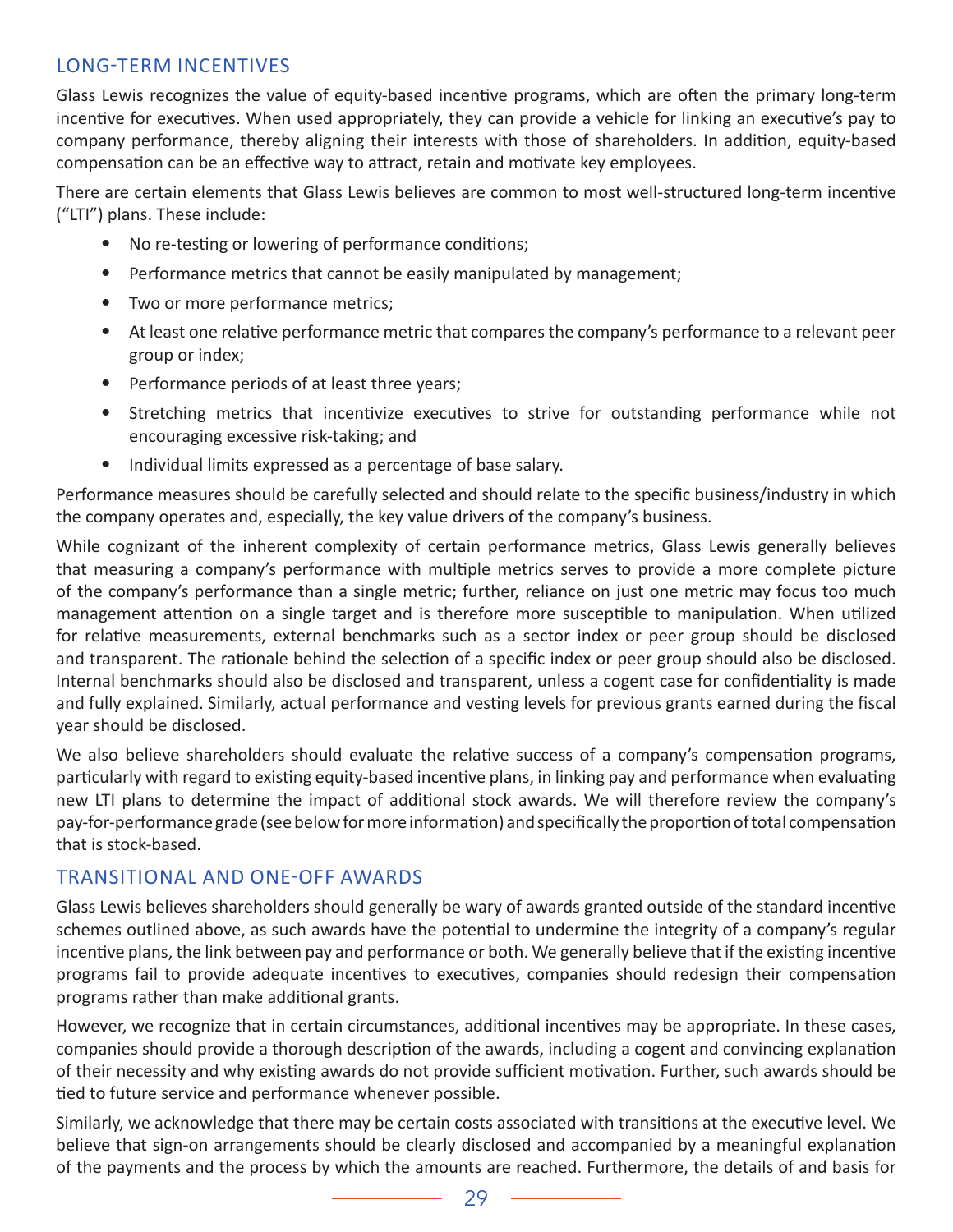any "make-whole" payments (which are paid as compensation for forfeited awards from a previous employer) should be provided.

While in limited circumstances such deviations may not be inappropriate, we believe shareholders should be provided with a meaningful explanation of any additional benefits agreed upon outside of the regular arrangements. For severance or sign-on arrangements, we may consider the executive's regular target compensation levels or the sums paid to other executives (including the recipient's predecessor, where applicable) in evaluating the appropriateness of such an arrangement.

Additionally, we believe companies making supplemental or one-time awards should also describe if and how the regular compensation arrangements will be affected by these additional grants. In reviewing a company's use of supplemental awards, Glass Lewis will evaluate the terms and size of the grants in the context of the company's overall incentive strategy and granting practices, as well as the current operating environment.

#### RECOUPMENT PROVISIONS ("CLAWBACKS")

We believe it is prudent for boards to adopt detailed and stringent bonus recoupment policies to prevent executives from retaining performance-based awards that were not truly earned. We believe such "clawback" policies should be triggered in the event of a restatement of financial results or similar revision of performance indicators upon which bonuses were based. Such policies would allow the board to review all performancerelated bonuses and awards made to senior executives during the period covered by a restatement and would, to the extent feasible, allow the company to recoup such bonuses in the event that performance goals were not actually achieved. We further believe clawback policies should be subject to only limited discretion to ensure the integrity of such policies.

Section 954 of the Dodd-Frank Act requires the SEC to create a rule requiring listed companies to adopt policies for recouping certain compensation during a three-year look-back period. The rule applies to incentive-based compensation paid to current or former executives if the company is required to prepare an accounting restatement due to erroneous data resulting from material non-compliance with any financial reporting requirements under the securities laws. However, the SEC has yet to finalize the relevant rules.

These recoupment provisions are more stringent than under Section 304 of the Sarbanes-Oxley Act in three respects: (i) the provisions extend to current or former executive officers rather than only to the CEO and CFO; (ii) it has a three-year look-back period (rather than a twelve-month look-back period); and (iii) it allows for recovery of compensation based upon a financial restatement due to erroneous data, and therefore does not require misconduct on the part of the executive or other employees.

#### HEDGING OF STOCK

Glass Lewis believes that the hedging of shares by executives in the shares of the companies where they are employed severs the alignment of interests of the executive with shareholders. We believe companies should adopt strict policies to prohibit executives from hedging the economic risk associated with their shareownership in the company.

# PLEDGING OF STOCK

Glass Lewis believes that shareholders should examine the facts and circumstances of each company rather than apply a one-size-fits-all policy regarding employee stock pledging. Glass Lewis believes that shareholders benefit when employees, particularly senior executives have "skin-in-the-game" and therefore recognizes the benefits of measures designed to encourage employees to both buy shares out of their own pocket and to retain shares they have been granted; blanket policies prohibiting stock pledging may discourage executives and employees from doing either.

However, we also recognize that the pledging of shares can present a risk that, depending on a host of factors, an executive with significant pledged shares and limited other assets may have an incentive to take steps to avoid a forced sale of shares in the face of a rapid stock price decline. Therefore, to avoid substantial losses from a forced sale to meet the terms of the loan, the executive may have an incentive to boost the stock price in the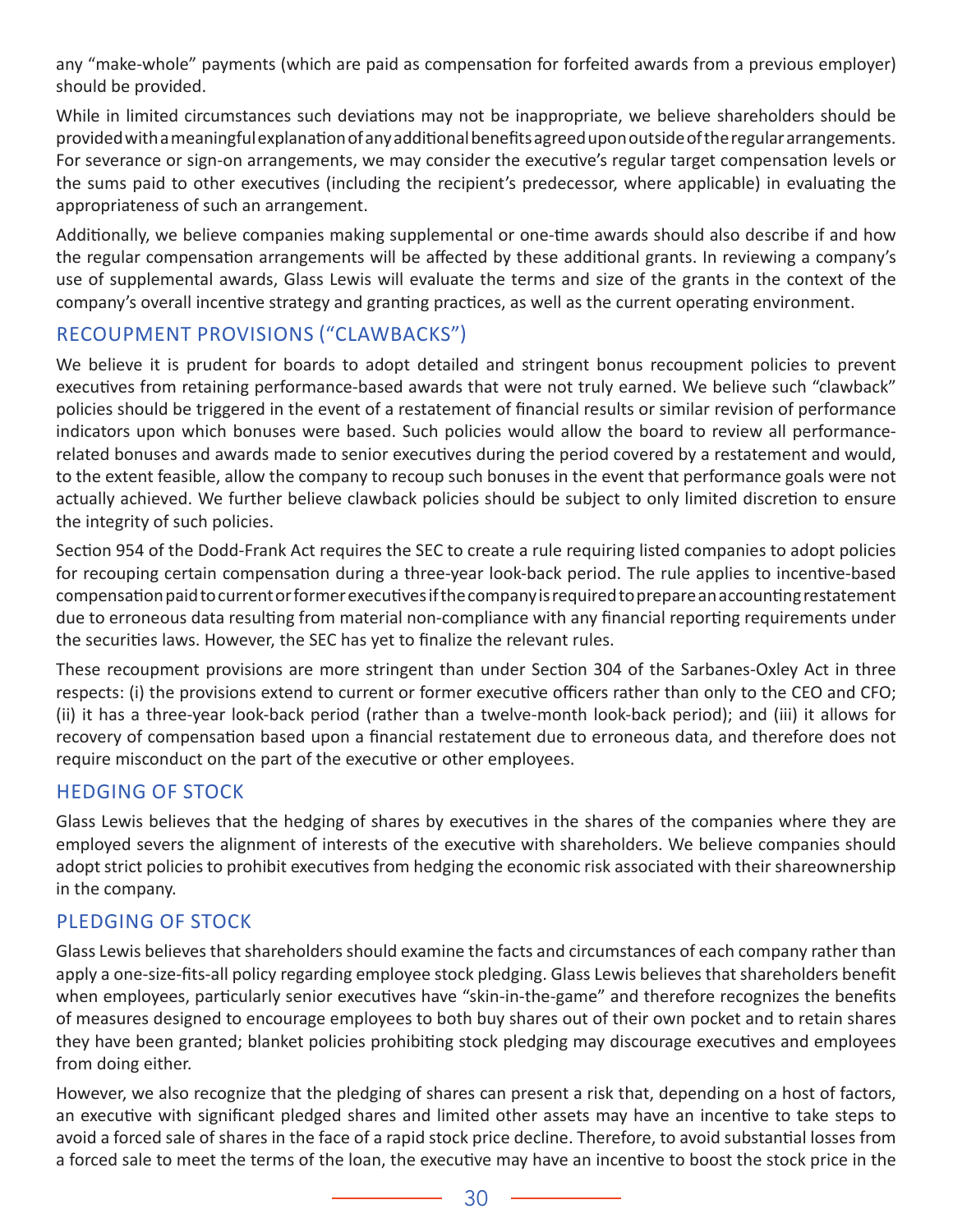short term in a manner that is unsustainable, thus hurting shareholders in the long-term. We also recognize concerns regarding pledging may not apply to less senior employees, given the latter group's significantly more limited influence over a company's stock price. Therefore, we believe that the issue of pledging shares should be reviewed in that context, as should polices that distinguish between the two groups.

Glass Lewis believes that the benefits of stock ownership by executives and employees may outweigh the risks of stock pledging, depending on many factors. As such, Glass Lewis reviews all relevant factors in evaluating proposed policies, limitations and prohibitions on pledging stock, including:

- The number of shares pledged;
- The percentage executives' pledged shares are of outstanding shares;
- The percentage executives' pledged shares are of each executive's shares and total assets;
- Whether the pledged shares were purchased by the employee or granted by the company;
- Whether there are different policies for purchased and granted shares;
- Whether the granted shares were time-based or performance-based;
- The overall governance profile of the company;
- The volatility of the company's stock (in order to determine the likelihood of a sudden stock price drop);
- The nature and cyclicality, if applicable, of the company's industry;
- The participation and eligibility of executives and employees in pledging;
- The company's current policies regarding pledging and any waiver from these policies for employees and executives; and
- Disclosure of the extent of any pledging, particularly among senior executives.

# COMPENSATION CONSULTANT INDEPENDENCE

As mandated by Section 952 of the Dodd-Frank Act, as of January 11, 2013, the SEC approved new listing requirements for both the NYSE and NASDAQ which require compensation committees to consider six factors in assessing compensation advisor independence. These factors include: (1) provision of other services to the company; (2) fees paid by the company as a percentage of the advisor's total annual revenue; (3) policies and procedures of the advisor to mitigate conflicts of interests; (4) any business or personal relationships of the consultant with any member of the compensation committee; (5) any company stock held by the consultant; and (6) any business or personal relationships of the consultant with any executive officer of the company. According to the SEC, "no one factor should be viewed as a determinative factor." Glass Lewis believes this six-factor assessment is an important process for every compensation committee to undertake but believes companies employing a consultant for board compensation, consulting and other corporate services should provide clear disclosure beyond just a reference to examining the six points to allow shareholders to review the specific aspects of the various consultant relationships.

We believe compensation consultants are engaged to provide objective, disinterested, expert advice to the compensation committee. When the consultant or its affiliates receive substantial income from providing other services to the company, we believe the potential for a conflict of interest arises and the independence of the consultant may be jeopardized. Therefore, Glass Lewis will, when relevant, note the potential for a conflict of interest when the fees paid to the advisor or its affiliates for other services exceeds those paid for compensation consulting.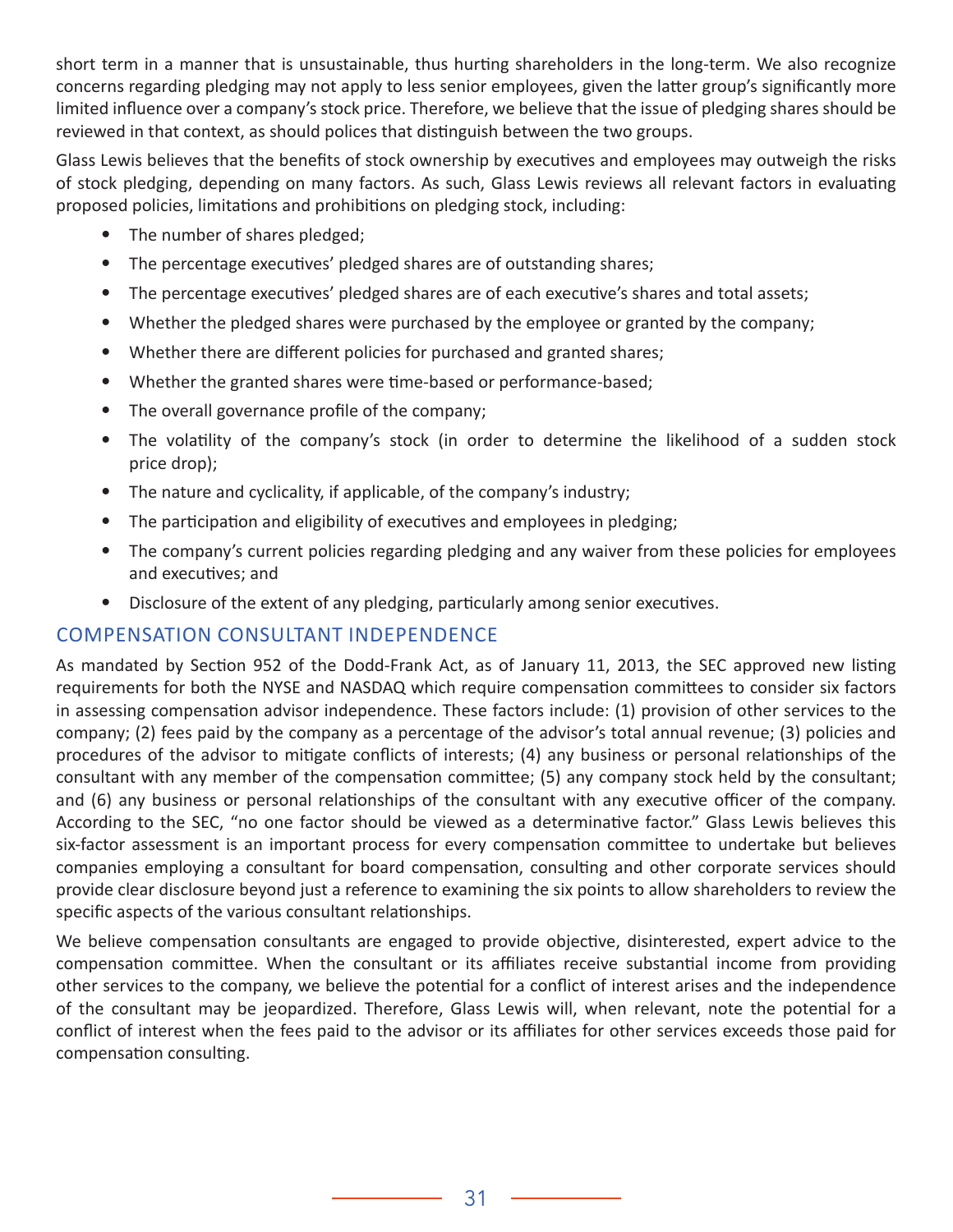# FREQUENCY OF SAY-ON-PAY

The Dodd-Frank Act also requires companies to allow shareholders a non-binding vote on the frequency of sayon-pay votes, i.e. every one, two or three years. Additionally, Dodd-Frank requires companies to hold such votes on the frequency of say-on-pay votes at least once every six years.

We believe companies should submit say-on-pay votes to shareholders every year. We believe that the time and financial burdens to a company with regard to an annual vote are relatively small and incremental and are outweighed by the benefits to shareholders through more frequent accountability. Implementing biannual or triennial votes on executive compensation limits shareholders' ability to hold the board accountable for its compensation practices through means other than voting against the compensation committee. Unless a company provides a compelling rationale or unique circumstances for say-on-pay votes less frequent than annually, we will generally recommend that shareholders support annual votes on compensation.

### VOTE ON GOLDEN PARACHUTE ARRANGEMENTS

The Dodd-Frank Act also requires companies to provide shareholders with a separate non-binding vote on approval of golden parachute compensation arrangements in connection with certain change-in-control transactions. However, if the golden parachute arrangements have previously been subject to a say-on-pay vote which shareholders approved, then this required vote is waived.

Glass Lewis believes the narrative and tabular disclosure of golden parachute arrangements benefits all shareholders. Glass Lewis analyzes each golden parachute arrangement on a case-by-case basis, taking into account, among other items: the nature of the change-in-control transaction, the ultimate value of the payments particularly compared to the value of the transaction, any excise tax gross-up obligations, the tenure and position of the executives in question before and after the transaction, any new or amended employment agreements entered into in connection with the transaction, and the type of triggers involved (i.e., single vs. double).

# EQUITY-BASED COMPENSATION PLAN PROPOSALS

We believe that equity compensation awards, when not abused, are useful for retaining employees and providing an incentive for them to act in a way that will improve company performance. Glass Lewis recognizes that equity-based compensation plans are critical components of a company's overall compensation program and we analyze such plans accordingly based on both quantitative and qualitative factors.

Our quantitative analysis assesses the plan's cost and the company's pace of granting utilizing a number of different analyses, comparing the program with absolute limits we believe are key to equity value creation and with a carefully chosen peer group. In general, our model seeks to determine whether the proposed plan is either absolutely excessive or is more than one standard deviation away from the average plan for the peer group on a range of criteria, including dilution to shareholders and the projected annual cost relative to the company's financial performance. Each of the analyses (and their constituent parts) is weighted and the plan is scored in accordance with that weight.

We compare the program's expected annual expense with the business's operating metrics to help determine whether the plan is excessive in light of company performance. We also compare the plan's expected annual cost to the enterprise value of the firm rather than to market capitalization because the employees, managers and directors of the firm contribute to the creation of enterprise value but not necessarily market capitalization (the biggest difference is seen where cash represents the vast majority of market capitalization). Finally, we do not rely exclusively on relative comparisons with averages because, in addition to creeping averages serving to inflate compensation, we believe that some absolute limits are warranted.

We then consider qualitative aspects of the plan such as plan administration, the method and terms of exercise, repricing history, express or implied rights to reprice, and the presence of evergreen provisions. We also closely review the choice and use of, and difficulty in meeting, the awards' performance metrics and targets, if any. We believe significant changes to the terms of a plan should be explained for shareholders and clearly indicated. Other factors such as a company's size and operating environment may also be relevant in assessing the severity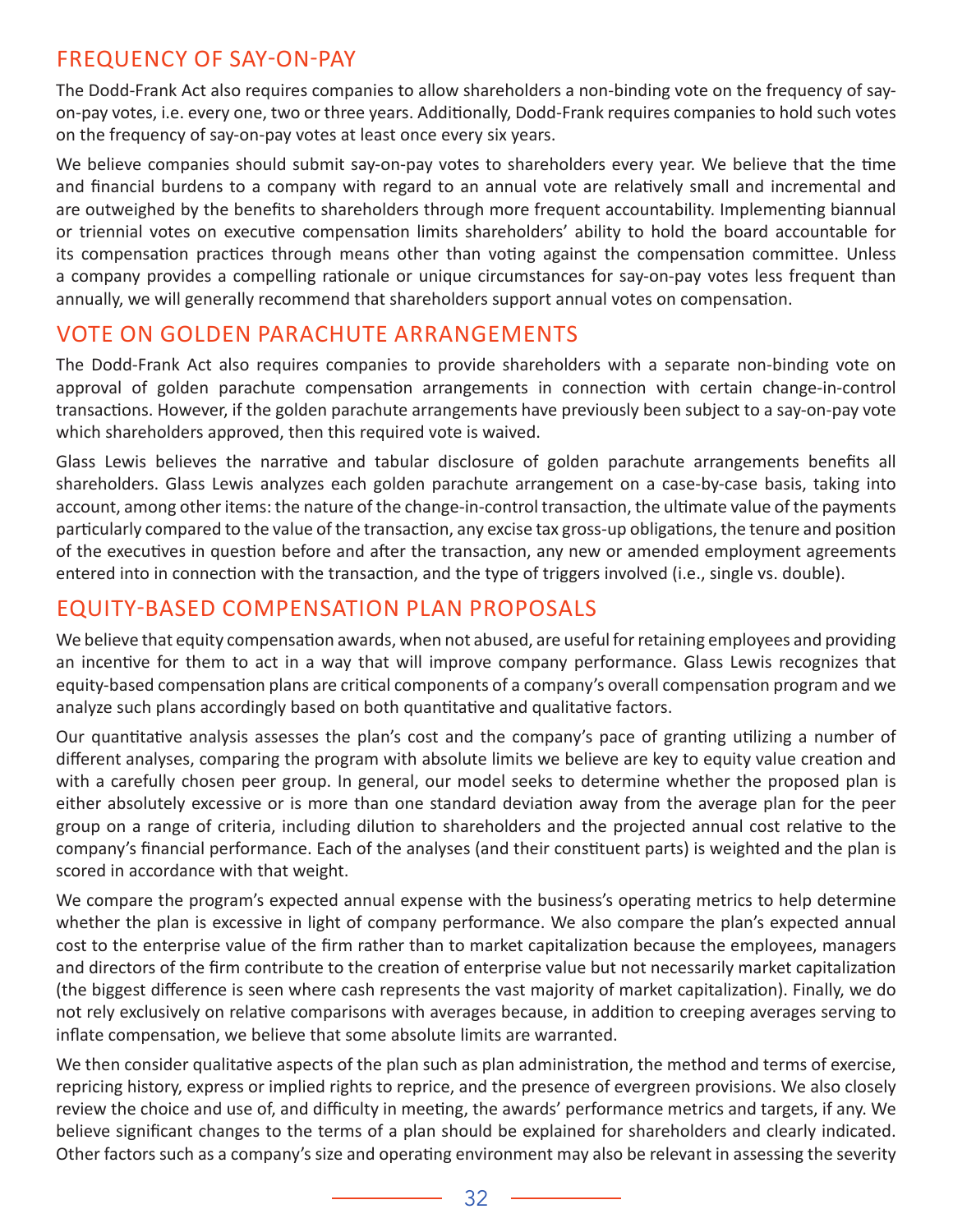of concerns or the benefits of certain changes. Finally, we may consider a company's executive compensation practices in certain situations, as applicable.

We evaluate equity plans based on certain overarching principles:

- Companies should seek more shares only when needed;
- Requested share amounts should be small enough that companies seek shareholder approval every three to four years (or more frequently);
- If a plan is relatively expensive, it should not grant options solely to senior executives and board members;
- Annual net share count and voting power dilution should be limited;
- Annual cost of the plan (especially if not shown on the income statement) should be reasonable as a percentage of financial results and should be in line with the peer group;
- The expected annual cost of the plan should be proportional to the business's value;
- The intrinsic value that option grantees received in the past should be reasonable compared with the business's financial results;
- Plans should deliver value on a per-employee basis when compared with programs at peer companies;
- Plans should not permit re-pricing of stock options;
- Plans should not contain excessively liberal administrative or payment terms;
- Plans should not count shares in ways that understate the potential dilution, or cost, to common shareholders. This refers to "inverse" full-value award multipliers;
- Selected performance metrics should be challenging and appropriate, and should be subject to relative performance measurements; and
- Stock grants should be subject to minimum vesting and/or holding periods sufficient to ensure sustainable performance and promote retention.

#### OPTION EXCHANGES

Glass Lewis views option repricing plans and option exchange programs with great skepticism. Shareholders have substantial risk in owning stock and we believe that the employees, officers, and directors who receive stock options should be similarly situated to align their interests with shareholder interests.

We are concerned that option grantees who believe they will be "rescued" from underwater options will be more inclined to take unjustifiable risks. Moreover, a predictable pattern of repricing or exchanges substantially alters a stock option's value because options that will practically never expire deeply out of the money are worth far more than options that carry a risk of expiration.

In short, repricings and option exchange programs change the bargain between shareholders and employees after the bargain has been struck.

There is one circumstance in which a repricing or option exchange program may be acceptable: if macroeconomic or industry trends, rather than specific company issues, cause a stock's value to decline dramatically and the repricing is necessary to motivate and retain employees. In this circumstance, we think it fair to conclude that option grantees may be suffering from a risk that was not foreseeable when the original "bargain" was struck. In such a circumstance, we will recommend supporting a repricing if the following conditions are true:

- Officers and board members cannot participate in the program;
- The stock decline mirrors the market or industry price decline in terms of timing and approximates the decline in magnitude;
- The exchange is value-neutral or value-creative to shareholders using very conservative assumptions and with a recognition of the adverse selection problems inherent in voluntary programs; and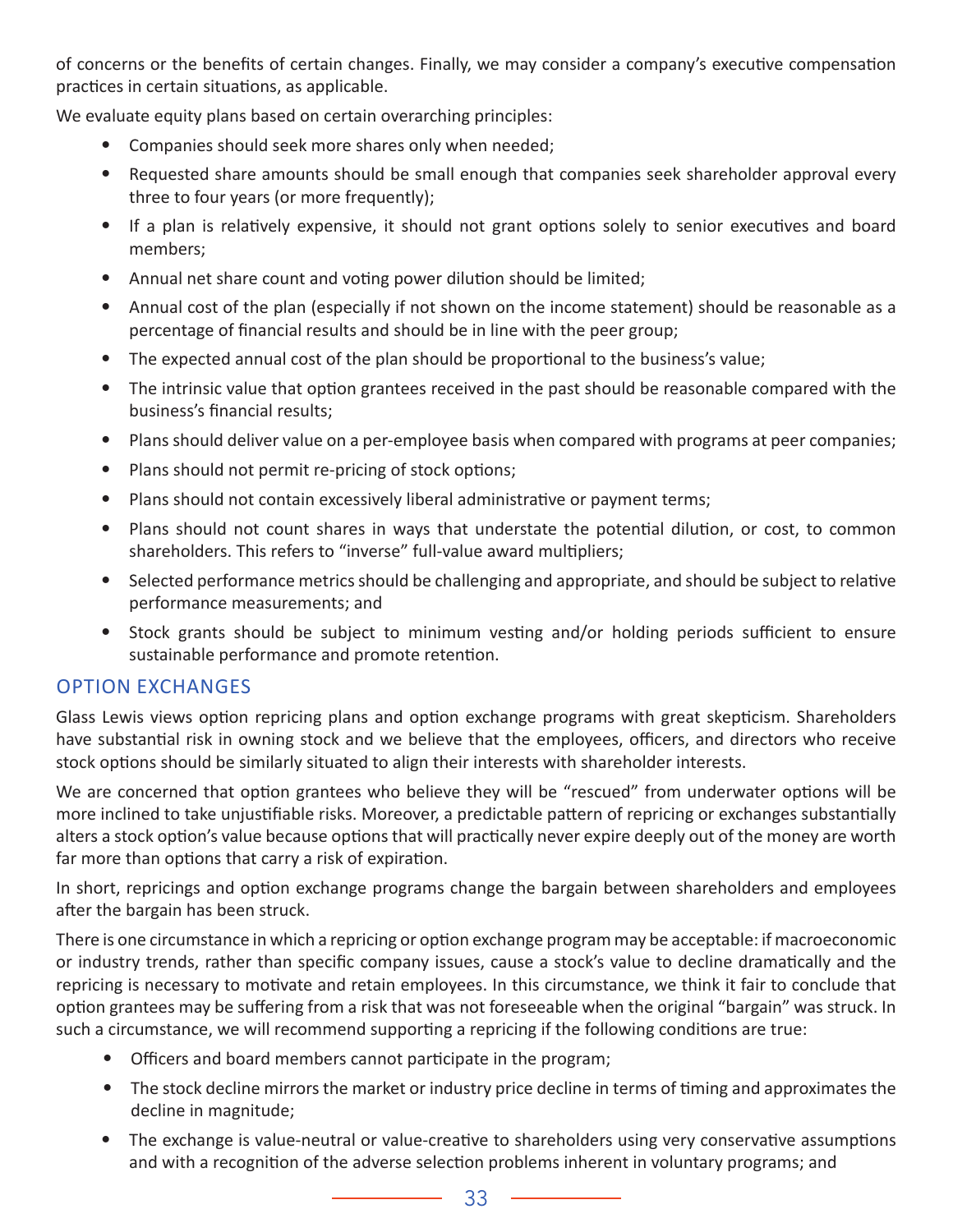• Management and the board make a cogent case for needing to motivate and retain existing employees, such as being in a competitive employment market.

# OPTION BACKDATING, SPRING-LOADING AND BULLET-DODGING

Glass Lewis views option backdating, and the related practices of spring-loading and bullet-dodging, as egregious actions that warrant holding the appropriate management and board members responsible. These practices are similar to re-pricing options and eliminate much of the downside risk inherent in an option grant that is designed to induce recipients to maximize shareholder return.

Backdating an option is the act of changing an option's grant date from the actual grant date to an earlier date when the market price of the underlying stock was lower, resulting in a lower exercise price for the option. Since 2006, Glass Lewis has identified over 270 companies that have disclosed internal or government investigations into their past stock-option grants.

Spring-loading is granting stock options while in possession of material, positive information that has not been disclosed publicly. Bullet-dodging is delaying the grants of stock options until after the release of material, negative information. This can allow option grants to be made at a lower price either before the release of positive news or following the release of negative news, assuming the stock's price will move up or down in response to the information. This raises a concern similar to that of insider trading, or the trading on material non-public information.

The exercise price for an option is determined on the day of grant, providing the recipient with the same market risk as an investor who bought shares on that date. However, where options were backdated, the executive or the board (or the compensation committee) changed the grant date retroactively. The new date may be at or near the lowest price for the year or period. This would be like allowing an investor to look back and select the lowest price of the year at which to buy shares.

A 2006 study of option grants made between 1996 and 2005 at 8,000 companies found that option backdating can be an indication of poor internal controls. The study found that option backdating was more likely to occur at companies without a majority independent board and with a long-serving CEO; both factors, the study concluded, were associated with greater CEO influence on the company's compensation and governance practices.<sup>51</sup>

Where a company granted backdated options to an executive who is also a director, Glass Lewis will recommend voting against that executive/director, regardless of who decided to make the award. In addition, Glass Lewis will recommend voting against those directors who either approved or allowed the backdating. Glass Lewis feels that executives and directors who either benefited from backdated options or authorized the practice have breached their fiduciary responsibility to shareholders.

Given the severe tax and legal liabilities to the company from backdating, Glass Lewis will consider recommending voting against members of the audit committee who served when options were backdated, a restatement occurs, material weaknesses in internal controls exist and disclosures indicate there was a lack of documentation. These committee members failed in their responsibility to ensure the integrity of the company's financial reports.

When a company has engaged in spring-loading or bullet-dodging, Glass Lewis will consider recommending voting against the compensation committee members where there has been a pattern of granting options at or near historic lows. Glass Lewis will also recommend voting against executives serving on the board who benefited from the spring-loading or bullet-dodging.

# DIRECTOR COMPENSATION PLANS

Glass Lewis believes that non-employee directors should receive reasonable and appropriate compensation for the time and effort they spend serving on the board and its committees. However, a balance is required. Fees should be competitive in order to retain and attract qualified individuals, but excessive fees represent a financial cost to the company and potentially compromise the objectivity and independence of non-employee directors. We will consider recommending supporting compensation plans that include option grants or other

<sup>51</sup> Lucian Bebchuk, Yaniv Grinstein and Urs Peyer. "LUCKY CEOs." November, 2006.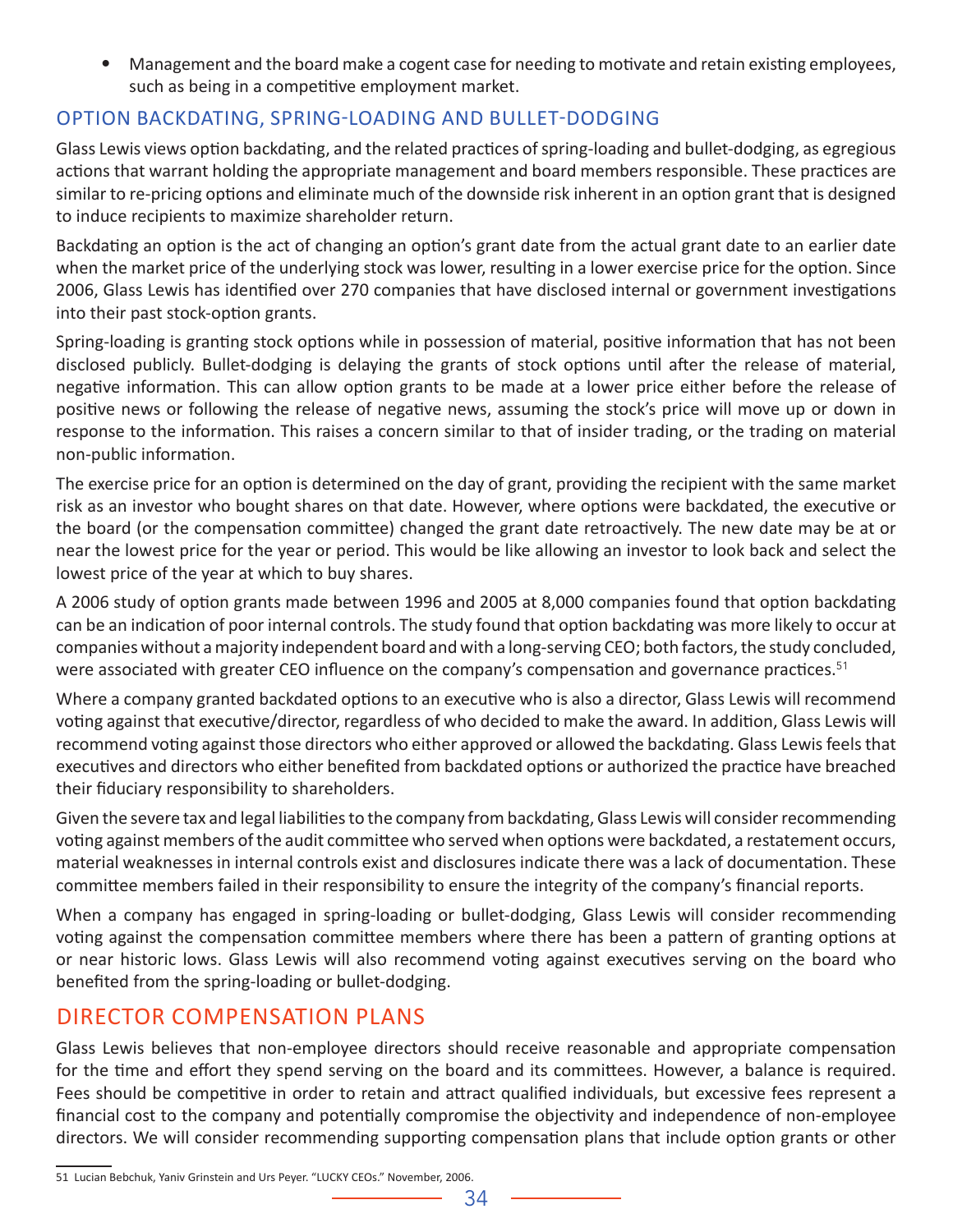equity-based awards that help to align the interests of outside directors with those of shareholders. However, equity grants to directors should not be performance-based to ensure directors are not incentivized in the same manner as executives but rather serve as a check on imprudent risk-taking in executive compensation plan design.

Glass Lewis uses a proprietary model and analyst review to evaluate the costs of equity plans compared to the plans of peer companies with similar market capitalizations. We use the results of this model to guide our voting recommendations on stock-based director compensation plans.

# EMPLOYEE STOCK PURCHASE PLANS

Glass Lewis believes that employee stock purchase plans ("ESPPs") can provide employees with a sense of ownership in their company and help strengthen the alignment between the interests of employees and shareholders. We use a quantitative model to estimate the cost of the plan by measuring the expected discount, purchase period, expected purchase activity (if previous activity has been disclosed) and whether the plan has a "lookback" feature, and then compare this cost to ESPPs at similar companies. Except for the most extreme cases, Glass Lewis will generally support these plans given the regulatory purchase limit of \$25,000 per employee per year, which we believe is reasonable. We also look at the number of shares requested to see if a ESPP will significantly contribute to overall shareholder dilution or if shareholders will not have a chance to approve the program for an excessive period of time. As such, we will generally recommend against ESPPs that contain "evergreen" provisions that automatically increase the number of shares available under the ESPP each year.

# EXECUTIVE COMPENSATION TAX DEDUCTIBILITY (IRS 162(m) COMPLIANCE)

Section 162(m) of the Internal Revenue Code allows companies to deduct compensation in excess of \$1 million for the CEO and the next three most highly compensated executive officers, excluding the CFO, if the compensation is performance-based and is paid under shareholder-approved plans. Companies therefore submit incentive plans for shareholder approval to take of advantage of the tax deductibility afforded under 162(m) for certain types of compensation.

We believe the best practice for companies is to provide robust disclosure to shareholders so that they can make fully-informed judgments about the reasonableness of the proposed compensation plan. To allow for meaningful shareholder review, we prefer that disclosure should include specific performance metrics, a maximum award pool, and a maximum award amount per employee. We also believe it is important to analyze the estimated grants to see if they are reasonable and in line with the company's peers.

We typically recommend voting against a 162(m) proposal where: (i) a company fails to provide at least a list of performance targets; (ii) a company fails to provide one of either a total maximum or an individual maximum; or (iii) the proposed plan or individual maximum award limit is excessive when compared with the plans of the company's peers.

The company's record of aligning pay with performance (as evaluated using our proprietary pay-for-performance model) also plays a role in our recommendation. Where a company has a record of setting reasonable pay relative to business performance, we generally recommend voting in favor of a plan even if the plan caps seem large relative to peers because we recognize the value in special pay arrangements for continued exceptional performance.

As with all other issues we review, our goal is to provide consistent but contextual advice given the specifics of the company and ongoing performance. Overall, we recognize that it is generally not in shareholders' best interests to vote against such a plan and forgo the potential tax benefit since shareholder rejection of such plans will not curtail the awards; it will only prevent the tax deduction associated with them.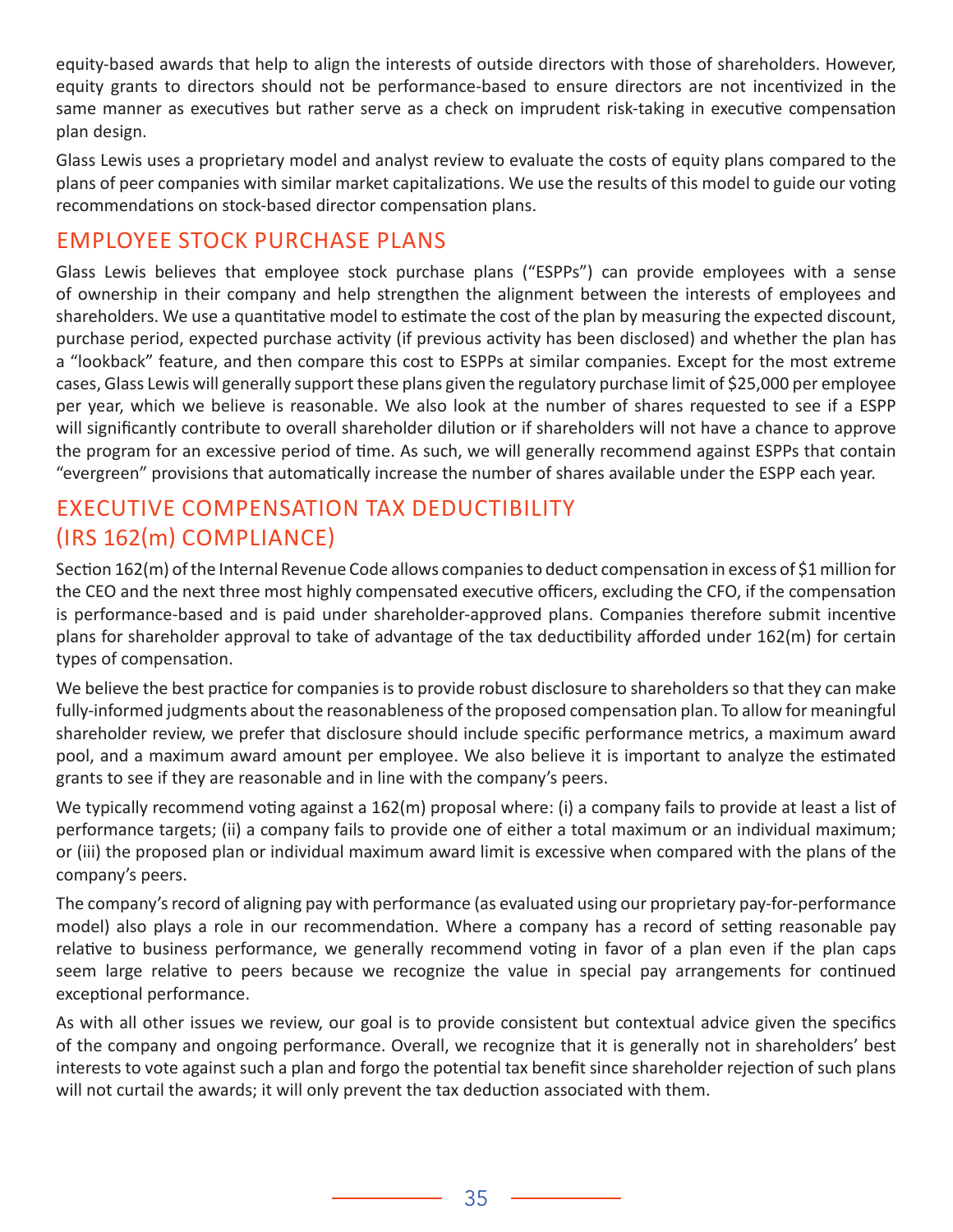# **IV.** Governance Structure and the Shareholder Franchise the Shareholder Franchise

# ANTI-TAKEOVER MEASURES

# POISON PILLS (SHAREHOLDER RIGHTS PLANS)

Glass Lewis believes that poison pill plans are not generally in shareholders' best interests. They can reduce management accountability by substantially limiting opportunities for corporate takeovers. Rights plans can thus prevent shareholders from receiving a buy-out premium for their stock. Typically we recommend that shareholders vote against these plans to protect their financial interests and ensure that they have an opportunity to consider any offer for their shares, especially those at a premium.

We believe boards should be given wide latitude in directing company activities and in charting the company's course. However, on an issue such as this, where the link between the shareholders' financial interests and their right to consider and accept buyout offers is substantial, we believe that shareholders should be allowed to vote on whether they support such a plan's implementation. This issue is different from other matters that are typically left to board discretion. Its potential impact on and relation to shareholders is direct and substantial. It is also an issue in which management interests may be different from those of shareholders; thus, ensuring that shareholders have a voice is the only way to safeguard their interests.

In certain circumstances, we will support a poison pill that is limited in scope to accomplish a particular objective, such as the closing of an important merger, or a pill that contains what we believe to be a reasonable qualifying offer clause. We will consider supporting a poison pill plan if the qualifying offer clause includes each of the following attributes:

- The form of offer is not required to be an all-cash transaction;
- The offer is not required to remain open for more than 90 business days;
- The offeror is permitted to amend the offer, reduce the offer, or otherwise change the terms;
- There is no fairness opinion requirement; and
- There is a low to no premium requirement.

Where these requirements are met, we typically feel comfortable that shareholders will have the opportunity to voice their opinion on any legitimate offer.

#### NOL POISON PILLS

Similarly, Glass Lewis may consider supporting a limited poison pill in the event that a company seeks shareholder approval of a rights plan for the express purpose of preserving Net Operating Losses (NOLs). While companies with NOLs can generally carry these losses forward to offset future taxable income, Section 382 of the Internal Revenue Code limits companies' ability to use NOLs in the event of a "change of ownership."<sup>52</sup> In this case, a company may adopt or amend a poison pill ("NOL pill") in order to prevent an inadvertent change of ownership by multiple investors purchasing small chunks of stock at the same time, and thereby preserve the ability to carry the NOLs forward. Often such NOL pills have trigger thresholds much lower than the common 15% or 20% thresholds, with some NOL pill triggers as low as 5%.

Glass Lewis evaluates NOL pills on a strictly case-by-case basis taking into consideration, among other factors, the value of the NOLs to the company, the likelihood of a change of ownership based on the size of the holding and the nature of the larger shareholders, the trigger threshold and whether the term of the plan is limited in

<sup>52</sup> Section 382 of the Internal Revenue Code refers to a "change of ownership" of more than 50 percentage points by one or more 5% shareholders within a threeyear period. The statute is intended to deter the "trafficking" of net operating losses.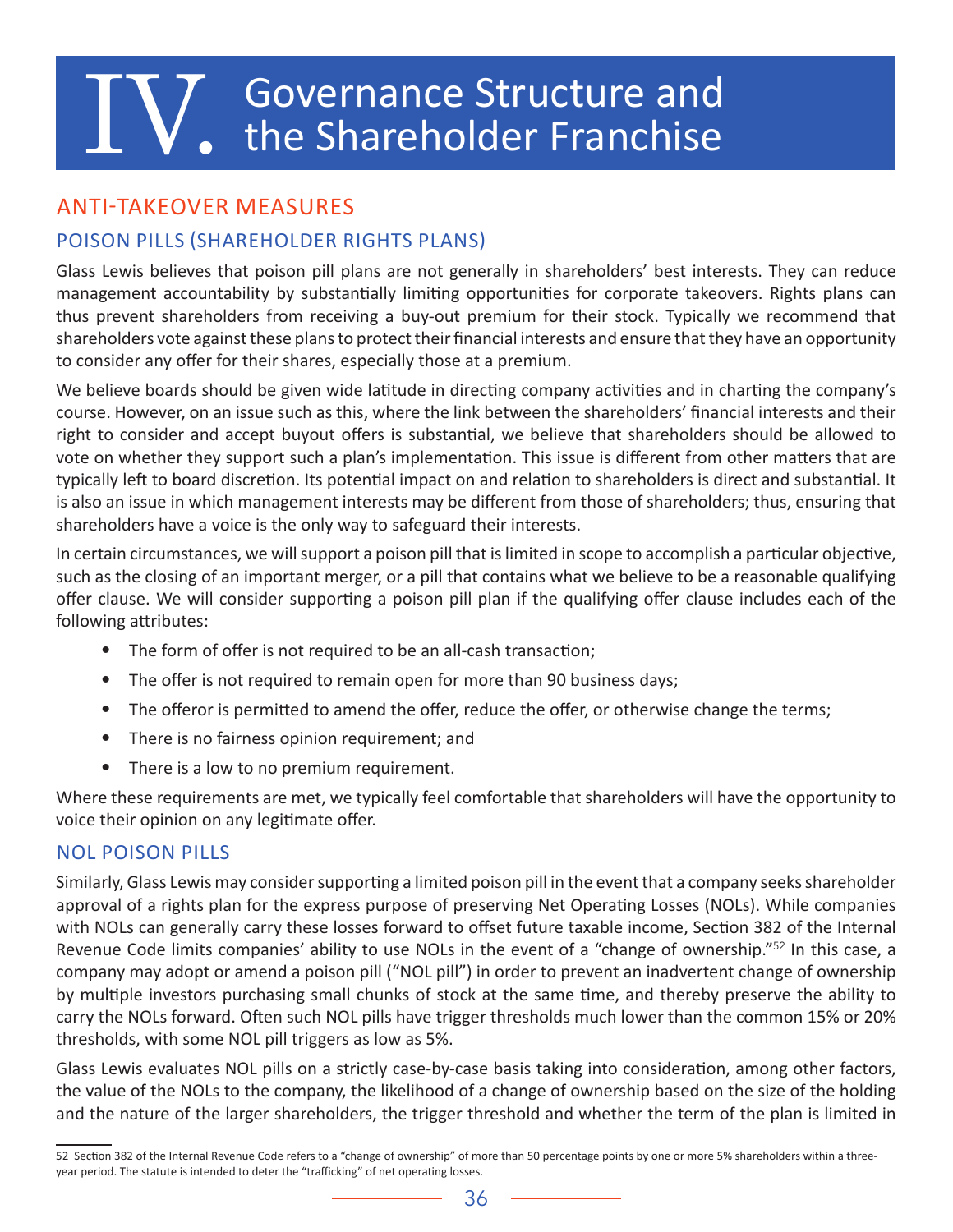duration (i.e., whether it contains a reasonable "sunset" provision) or is subject to periodic board review and/ or shareholder ratification. However, we will recommend that shareholders vote against a proposal to adopt or amend a pill to include NOL protective provisions if the company has adopted a more narrowly tailored means of preventing a change in control to preserve its NOLs. For example, a company may limit share transfers in its charter to prevent a change of ownership from occurring.

Furthermore, we believe that shareholders should be offered the opportunity to vote on any adoption or renewal of a NOL pill regardless of any potential tax benefit that it offers a company. As such, we will consider recommending voting against those members of the board who served at the time when an NOL pill was adopted without shareholder approval within the prior twelve months and where the NOL pill is not subject to shareholder ratification.

#### FAIR PRICE PROVISIONS

Fair price provisions, which are rare, require that certain minimum price and procedural requirements be observed by any party that acquires more than a specified percentage of a corporation's common stock. The provision is intended to protect minority shareholder value when an acquirer seeks to accomplish a merger or other transaction which would eliminate or change the interests of the minority stockholders. The provision is generally applied against the acquirer unless the takeover is approved by a majority of "continuing directors" and holders of a majority, in some cases a supermajority as high as 80%, of the combined voting power of all stock entitled to vote to alter, amend, or repeal the above provisions.

The effect of a fair price provision is to require approval of any merger or business combination with an "interested stockholder" by 51% of the voting stock of the company, excluding the shares held by the interested stockholder. An interested stockholder is generally considered to be a holder of 10% or more of the company's outstanding stock, but the trigger can vary.

Generally, provisions are put in place for the ostensible purpose of preventing a back-end merger where the interested stockholder would be able to pay a lower price for the remaining shares of the company than he or she paid to gain control. The effect of a fair price provision on shareholders, however, is to limit their ability to gain a premium for their shares through a partial tender offer or open market acquisition which typically raise the share price, often significantly. A fair price provision discourages such transactions because of the potential costs of seeking shareholder approval and because of the restrictions on purchase price for completing a merger or other transaction at a later time.

Glass Lewis believes that fair price provisions, while sometimes protecting shareholders from abuse in a takeover situation, more often act as an impediment to takeovers, potentially limiting gains to shareholders from a variety of transactions that could significantly increase share price. In some cases, even the independent directors of the board cannot make exceptions when such exceptions may be in the best interests of shareholders. Given the existence of state law protections for minority shareholders such as Section 203 of the Delaware Corporations Code, we believe it is in the best interests of shareholders to remove fair price provisions.

# REINCORPORATION

In general, Glass Lewis believes that the board is in the best position to determine the appropriate jurisdiction of incorporation for the company. When examining a management proposal to reincorporate to a different state or country, we review the relevant financial benefits, generally related to improved corporate tax treatment, as well as changes in corporate governance provisions, especially those relating to shareholder rights, resulting from the change in domicile. Where the financial benefits are de minimis and there is a decrease in shareholder rights, we will recommend voting against the transaction.

However, costly, shareholder-initiated reincorporations are typically not the best route to achieve the furtherance of shareholder rights. We believe shareholders are generally better served by proposing specific shareholder resolutions addressing pertinent issues which may be implemented at a lower cost, and perhaps even with board approval. However, when shareholders propose a shift into a jurisdiction with enhanced shareholder rights, Glass Lewis examines the significant ways would the company benefit from shifting jurisdictions including the following: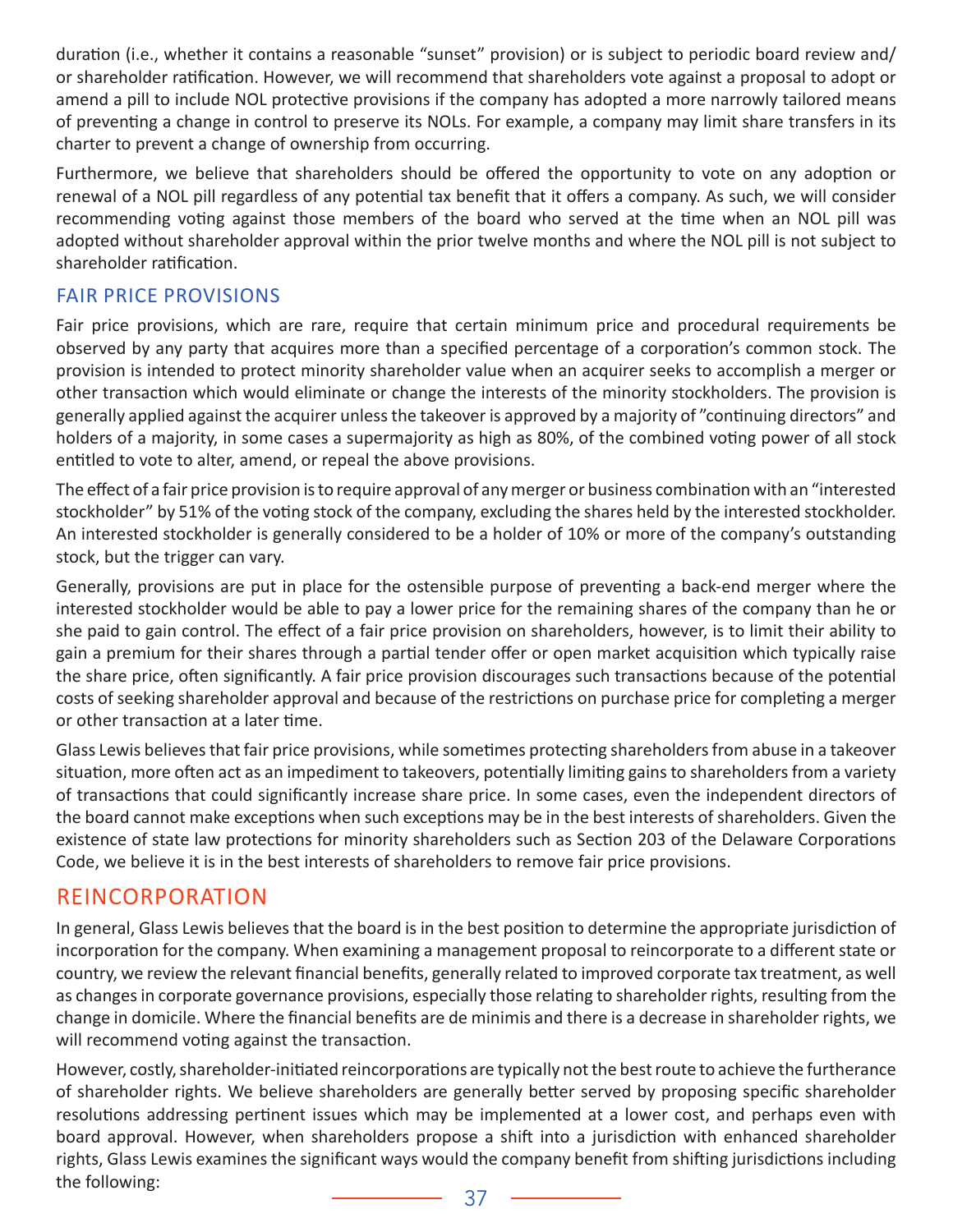- Is the board sufficiently independent?
- Does the company have anti-takeover protections such as a poison pill or classified board in place?
- Has the board been previously unresponsive to shareholders (such as failing to implement a shareholder proposal that received majority shareholder support)?
- Do shareholders have the right to call special meetings of shareholders?
- Are there other material governance issues of concern at the company?
- Has the company's performance matched or exceeded its peers in the past one and three years?
- How has the company ranked in Glass Lewis' pay-for-performance analysis during the last three years?
- Does the company have an independent chairman?

We note, however, that we will only support shareholder proposals to change a company's place of incorporation in exceptional circumstances.

# EXCLUSIVE FORUM AND FEE-SHIFTING BYLAW PROVISIONS

Glass Lewis recognizes that companies may be subject to frivolous and opportunistic lawsuits, particularly in conjunction with a merger or acquisition, that are expensive and distracting. In response, companies have sought ways to prevent or limit the risk of such suits by adopting bylaws regarding where the suits must be brought or shifting the burden of the legal expenses to the plaintiff, if unsuccessful at trial.

Glass Lewis believes that charter or bylaw provisions limiting a shareholder's choice of legal venue are not in the best interests of shareholders. Such clauses may effectively discourage the use of shareholder claims by increasing their associated costs and making them more difficult to pursue. As such, shareholders should be wary about approving any limitation on their legal recourse including limiting themselves to a single jurisdiction (e.g., Delaware) without compelling evidence that it will benefit shareholders.

For this reason, we recommend that shareholders vote against any bylaw or charter amendment seeking to adopt an exclusive forum provision unless the company: (i) provides a compelling argument on why the provision would directly benefit shareholders; (ii) provides evidence of abuse of legal process in other, non-favored jurisdictions; (iii) narrowly tailors such provision to the risks involved; and (iv) maintains a strong record of good corporate governance practices.

Moreover, in the event a board seeks shareholder approval of a forum selection clause pursuant to a bundled bylaw amendment rather than as a separate proposal, we will weigh the importance of the other bundled provisions when determining the vote recommendation on the proposal. We will nonetheless recommend voting against the chairman of the governance committee for bundling disparate proposals into a single proposal (refer to our discussion of nominating and governance committee performance in Section I of the guidelines).

Similarly, some companies have adopted bylaws requiring plaintiffs who sue the company and fail to receive a judgment in their favor pay the legal expenses of the company. These bylaws, also known as "fee-shifting" or "loser pays" bylaws, will likely have a chilling effect on even meritorious shareholder lawsuits as shareholders would face an strong financial disincentive not to sue a company. Glass Lewis therefore strongly opposes the adoption of such fee-shifting bylaws and, if adopted without shareholder approval, will recommend voting against the governance committee. While we note that in June of 2015 the State of Delaware banned the adoption of fee-shifting bylaws, such provisions could still be adopted by companies incorporated in other states.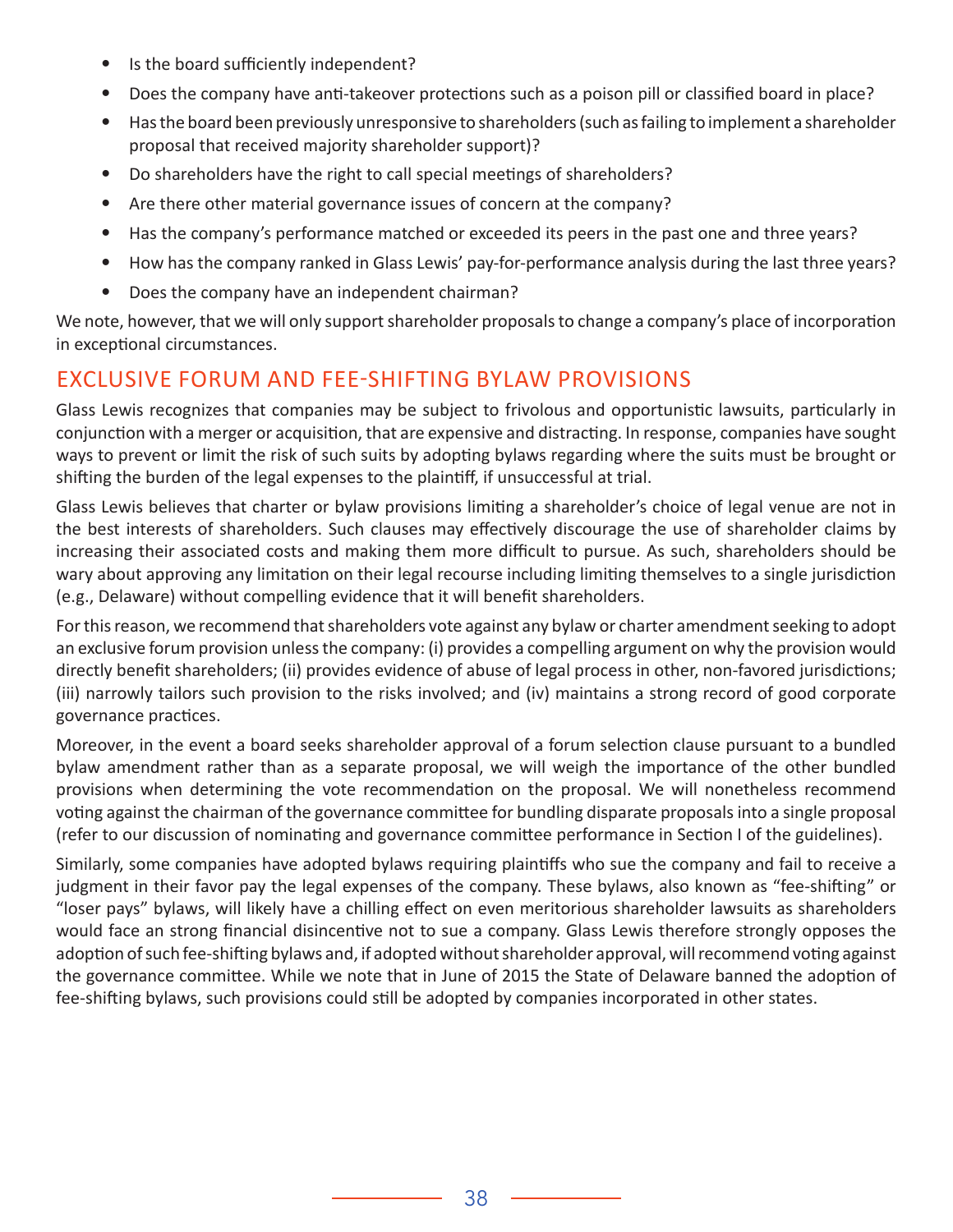# AUTHORIZED SHARES

Glass Lewis believes that adequate capital stock is important to a company's operation. When analyzing a request for additional shares, we typically review four common reasons why a company might need additional capital stock:

- 1. Stock Split We typically consider three metrics when evaluating whether we think a stock split is likely or necessary: The historical stock pre-split price, if any; the current price relative to the company's most common trading price over the past 52 weeks; and some absolute limits on stock price that, in our view, either always make a stock split appropriate if desired by management or would almost never be a reasonable price at which to split a stock.
- 2. Shareholder Defenses Additional authorized shares could be used to bolster takeover defenses such as a poison pill. Proxy filings often discuss the usefulness of additional shares in defending against or discouraging a hostile takeover as a reason for a requested increase. Glass Lewis is typically against such defenses and will oppose actions intended to bolster such defenses.
- 3. Financing for Acquisitions We look at whether the company has a history of using stock for acquisitions and attempt to determine what levels of stock have typically been required to accomplish such transactions. Likewise, we look to see whether this is discussed as a reason for additional shares in the proxy.
- 4. Financing for Operations We review the company's cash position and its ability to secure financing through borrowing or other means. We look at the company's history of capitalization and whether the company has had to use stock in the recent past as a means of raising capital.

Issuing additional shares can dilute existing holders in limited circumstances. Further, the availability of additional shares, where the board has discretion to implement a poison pill, can often serve as a deterrent to interested suitors. Accordingly, where we find that the company has not detailed a plan for use of the proposed shares, or where the number of shares far exceeds those needed to accomplish a detailed plan, we typically recommend against the authorization of additional shares. Similar concerns may also lead us to recommend against a proposal to conduct a reverse stock split if the board does not state that it will reduce the number of authorized common shares in a ratio proportionate to the split.

While we think that having adequate shares to allow management to make quick decisions and effectively operate the business is critical, we prefer that, for significant transactions, management come to shareholders to justify their use of additional shares rather than providing a blank check in the form of a large pool of unallocated shares available for any purpose.

# ADVANCE NOTICE REQUIREMENTS

We typically recommend that shareholders vote against proposals that would require advance notice of shareholder proposals or of director nominees.

These proposals typically attempt to require a certain amount of notice before shareholders are allowed to place proposals on the ballot. Notice requirements typically range between three to six months prior to the annual meeting. Advance notice requirements typically make it impossible for a shareholder who misses the deadline to present a shareholder proposal or a director nominee that might be in the best interests of the company and its shareholders.

We believe shareholders should be able to review and vote on all proposals and director nominees. Shareholders can always vote against proposals that appear with little prior notice. Shareholders, as owners of a business, are capable of identifying issues on which they have sufficient information and ignoring issues on which they have insufficient information. Setting arbitrary notice restrictions limits the opportunity for shareholders to raise issues that may come up after the window closes.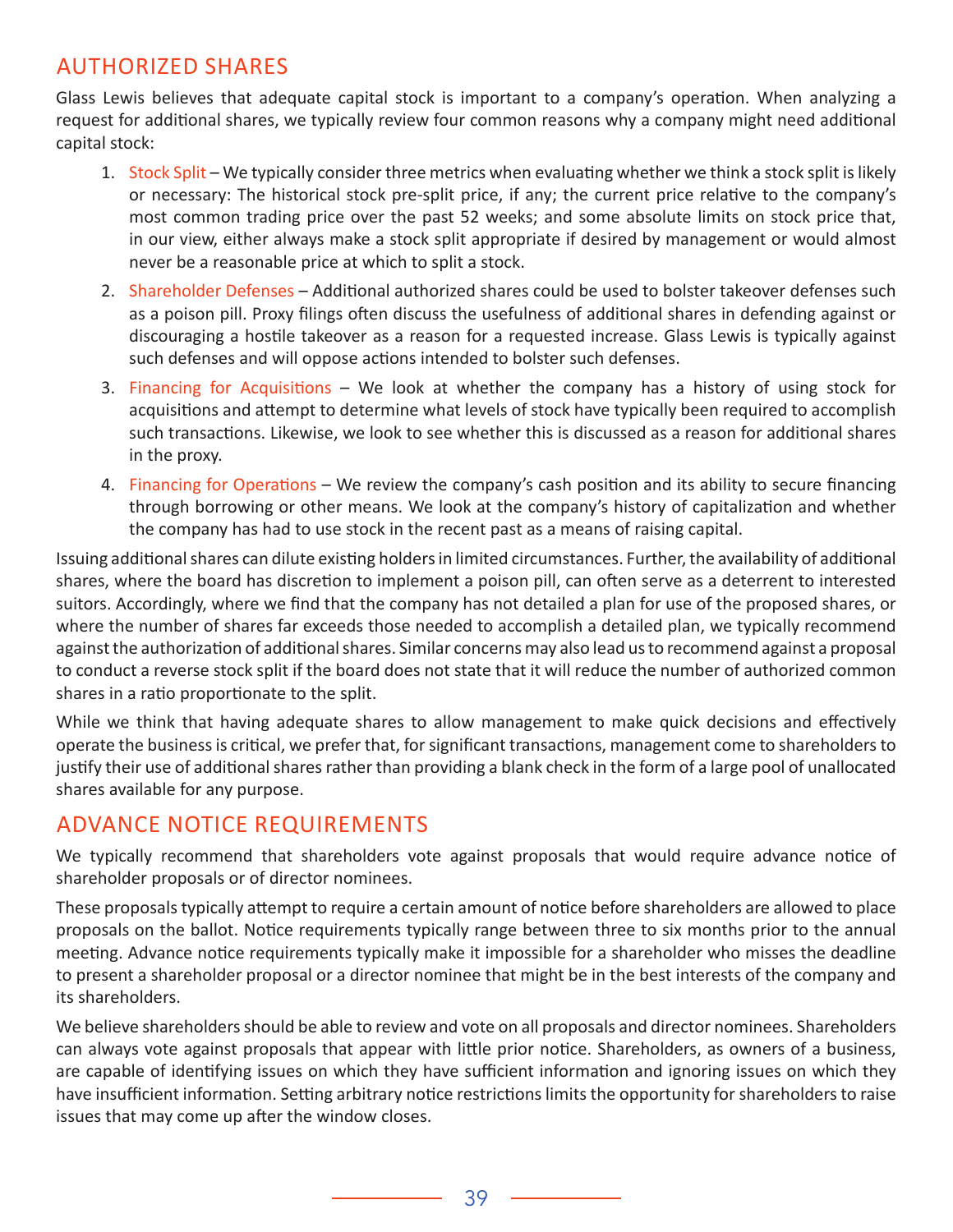# VOTING STRUCTURE

### CUMULATIVE VOTING

Cumulative voting increases the ability of minority shareholders to elect a director by allowing shareholders to cast as many shares of the stock they own multiplied by the number of directors to be elected. As companies generally have multiple nominees up for election, cumulative voting allows shareholders to cast all of their votes for a single nominee, or a smaller number of nominees than up for election, thereby raising the likelihood of electing one or more of their preferred nominees to the board. It can be important when a board is controlled by insiders or affiliates and where the company's ownership structure includes one or more shareholders who control a majority-voting block of company stock.

Glass Lewis believes that cumulative voting generally acts as a safeguard for shareholders by ensuring that those who hold a significant minority of shares can elect a candidate of their choosing to the board. This allows the creation of boards that are responsive to the interests of all shareholders rather than just a small group of large holders.

We review cumulative voting proposals on a case-by-case basis, factoring in the independence of the board and the status of the company's governance structure. But we typically find these proposals on ballots at companies where independence is lacking and where the appropriate checks and balances favoring shareholders are not in place. In those instances we typically recommend in favor of cumulative voting.

Where a company has adopted a true majority vote standard (i.e., where a director must receive a majority of votes cast to be elected, as opposed to a modified policy indicated by a resignation policy only), Glass Lewis will recommend voting against cumulative voting proposals due to the incompatibility of the two election methods. For companies that have not adopted a true majority voting standard but have adopted some form of majority voting, Glass Lewis will also generally recommend voting against cumulative voting proposals if the company has not adopted antitakeover protections and has been responsive to shareholders.

Where a company has not adopted a majority voting standard and is facing both a shareholder proposal to adopt majority voting and a shareholder proposal to adopt cumulative voting, Glass Lewis will support only the majority voting proposal. When a company has both majority voting and cumulative voting in place, there is a higher likelihood of one or more directors not being elected as a result of not receiving a majority vote. This is because shareholders exercising the right to cumulate their votes could unintentionally cause the failed election of one or more directors for whom shareholders do not cumulate votes.

#### SUPERMAJORITY VOTE REQUIREMENTS

Glass Lewis believes that supermajority vote requirements impede shareholder action on ballot items critical to shareholder interests. An example is in the takeover context, where supermajority vote requirements can strongly limit the voice of shareholders in making decisions on such crucial matters as selling the business. This in turn degrades share value and can limit the possibility of buyout premiums to shareholders. Moreover, we believe that a supermajority vote requirement can enable a small group of shareholders to overrule the will of the majority shareholders. We believe that a simple majority is appropriate to approve all matters presented to shareholders.

# TRANSACTION OF OTHER BUSINESS

We typically recommend that shareholders not give their proxy to management to vote on any other business items that may properly come before an annual or special meeting. In our opinion, granting unfettered discretion is unwise.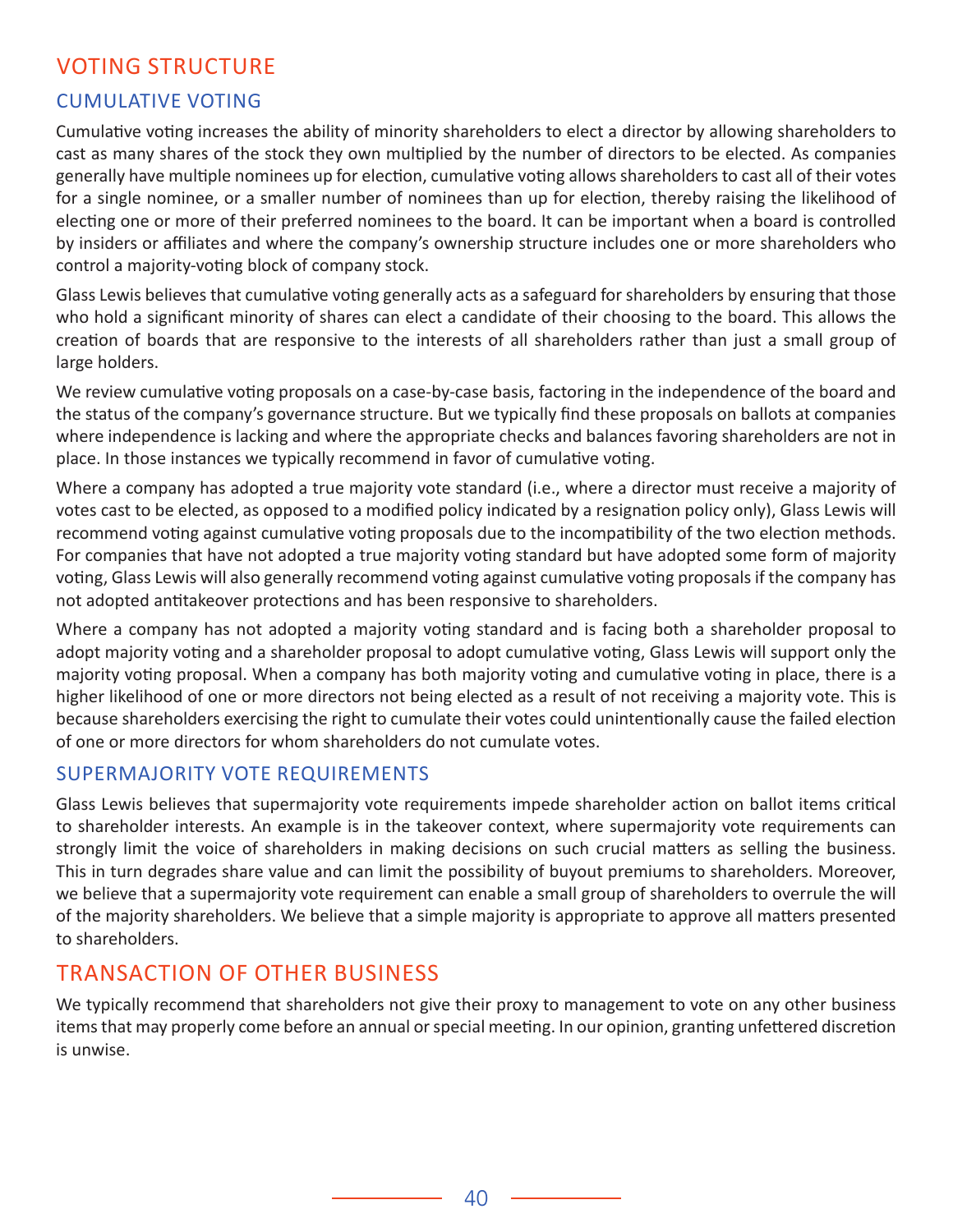# ANTI-GREENMAIL PROPOSALS

Glass Lewis will support proposals to adopt a provision preventing the payment of greenmail, which would serve to prevent companies from buying back company stock at significant premiums from a certain shareholder. Since a large or majority shareholder could attempt to compel a board into purchasing its shares at a large premium, the anti-greenmail provision would generally require that a majority of shareholders other than the majority shareholder approve the buyback.

# MUTUAL FUNDS: INVESTMENT POLICIES AND ADVISORY AGREEMENTS

Glass Lewis believes that decisions about a fund's structure and/or a fund's relationship with its investment advisor or sub-advisors are generally best left to management and the members of the board, absent a showing of egregious or illegal conduct that might threaten shareholder value. As such, we focus our analyses of such proposals on the following main areas:

- The terms of any amended advisory or sub-advisory agreement;
- Any changes in the fee structure paid to the investment advisor; and
- Any material changes to the fund's investment objective or strategy.

We generally support amendments to a fund's investment advisory agreement absent a material change that is not in the best interests of shareholders. A significant increase in the fees paid to an investment advisor would be reason for us to consider recommending voting against a proposed amendment to an investment advisory agreement. However, in certain cases, we are more inclined to support an increase in advisory fees if such increases result from being performance-based rather than asset-based. Furthermore, we generally support sub-advisory agreements between a fund's advisor and sub-advisor, primarily because the fees received by the sub-advisor are paid by the advisor, and not by the fund.

In matters pertaining to a fund's investment objective or strategy, we believe shareholders are best served when a fund's objective or strategy closely resembles the investment discipline shareholders understood and selected when they initially bought into the fund. As such, we generally recommend voting against amendments to a fund's investment objective or strategy when the proposed changes would leave shareholders with stakes in a fund that is noticeably different than when originally purchased, and which could therefore potentially negatively impact some investors' diversification strategies.

# REAL ESTATE INVESTMENT TRUSTS

The complex organizational, operational, tax and compliance requirements of Real Estate Investment Trusts ("REITs") provide for a unique shareholder evaluation. In simple terms, a REIT must have a minimum of 100 shareholders (the "100 Shareholder Test") and no more than 50% of the value of its shares can be held by five or fewer individuals (the "5/50 Test"). At least 75% of a REITs' assets must be in real estate, it must derive 75% of its gross income from rents or mortgage interest, and it must pay out 90% of its taxable earnings as dividends. In addition, as a publicly traded security listed on a stock exchange, a REIT must comply with the same general listing requirements as a publicly traded equity.

In order to comply with such requirements, REITs typically include percentage ownership limitations in their organizational documents, usually in the range of 5% to 10% of the REITs outstanding shares. Given the complexities of REITs as an asset class, Glass Lewis applies a highly nuanced approach in our evaluation of REIT proposals, especially regarding changes in authorized share capital, including preferred stock.

#### PREFERRED STOCK ISSUANCES AT REITS

Glass Lewis is generally against the authorization of preferred shares that allows the board to determine the preferences, limitations and rights of the preferred shares (known as "blank-check preferred stock"). We believe that granting such broad discretion should be of concern to common shareholders, since blank-check preferred stock could be used as an antitakeover device or in some other fashion that adversely affects the voting power or financial interests of common shareholders. However, given the requirement that a REIT must distribute 90%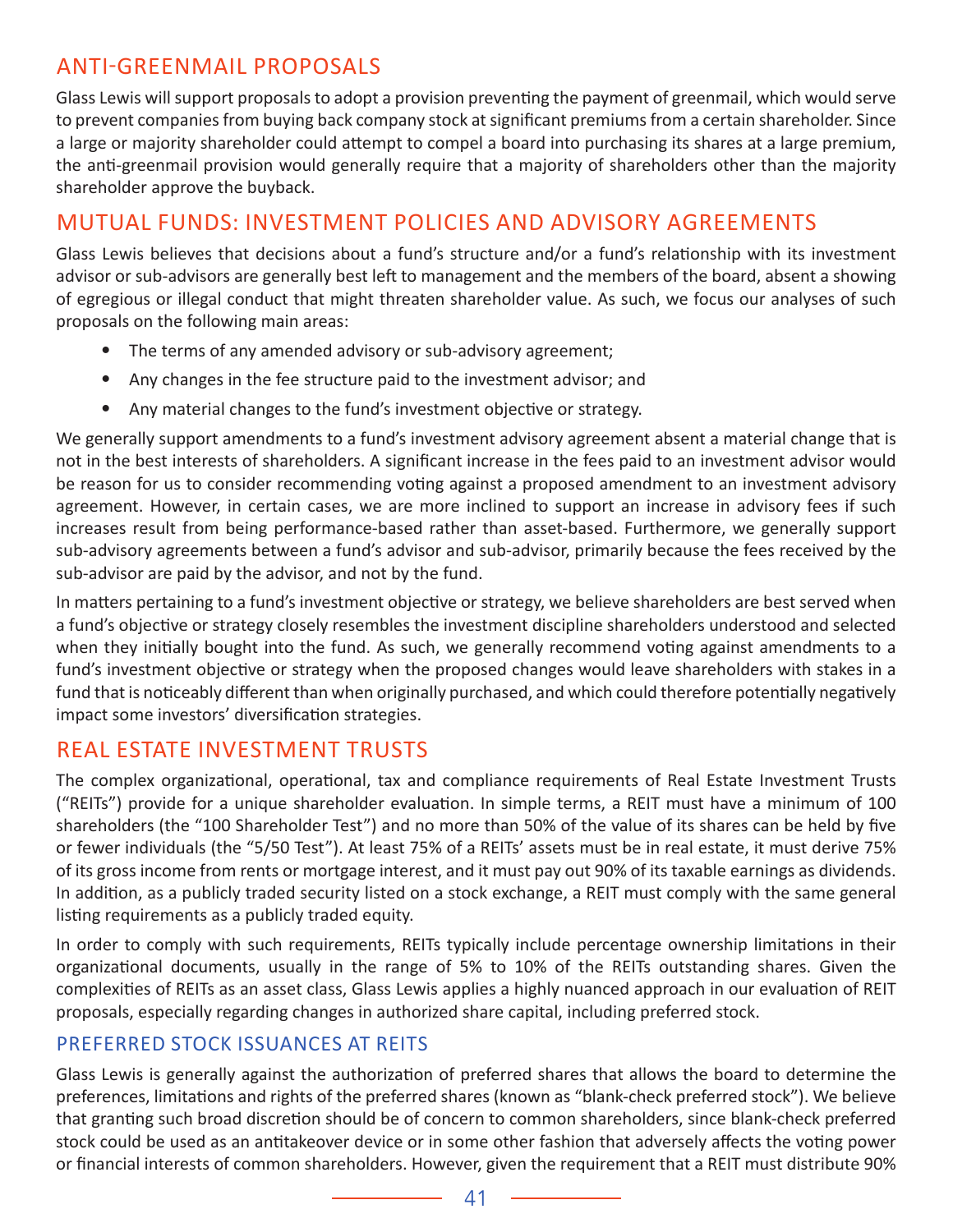of its net income annually, it is inhibited from retaining capital to make investments in its business. As such, we recognize that equity financing likely plays a key role in a REIT's growth and creation of shareholder value. Moreover, shareholder concern regarding the use of preferred stock as an anti-takeover mechanism may be allayed by the fact that most REITs maintain ownership limitations in their certificates of incorporation. For these reasons, along with the fact that REITs typically do not engage in private placements of preferred stock (which result in the rights of common shareholders being adversely impacted), we may support requests to authorize shares of blank-check preferred stock at REITs.

# BUSINESS DEVELOPMENT COMPANIES

Business Development Companies ("BDCs") were created by the U.S. Congress in 1980; they are regulated under the Investment Company Act of 1940 and are taxed as regulated investment companies ("RICs") under the Internal Revenue Code. BDCs typically operate as publicly traded private equity firms that invest in early stage to mature private companies as well as small public companies. BDCs realize operating income when their investments are sold off, and therefore maintain complex organizational, operational, tax and compliance requirements that are similar to those of REITs—the most evident of which is that BDCs must distribute at least 90% of their taxable earnings as dividends.

# AUTHORIZATION TO SELL SHARES AT A PRICE BELOW NET ASSET VALUE

Considering that BDCs are required to distribute nearly all their earnings to shareholders, they sometimes need to offer additional shares of common stock in the public markets to finance operations and acquisitions. However, shareholder approval is required in order for a BDC to sell shares of common stock at a price below Net Asset Value ("NAV"). Glass Lewis evaluates these proposals using a case-by-case approach, but will recommend supporting such requests if the following conditions are met:

- The authorization to allow share issuances below NAV has an expiration date of one year or less from the date that shareholders approve the underlying proposal (i.e. the meeting date);
- The proposed discount below NAV is minimal (ideally no greater than 20%);
- The board specifies that the issuance will have a minimal or modest dilutive effect (ideally no greater than 25% of the company's then-outstanding common stock prior to the issuance); and
- A majority of the company's independent directors who do not have a financial interest in the issuance approve the sale.

In short, we believe BDCs should demonstrate a responsible approach to issuing shares below NAV, by proactively addressing shareholder concerns regarding the potential dilution of the requested share issuance, and explaining if and how the company's past below-NAV share issuances have benefitted the company.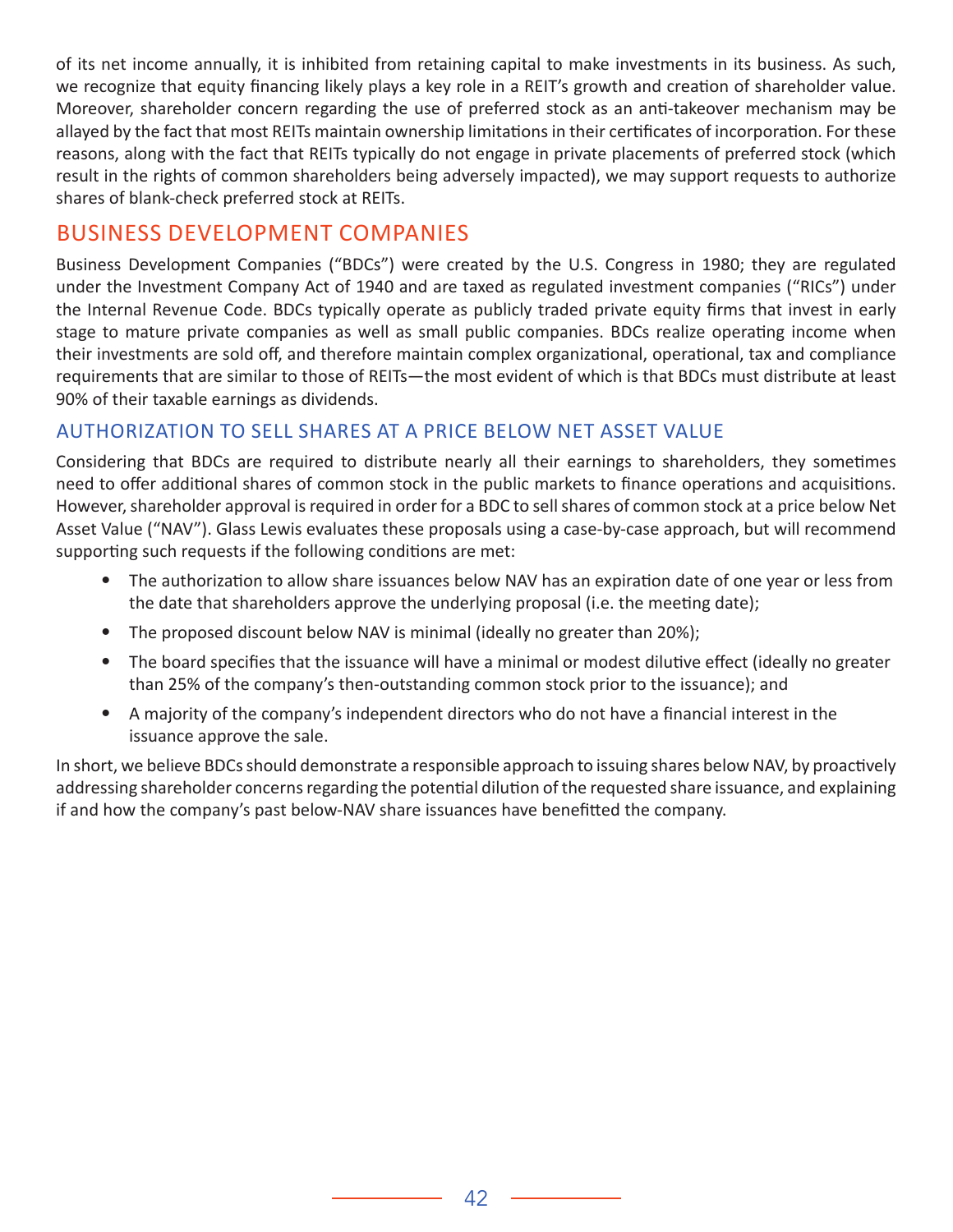# V. Compensation, Environmental, Social and Governance Shareholder Initiatives

Glass Lewis generally believes decisions regarding day-to-day management and policy decisions, including those related to social, environmental or political issues, are best left to management and the board as they in almost all cases have more and better information about company strategy and risk. However, when there is a clear link between the subject of a shareholder proposal and value enhancement or risk mitigation, Glass Lewis will recommend in favor of a reasonable, well-crafted shareholder proposal where the company has failed to or inadequately addressed the issue.

We believe that shareholders should not attempt to micromanage a company, its businesses or its executives through the shareholder initiative process. Rather, we believe shareholders should use their influence to push for governance structures that protect shareholders and promote director accountability. Shareholders should then put in place a board they can trust to make informed decisions that are in the best interests of the business and its owners, and hold directors accountable for management and policy decisions through board elections. However, we recognize that support of appropriately crafted shareholder initiatives may at times serve to promote or protect shareholder value.

To this end, Glass Lewis evaluates shareholder proposals on a case-by-case basis. We generally recommend supporting shareholder proposals calling for the elimination of, as well as to require shareholder approval of, antitakeover devices such as poison pills and classified boards. We generally recommend supporting proposals likely to increase and/or protect shareholder value and also those that promote the furtherance of shareholder rights. In addition, we also generally recommend supporting proposals that promote director accountability and those that seek to improve compensation practices, especially those promoting a closer link between compensation and performance, as well as those that promote more and better disclosure of relevant risk factors where such disclosure is lacking or inadequate.

For a detailed review of our policies concerning compensation, environmental, social and governance shareholder initiatives, please refer to our comprehensive *Proxy Paper Guidelines for Shareholder Initiatives*, available at [www.glasslewis.com](http://www.glasslewis.com).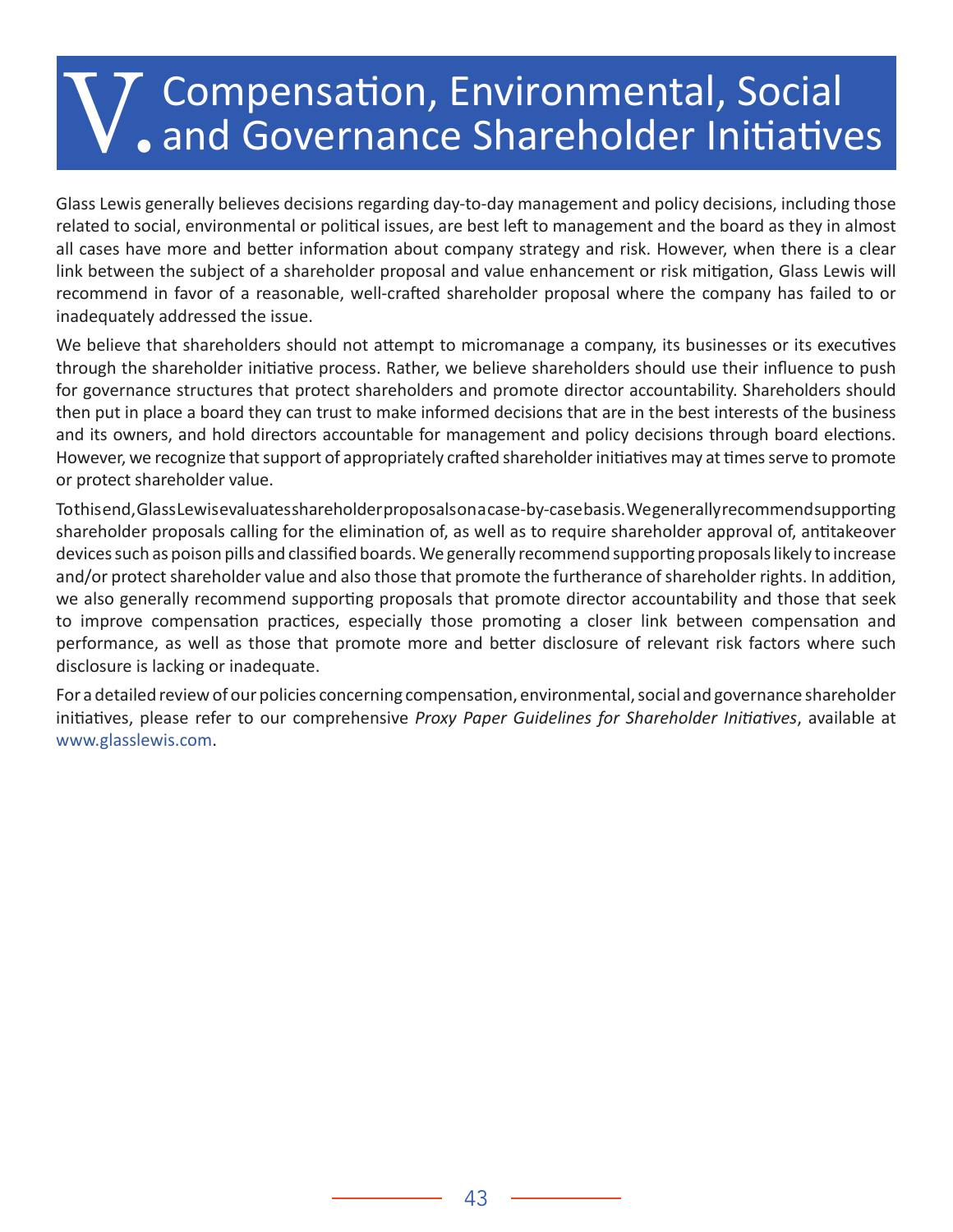# DISCLAIMER

This document is intended to provide an overview of Glass Lewis' proxy voting policies and guidelines. It is not intended to be exhaustive and does not address all potential voting issues. Additionally, none of the information contained herein should be relied upon as investment advice. The content of this document has been developed based on Glass Lewis' experience with proxy voting and corporate governance issues, engagement with clients and issuers and review of relevant studies and surveys, and has not been tailored to any specific person.

No representations or warranties express or implied, are made as to the accuracy or completeness of any information included herein. In addition, Glass Lewis shall not be liable for any losses or damages arising from or in connection with the information contained herein or the use, reliance on or inability to use any such information. Glass Lewis expects its subscribers possess sufficient experience and knowledge to make their own decisions entirely independent of any information contained in this document.

All information contained in this report is protected by law, including but not limited to, copyright law, and none of such information may be copied or otherwise reproduced, repackaged, further transmitted, transferred, disseminated, redistributed or resold, or stored for subsequent use for any such purpose, in whole or in part, in any form or manner or by any means whatsoever, by any person without Glass Lewis' prior written consent.

*© 2016 Glass, Lewis & Co., Glass Lewis Europe, Ltd., and CGI Glass Lewis Pty Ltd. (collectively, "Glass Lewis"). All Rights Reserved.*